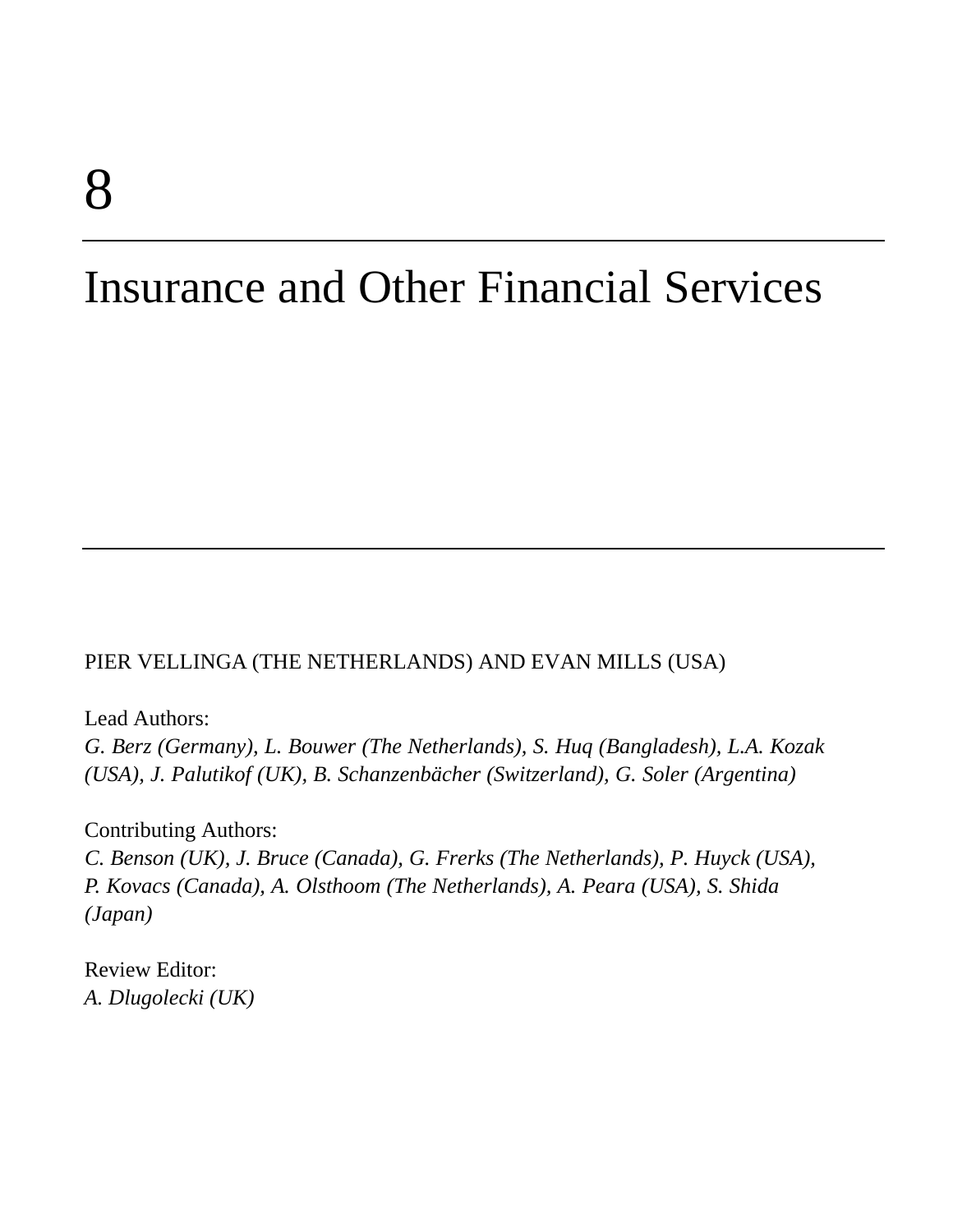# **CONTENTS**

|      |                     | <b>Executive Summary</b>                                                                              |                                            | 419 |  |  |
|------|---------------------|-------------------------------------------------------------------------------------------------------|--------------------------------------------|-----|--|--|
| 8.1. | <b>Introduction</b> |                                                                                                       |                                            |     |  |  |
| 8.2. |                     | <b>Climate Change and Extreme Events that are</b><br><b>Relevant to the Financial Services Sector</b> |                                            |     |  |  |
|      | 8.2.1.              |                                                                                                       | <b>Present-Day Conditions</b>              | 421 |  |  |
|      |                     |                                                                                                       | 8.2.2. Attribution Analyses of Loss Trends | 422 |  |  |
|      |                     |                                                                                                       | 8.2.3. Climate Events that are Relevant to |     |  |  |
|      |                     |                                                                                                       | the Insurance and Other Financial          |     |  |  |
|      |                     |                                                                                                       | <b>Services Sectors</b>                    | 423 |  |  |
| 8.3. |                     |                                                                                                       | <b>Private and Public Insurance</b>        | 427 |  |  |
|      | 8.3.1.              |                                                                                                       | <b>Major Market Segments:</b>              |     |  |  |
|      |                     |                                                                                                       | Property/Casualty and Life/Health          | 429 |  |  |
|      | 8.3.2.              |                                                                                                       | Risk Sharing between the Private           |     |  |  |
|      |                     | and Public Sectors                                                                                    | 429                                        |     |  |  |
|      | 8.3.3.              | Insurers' Vulnerability and Capacity                                                                  |                                            |     |  |  |
|      |                     |                                                                                                       | to Absorb Losses                           | 431 |  |  |
|      |                     |                                                                                                       | 8.3.3.1. Quantifying Vulnerability         |     |  |  |
|      |                     |                                                                                                       | and Adaptive Capacity                      | 432 |  |  |
|      |                     |                                                                                                       | 8.3.3.2. Natural Catastrophes              |     |  |  |
|      |                     |                                                                                                       | and Insurer Solvency                       | 434 |  |  |
|      |                     |                                                                                                       | 8.3.3.3. Vulnerability of Reinsurers       | 434 |  |  |
|      |                     |                                                                                                       | 8.3.3.4. Regulatory Uncertainties          | 435 |  |  |
|      |                     |                                                                                                       | 8.3.3.5. Vulnerability of Local, State,    |     |  |  |
|      |                     |                                                                                                       | and Federal Governments as                 |     |  |  |
|      |                     |                                                                                                       | Providers of Insurance and                 |     |  |  |
|      |                     |                                                                                                       | <b>Relief Assistance</b>                   | 435 |  |  |
|      | 8.3.4.              | Adaptation                                                                                            |                                            | 435 |  |  |
|      |                     | 8.3.4.1.                                                                                              | <b>Adaptation Mechanisms:</b>              |     |  |  |
|      |                     |                                                                                                       | <b>Risk Spreading</b>                      | 436 |  |  |
|      |                     |                                                                                                       | 8.3.4.2. Adaptation Mechanisms:            |     |  |  |
|      |                     |                                                                                                       | <b>Risk Reduction</b>                      | 437 |  |  |
|      |                     |                                                                                                       |                                            |     |  |  |

| 8.4. |                                                                    | <b>Impacts and the Role of the Banking Industry</b> | 438 |
|------|--------------------------------------------------------------------|-----------------------------------------------------|-----|
|      | 8.4.1.                                                             | <b>Climate Change Impacts</b>                       | 438 |
|      | 8.4.2. Adaptation Issues                                           |                                                     | 439 |
|      |                                                                    | 8.4.3. The Role of UNEP Financial Services          |     |
|      |                                                                    | Initiatives in the Climate Change Debate            | 439 |
| 8.5. |                                                                    | <b>Special Issues in Developing Countries</b>       | 440 |
|      |                                                                    | 8.5.1. Statistics on Disasters                      | 440 |
|      | 8.5.2. Disaster Relief                                             |                                                     | 441 |
|      |                                                                    | 8.5.3. Natural Disasters and Development            | 441 |
|      |                                                                    | 8.5.4. Vulnerability and Financial Adaptation       |     |
|      |                                                                    | in Developing Countries                             | 442 |
| 8.6. | <b>Issues that are Related to</b><br><b>Funding for Adaptation</b> |                                                     | 442 |
| 8.7. |                                                                    | <b>Future Challenges and Research Needs</b>         | 444 |
|      | <b>Acknowledgments</b>                                             |                                                     | 445 |
|      |                                                                    |                                                     |     |
|      | <b>References</b>                                                  |                                                     | 445 |
|      |                                                                    |                                                     |     |
|      |                                                                    |                                                     |     |
|      |                                                                    |                                                     |     |
|      |                                                                    |                                                     |     |
|      |                                                                    |                                                     |     |
|      |                                                                    |                                                     |     |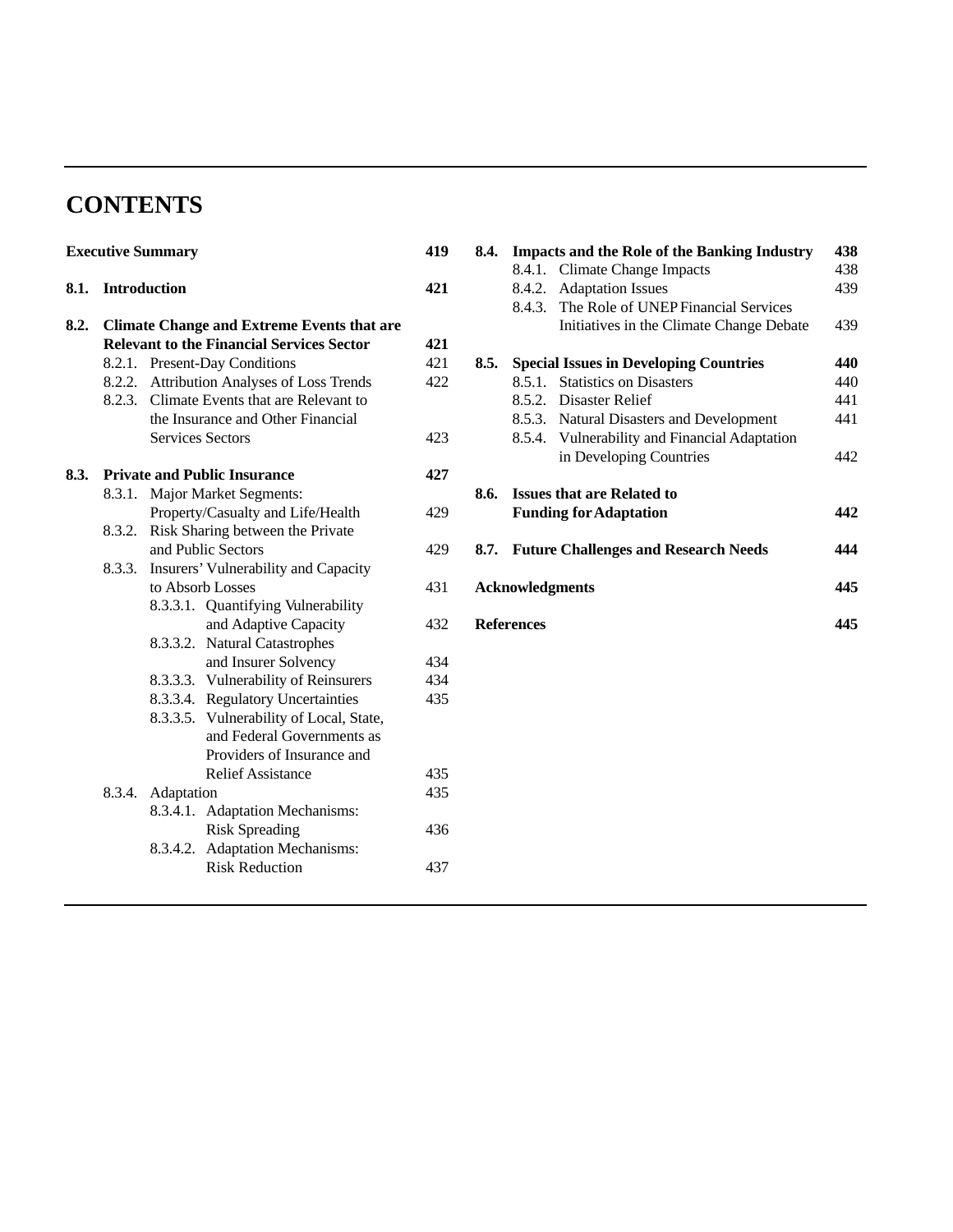# **EXECUTIVE SUMMARY**

The financial services sector—defined as private and public institutions that offer insurance, banking, and asset management services—is a unique qualitative indicator of the potential socioeconomic impacts of climate change because the sector is sensitive to climate change and offers an integrator of effects on other sectors. This assessment highlights insurance and other components of the financial services sector because they represent a risk-spreading mechanism through which the costs of weather-related events are distributed among other sectors and throughout society. The effects of natural and humaninduced climate change on the financial services sector are likely to become manifest primarily through changes in the spatial distribution, frequencies, and intensities of ordinary and catastrophic weather events. There is high confidence that climate change and anticipated changes in weather-related events that are perceived to be linked to climate change would increase actuarial uncertainty in risk assessment and thus in the functioning of insurance markets.

The costs of ordinary and catastrophic weather events have exhibited a rapid upward trend in recent decades. Yearly global economic losses<sup>1</sup> from catastrophic events increased from US\$4 billion in the 1950s to US\$40 billion  $yr<sup>-1</sup>$  in the 1990s (all 1999 US\$). Including events of all sizes increases these totals by approximately two-fold. The insured portion of these losses rose from a negligible level to US\$9.2 billion annually during the same period, with a significantly higher insured fraction in industrialized countries. As a measure of increasing insurance industry vulnerability, the ratio of global property/ casualty insurance premiums to weather-related losses—an important indicator of adaptive capacity—fell by a factor of three between 1985 and 1999. Chapter 15 discusses insurance issues for North America in depth.

The costs of weather events have risen rapidly despite significant and increasing efforts at fortifying infrastructure and enhancing disaster preparedness. These efforts dampen the observed rise in loss costs to an unknown degree, although the literature attempting to separate natural from human driving forces has not quantified this effect. Demographic and socioeconomic trends are increasing society's exposure to weather-related losses. Part of the observed upward trend in historical disaster losses is linked to socioeconomic factors such as population growth, increased wealth, and urbanization in vulnerable areas, and part is linked to climatic factors such as observed changes in precipitation, flooding, and drought events (e.g., see Section 8.2.2 and Chapter 10). Precise attribution is complex, and there are differences in the balance of these two causes by region and by type of event. Notably, the growth rate in the damage cost

of non-weather-related and anthropogenic losses was one-third that of weather-related events for the period 1960–1999 (Munich Re, 2000). Many of the observed upward trends in weather-related losses are consistent with what would be expected under human-induced climate change.

Recent history has shown that weather-related losses can stress insurance companies to the point of bankruptcies, elevated consumer prices, withdrawal of insurance coverage, and elevated demand for publicly funded compensation and relief. Increased uncertainty regarding the frequency, intensity, and/or spatial distribution of weather-related losses will increase the vulnerability of the insurance and government sectors and complicate adaptation efforts.

The financial services sector as a whole is expected to be able to cope with the impacts of future climate change, although low-probability, high-impact events or multiple closely spaced events could severely affect parts of the sector. Trends toward increasing firm size, greater diversification, greater integration of insurance with other financial services, and improved tools to transfer risk all potentially contribute to this robustness. However, the property/casualty insurance and reinsurance

<sup>1</sup>Total economic losses are dominated by direct damages (insured and uninsured)—defined as damage to fixed assets (including property or crops), capital, and inventories of finished and semifinished goods or raw materials and finished products—that occur simultaneously or as a direct consequence of the natural phenomenon causing a disaster. Economic loss data also can include indirect or other secondary damages such as business interruptions, personal loss (e.g., injuries and death), or temporary relocation expenses for displaced households and businesses, as well as the effect on flow of goods that will not be produced and services that will not be provided. More loosely related damages such as impacts on national gross domestic product (GDP) are not included. Insured losses are a subset of economic losses. The data presented here are based on a diversity of sources compiled by the Geosciences Group at Munich Re for the period 1950–1999, and are unadjusted for purchasing power parity. The particular costs included can vary somewhat among countries and over time. In some cases, country definitions of losses set minimum thresholds for inclusion; thus, the totals presented here are underestimates of actual losses. For example, because of the minimum cost threshold of US\$5 million until 1996 and US\$25 million thereafter in the United States, no winter storms were included in the statistics for the 46-year period 1949–1974, and few were included thereafter (Kunkel *et al.,* 1999). Although large in aggregate, highly diffuse losses resulting from structural damages from land subsidence (e.g., approaching as much as US\$1 billion yr<sup>-1</sup> during periods of low rainfall in the UK; see Figure 8-3) also would rarely be captured in these statistics.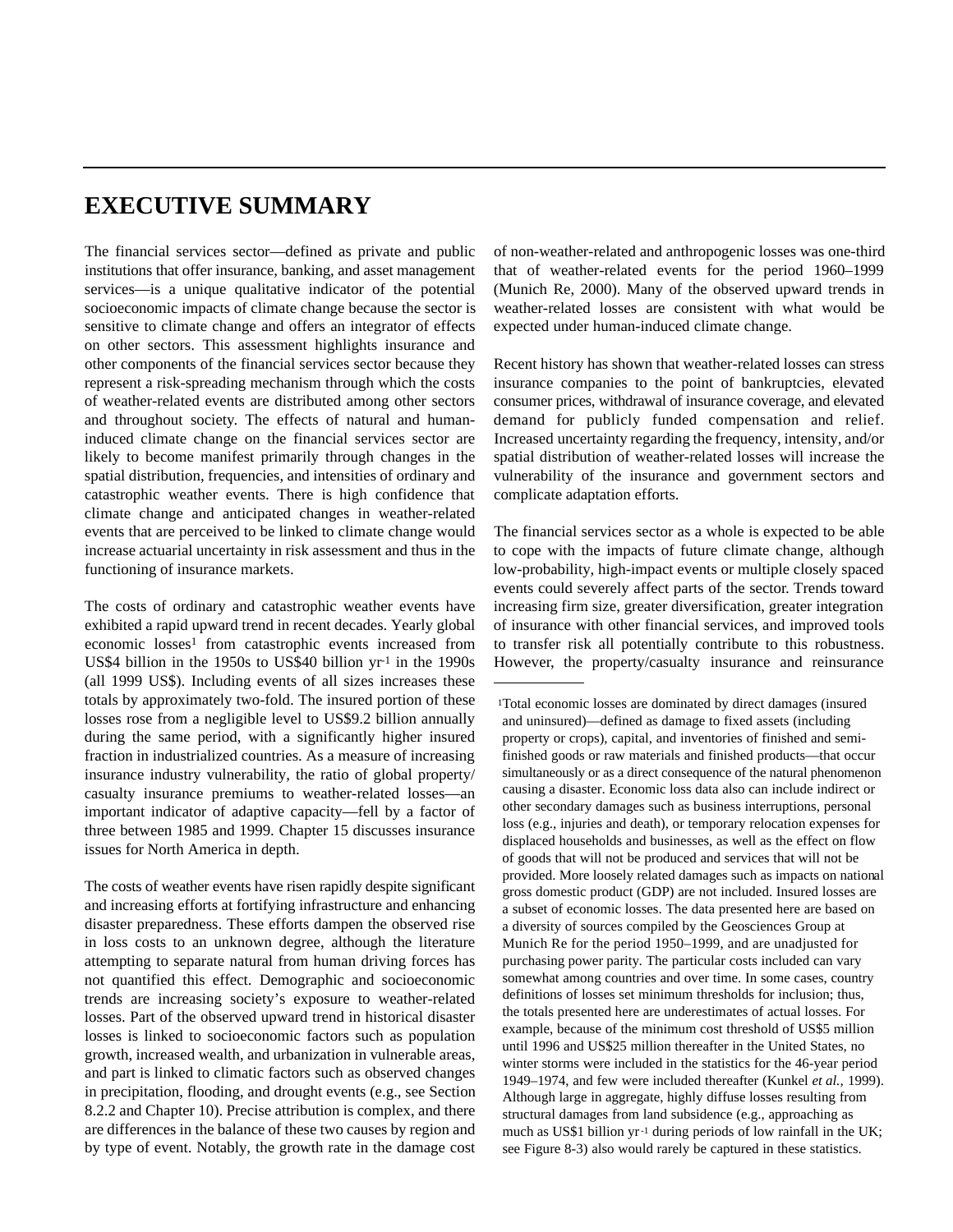segments have greater sensitivity, and small, specialized, or undiversified companies even run the risk of bankruptcy. The banking industry as a provider of loans may be vulnerable to climate change under some conditions and in some regions. However, in many cases the banking sector transfers its risk back to the insurers who often purchase debt products.

Adaptation to climate change presents complex challenges, but it also presents opportunities to the sector. [It is worth noting that the term "mitigation" often is used in the insurance and financial services sectors in much the same way that the term "adaptation" is used in the climate research and policy communities.] Regulatory involvement in pricing, tax treatment of reserves, and the (in)ability of firms to withdraw from at-risk markets are examples of factors that influence the resilience of the sector. Management of climate-related risk varies by country and region. Usually it is a mixture of commercial and public arrangements and self-insurance. In the face of climate change, the relative role of each can be expected to change. Some potential response options offer co-benefits (e.g., stemming from climate change mitigation opportunities), in addition to helping the sector adapt to climate changes.

The effects of climate change—in terms of loss of life, effects on investment, and effects on the economy—are expected to be greatest in developing countries. Several countries experience impacts on their GDP as a consequence of natural disasters; damages have been as high as half of GDPin one case. Weather disasters set back development, particularly when funds are redirected from development projects to recovery projects.

Equity issues and development constraints would arise if weather-related risks become uninsurable, prices increase, or availability becomes limited. Increased uncertainty could constrain the availability of insurance and investment funds and thus development. Conversely, more-extensive penetration of or access to insurance would increase the ability of developing countries to adapt to climate change. More widespread introduction of microfinancing schemes and development banking also could be an effective mechanism in helping developing countries and communities adapt.

The need for financial resources for adaptation in developing countries is addressed in the United Nations Framework Convention on Climate Change (UNFCCC) and the Kyoto Protocol. However, development of financing arrangements and analysis of the role of the financial services sector in developed and developing countries still is a relatively unexplored area.

This assessment of financial services identifies some areas of improved knowledge and has corroborated and further augmented conclusions reached in the Intergovernmental Panel on Climate Change's Second Assessment Report (Dlugolecki *et al.*, 1996). It also highlights many areas in which greater understanding is needed—in particular, improved knowledge of future patterns of extreme weather; better analysis of economic losses to determine their causation; exploration of financial resources involved in dealing with climate change damage and adaptation; evaluation of alternative methods to generate such resources; deeper investigation of the sector's vulnerability and resilience to a range of extreme weather event scenarios; and more research into how the sector (private and public elements) could innovate to meet the potential increase in demand for adaptation funding in developed and developing countries, both to spread and to reduce risks from climate change.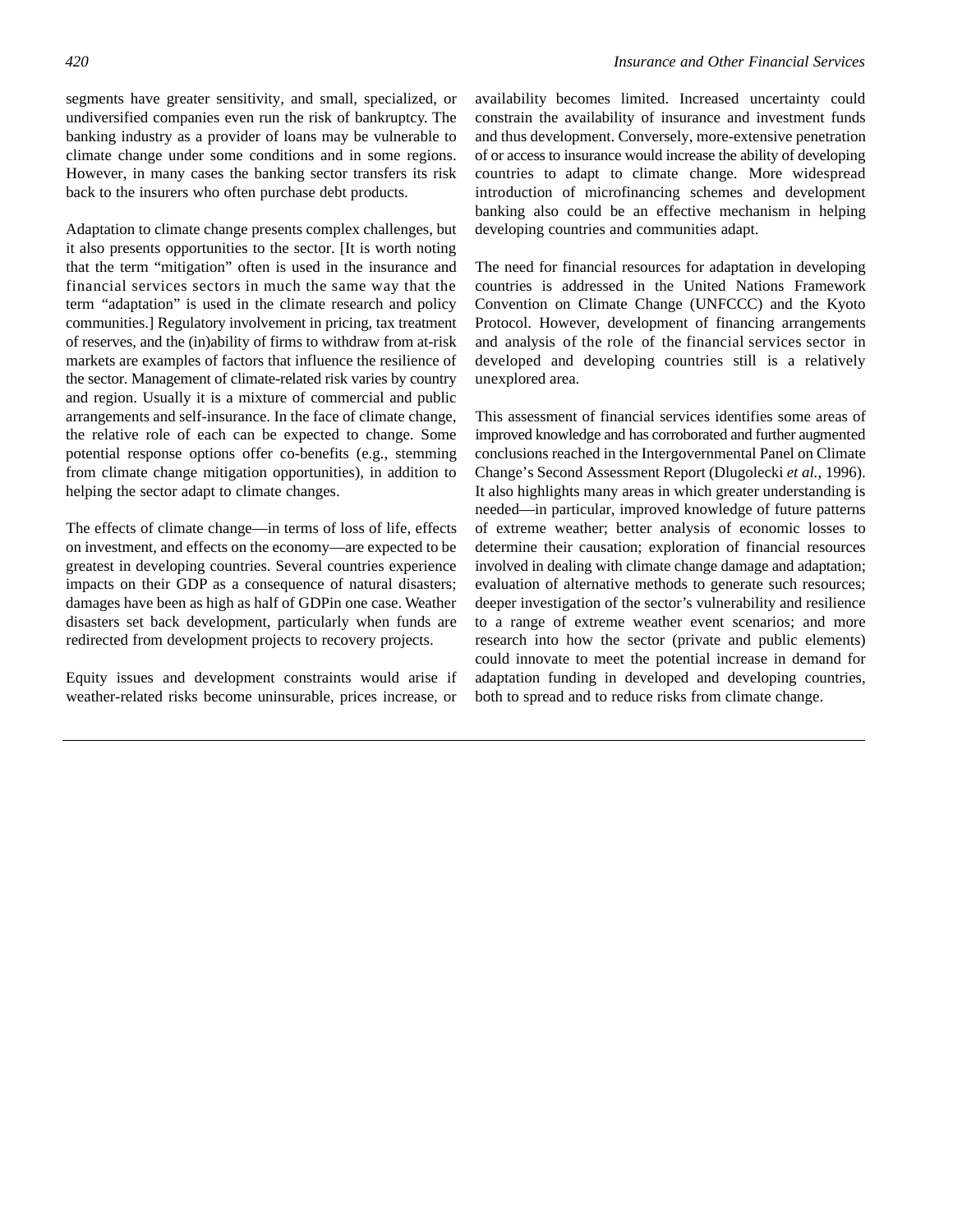# **8.1. Introduction**

Our definition of the financial services sector includes private and public institutions that offer insurance, disaster preparedness/ recovery, banking, and asset management services. Analysis of the financial services sector provides a unique opportunity to quantify the potential socioeconomic impacts of climate change and offers a barometer of effects on other sectors (including the government sector). The Intergovernmental Panel on Climate Change (IPCC) Third Assessment Report ( TAR) highlights insurance and other components of the financial services sector because they represent a risk-spreading mechanism through which the costs of weather-related events are distributed among other sectors and throughout society. The sector also is among the world's largest and is captured less effectively in other parts of the TAR. The financial services sector also stands to play a central part in adaptation and mitigation activities and is a major source of global and regional data on the costs of weather-related events (Mills, 1996; Changnon *et al*., 2000; Kunreuther, 2000).

This chapter is about the impact of climate change on the financial services sector, as well as the way this sector can adapt and help society to adapt to climate change. Still, little can be said about the total financial cost of adapting to climate change. Short-term effects are likely to be felt most through changing frequencies and intensities of ordinary and catastrophic weather events.

The Second Assessment Report (SAR) chapter on financial services concluded that "within financial services the property insurance industry is most likely to be directly affected by climate change, since it is already vulnerable to variability in extreme weather events" (Dlugolecki *et al.*, 1996). Experience and analyses over the past 5 years has confirmed the trend of growing weather-related damage costs since the 1950s (see Section 8.2).

The vulnerability of and challenges for the insurance sector, private and public, are addressed in Section 8.3. Section 8.4 discusses the implications for other financial services, such as corporate, retail, and investment banking. There is evidence that the banking and insurance industries have become more aware of opportunities and threats with regard to climate change since the SAR. However, little information is available on climate change impact and adaptation implications for the banking sector.

Climate change impacts are expected to be greatest in the developing world. There is only limited penetration of or access to insurance in these regions. This situation makes these regions more vulnerable and will impair their ability to adapt. Over the past few years, several multilateral organizations and banks have taken initiatives to develop new financial schemes for coping with natural disasters in developing countries (see Section 8.5).

Issues regarding funding for adaptation are addressed in Section 8.6. Although knowledge about the financial services

sector, private and public, generally has increased since the SAR, major questions remain. Research could help explore the potential roles of the sector in helping society respond to the challenge of climate change (see Section 8.7).

# **8.2. Climate Change and Extreme Events that are Relevant to the Financial Services Sector**

### *8.2.1. Present-Day Conditions*

Present-day impacts of weather events on financial services are caused mainly by extreme events. Differences in vulnerability exist, caused by geographical location, population distribution, and national wealth. In developing countries, there may be very high mortality from extreme weather but relatively small costs to the financial sector because of low insurance penetration. In developed nations, the loss of life may be much less but may have enormous—even catastrophic—costs to the insurance industry (see Section 8.3.1). Swiss Re (2000b) has compiled lists of the 40 worst catastrophes between 1970 and 1999 in terms of insurance losses and fatalities. These lists show that:

- Of the 40 worst insured losses since 1970, only six were not weather related.
- Nineteen of the weather-related catastrophes affected the United States.
- Twenty-eight were related to windstorm (tropical and temperate latitudes).

In contrast, of the 40 worst events in terms of fatalities, only 16 were weather related, of which 13 occurred in Asia. A list of natural disasters causing billion-dollar losses drawn up by Munich Re (2000; see Table 8-3) shows that, of 30 such disasters, 15 affected the United States and seven affected Europe. Eighteen were related to windstorm. With the exception of earthquakes, all were weather related.

In recent decades, economic and insured losses related to weather extremes have increased rapidly (see Figure 8-1). An important part of this trend is related to socioeconomic factors; another part may be explained by climatic factors. Where trends in climate variables do occur, there are two possible principle causes:

- Variability in the natural modes of variability of the global climate system—for example, the Southern Oscillation, with its two characteristic modes of El Niño and La Niña. In the 1980s and 1990s, El Niño events occurred more frequently and lasted longer. The longest El Niño of the 20th century persisted from 1991 to 1995 and was rapidly succeeded by the most intense El Niño of the 20th century, in 1997–1998 (WMO, 1999).
- Anthropogenic global warming, which may be expected to lead to changes in all attributes of the climate system. Most obviously, we would expect it to lead to an increased frequency of high-temperature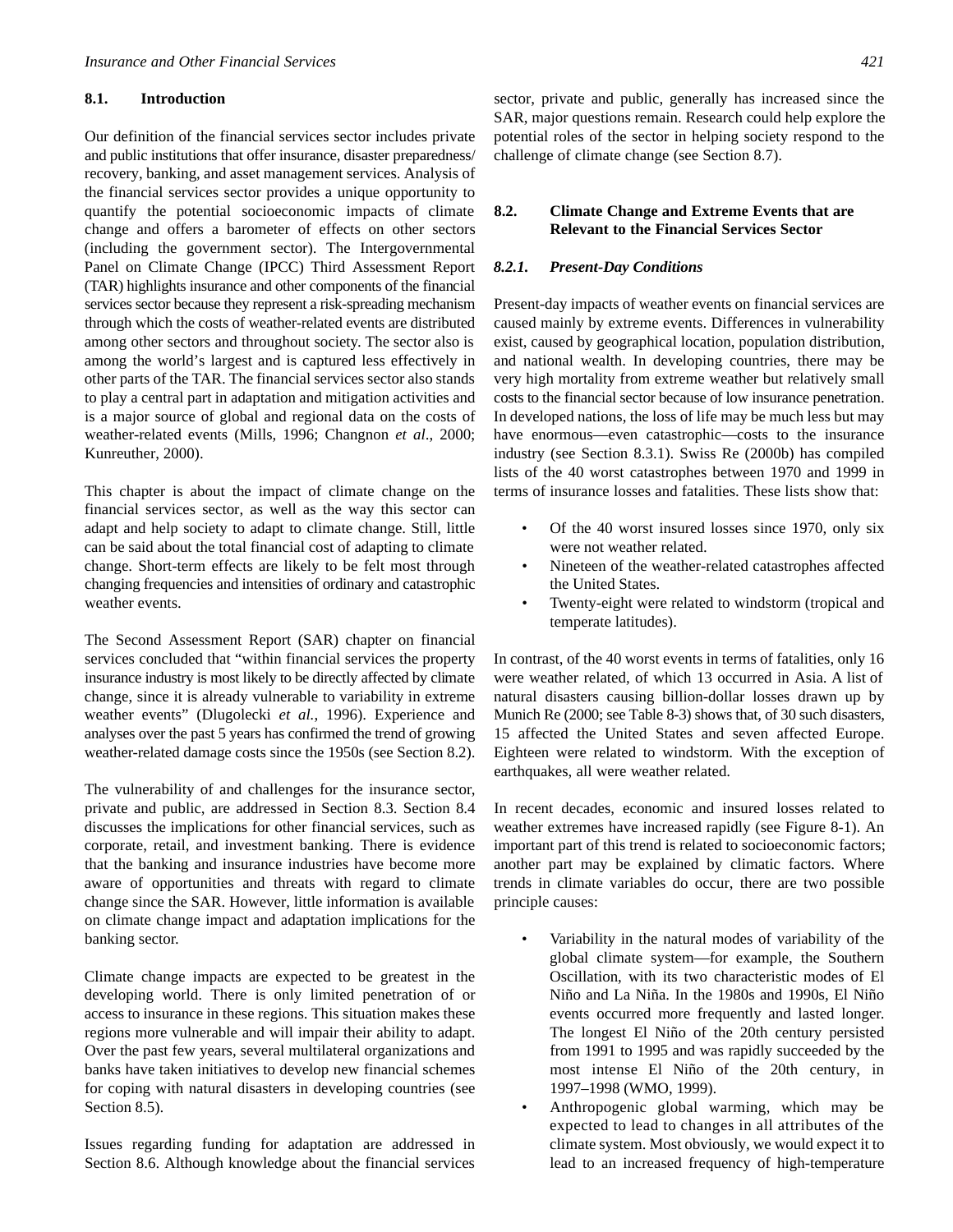

**Figure 8-1**: The costs of catastrophic weather events have exhibited a rapid upward trend in recent decades. Yearly economic losses from large events increased 10.3-fold from US\$4 billion in the 1950s to US\$40 billion per year in the 1990s (all in 1999 US\$). The insured portion of these losses rose from a negligible level to US\$9.2 billion annually during the same period, and the ratio of premiums to catastrophe losses fell by two-thirds. Notably, costs are larger by a factor of 2 when losses from ordinary, noncatastrophic weather-related events are included (e.g., as shown in Figure 8-6). The numbers generally include "captive" self-insurers but not the less-formal types of self-insurance (Munich Re, 2000).

extremes and a reduction in days with very low temperatures. There is evidence that the latter trend already is occurring (Easterling *et al.*, 2000b).

Whatever the cause, it is important to note that a relatively small change in the mean of a climate variable can lead to a large change in the occurrence of extremes. Meehl *et al.* (2000a) explore the implications for extremes of changes in the mean and/or variance; they show clearly that the relationship between a change in the mean and a change in the occurrence of extremes is nonlinear, as illustrated in Figure 8-2.

# *8.2.2. Attribution Analyses of Loss Trends*

Weather-related events of all magnitudes resulted in US\$707 billion in insured and uninsured economic losses between 1985 and 1999 (Munich Re, 2000). A longer term comparison of large catastrophic events over the past 50 years reveals that economic losses (adjusted for inflation) increased by a factor of 10.3 (Figure 8-1). Over this same period, population grew by a factor of 2.4.

One of the vexing dilemmas in analyzing such historical data is disentangling causal factors related to human-induced climatic change, natural variability, and those having to do with human activity that could accelerate or dampen measured impacts. Numerous human factors are in operation that contribute to the upward trends in real economic losses, including population growth, rising standard of living, urbanization and industrialization in high-risk regions, vulnerability of modern societies and technologies, environmental degradation, penetration of insurance, and changing societal attitudes toward compensation (the latter two factors may lead to an increase in losses reported). Data on the numbers of events also show an increase in many cases. The number of disasters (defined as annual requests from states for federal disaster declarations) has roughly doubled in the United States since the early 1980s (Anderson, 2000). It is relevant to note here that such requests involve considerations of significant social effects (Kunkel *et al.*, 1999); as a consequence, it is an indirect and subjective proxy for the frequency of events.

Growth trends in non-climate-related losses have been relatively constant over the past 3 decades. Losses from human-induced catastrophes have remained relatively constant (Swiss Re, 1999a). Earthquake losses have increased, but more slowly than weather-related losses (Bruce *et al.*, 1999). The number of disasters causing more than 1% GDPdamage to affected countries has increased two to three times as rapidly for weather-related disasters as for earthquakes in the period 1963–1992 (United Nations, 1994).

Insurers have pointed out that local environmental factors such as soil degradation, loss of biodiversity, lack of drinkable water, pollution, deforestation, forest degradation, and land-use changes can amplify the impacts of weather-related catastrophes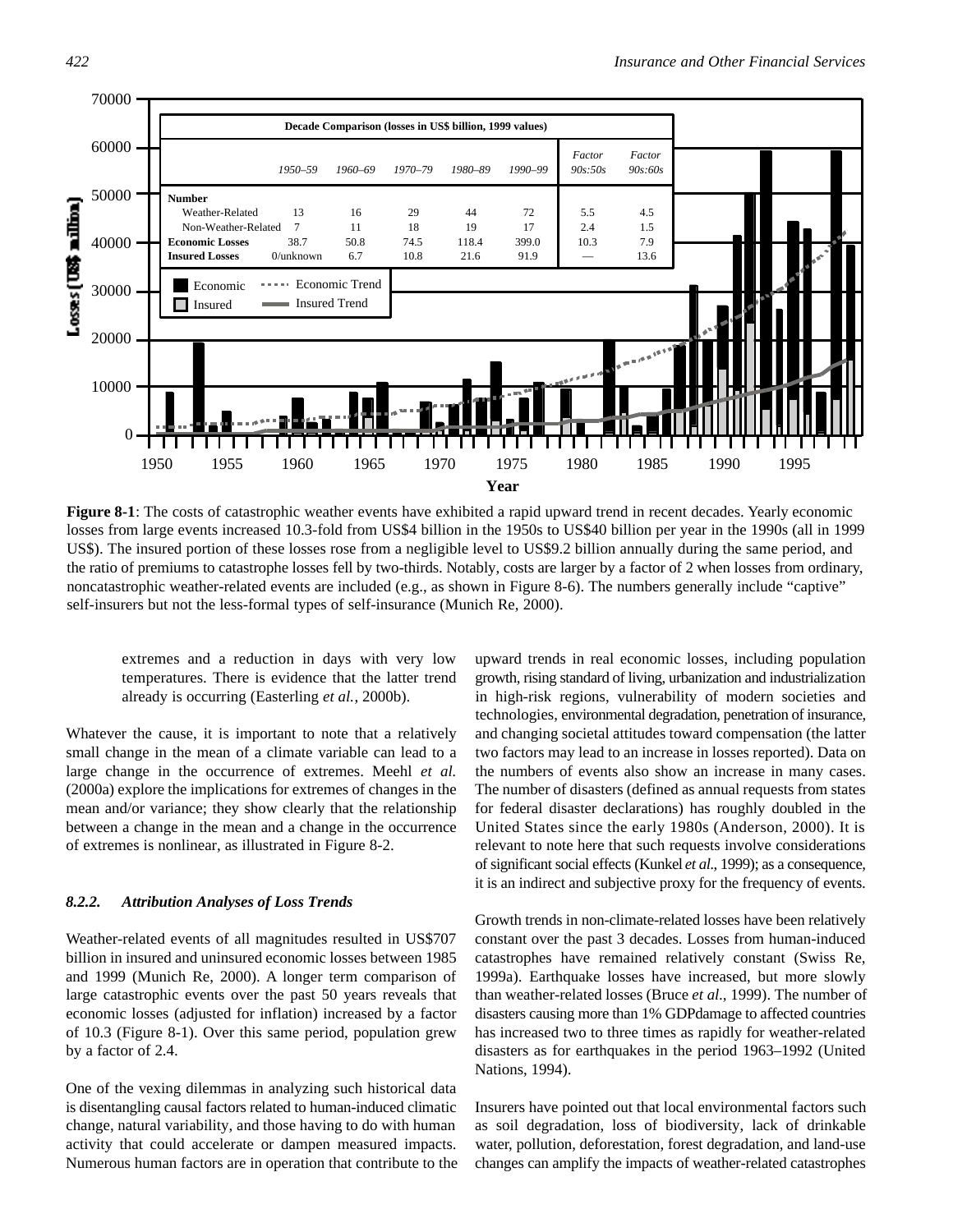

**Figure 8-2:** Schematic showing effect on extreme temperatures when (a) mean temperature increases, (b) variance increases, and (c) when both mean and variance increase for a normal distribution of temperature (TAR WGI, Figure 2.32).

(Zeng and Kelly, 1997). As an illustration, the extent of flood losses from Hurricane Mitch was attributed in part to deforestation in Central America.

Attempts to analyze the underlying causes of trends in natural disasters also must allow for the effects of human activities that offset growth factors (Kunkel et al., 1999). A considerable leveling off or reduction in loss of life during U.S. disasters is one indicator that mitigation has been effective (Easterling *et al.,* 2000a). Loss-reduction efforts—typically unaccounted for in analyses we have seen—include considerable efforts to avert or reduce natural disaster impacts (e.g., coastal protection structures along coastlines; cloud seeding to deflect hailstorms; improved building codes; tightened land-use zoning; enhanced fire-suppression capacity; improved weather forecasts and early-warning systems; and improved disaster preparedness, response, and recovery). Within the insurance arena, increasing

deductibles (the initial tier of loss costs paid for by the insured) and withdrawal of coverage from particularly high-risk areas have reduced observed losses. The literature has not attempted to quantify the contribution of these activities.

The relative contributions of human and climatic factors to the changing patterns of losses varies, depending on place and type of event (see Table 8-1; also see Easterling *et al.,* 2000a,b for a review). U.S. studies have found that demography largely explains increases in losses for hurricanes, wind, hail, and tornado events, whereas winter storm damage has mixed causation (Pielke and Landsea, 1998; Changnon, 1999; Changnon and Changnon, 1999; Kunkel *et al.*, 1999). In addition, decadal-scale trends have been discerned for tropical cyclones. There is good evidence that the intensity and frequency of precipitation and flood-related extreme events in the United States is increasing (Zeng and Kelly, 1997; Karl and Knight, 1998; Pielke and Downton, 2000). This trend also has been found for precipitation in many other parts of the world (see Chapter 3). In a study of hailstorms in France, Dessens (1995) used insurance loss information as a proxy for storm occurrence and found a statistically significant upward trend between 1946 and 1990.

In one global analysis, Munich Re (1999b) estimates that economic losses from large natural disasters increased twofold between the 1970s and 1990s, after correcting for inflation, insurance penetration and pricing effects, and increases in the material standard of living. A similar result was reported for UK buildings in the SAR (Dlugolecki *et al.*, 1996).

Based on the findings of TAR WGI, the information summarized in Table 8-1, and the analysis presented above, we conclude that some part of the upward trend in the cost of weather-related disasters illustrated in Figure 8-1 is linked to socioeconomic factors (increased wealth, shifts of population to the coasts, etc.) and some part is linked to climatic factors such as observed changes in precipitation and drought events. There are regional differences in the balance of these two causes.

# *8.2.3. Climate Events that are Relevant to the Insurance and Other Financial Services Sectors*

Most weather extremes have relevance for the financial sector, as shown in Table 8-1. Column 6 summarizes the impacts of extremes on the main sectors of activity considered by TAR WGII. The ways in which these impacts affect the insurance industry are shown in Column 7.

*Hot Temperature Extremes*. Hot summers are likely to become more common as a result of global warming. The nonlinear effect of global warming on extreme events (see Figure 8-2) can be clearly illustrated by the example of temperature. Hulme (1997) estimates for the UK that the change in mean annual temperature in 2035 relative to the 1961–1990 mean will be approximately 1<sup>o</sup>C. Yet as a result, temperature conditions similar to those in the exceptional (1-in-300 years) summer of 1995 should occur once every 10 years on average between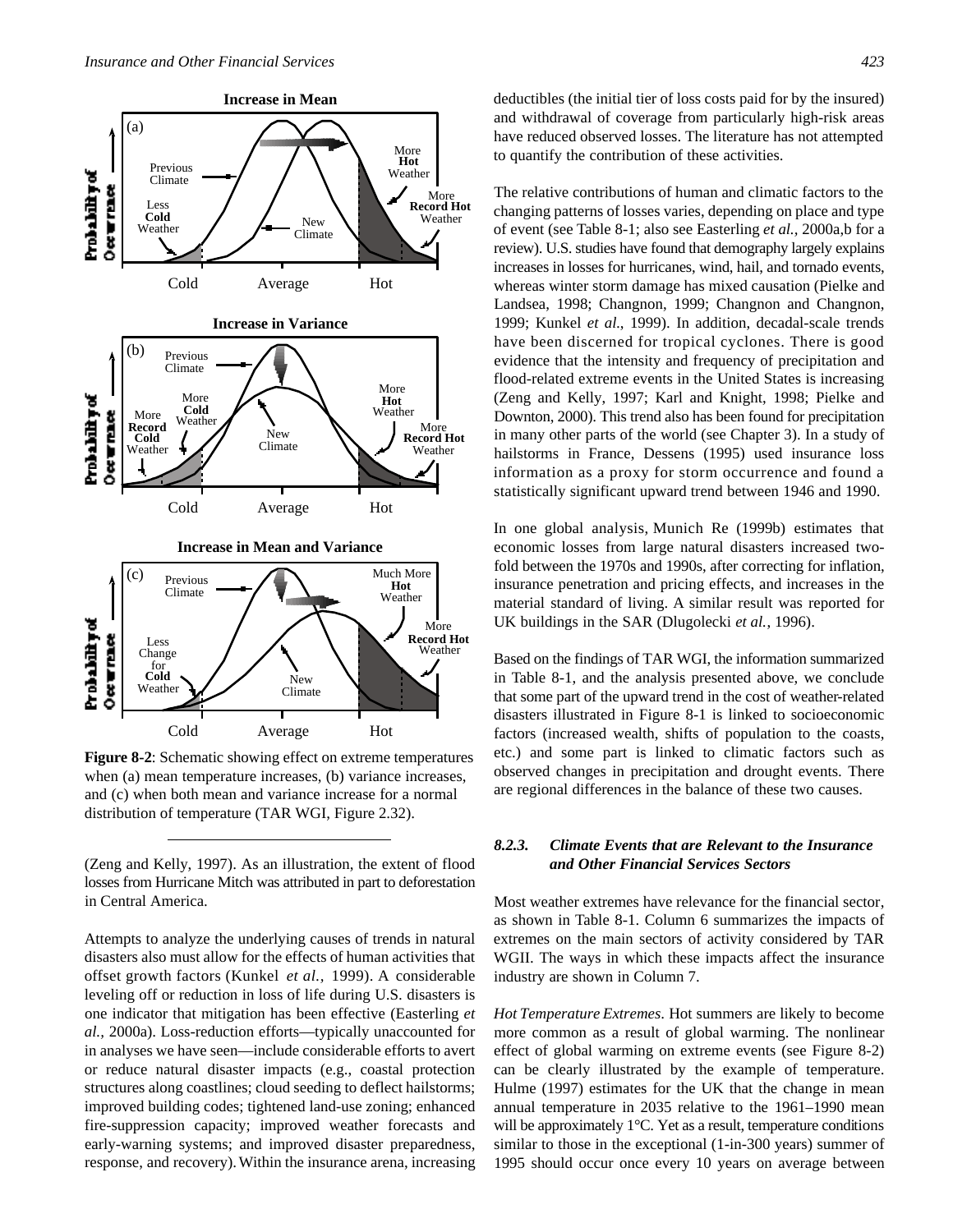| <b>Changes</b> in<br><b>Extreme Climate</b><br>Phenomena                                                                                  | <b>Observed</b><br><b>Changes</b>                                                                   | Projected<br><b>Changes</b><br>Likelihood                                                                                 | <b>Type of Event</b><br><b>Relevant to</b><br><b>Insurance</b><br><b>Sector</b> | <b>Time Scale</b>               | <b>Sensitive</b><br><b>Sectors/Activities</b>                                                                                                        | <b>Sensitive</b><br><b>Insurance</b><br><b>Branches</b> <sup>b</sup>   |
|-------------------------------------------------------------------------------------------------------------------------------------------|-----------------------------------------------------------------------------------------------------|---------------------------------------------------------------------------------------------------------------------------|---------------------------------------------------------------------------------|---------------------------------|------------------------------------------------------------------------------------------------------------------------------------------------------|------------------------------------------------------------------------|
| <b>Temperature Extremes</b>                                                                                                               |                                                                                                     |                                                                                                                           |                                                                                 |                                 |                                                                                                                                                      |                                                                        |
| Higher maximum<br>temperatures, more hot<br>days and heat waves <sup>c</sup><br>over nearly all land                                      | Likelya<br>(mixed<br>trends for<br>heatwaves<br>in several<br>regions)                              | Very likely <sup>a</sup>                                                                                                  | Heat wave                                                                       | Daily-<br>weekly<br>maximum     | Electric reliability,<br>human settlements                                                                                                           | Health, life,<br>property, business<br>interruption                    |
| areas                                                                                                                                     |                                                                                                     |                                                                                                                           | Heat wave,<br>droughts                                                          | Monthly-<br>seasonal<br>maximum | Forests (tree health),<br>natural resources,<br>agriculture, water<br>resources, electricity<br>demand and reliability,<br>industry, health, tourism | Health, crop,<br>business<br>interruption                              |
| Higher (increasing)<br>minimum temperatures,<br>fewer cold days, frost<br>days, and cold waves <sup>c</sup><br>over nearly all land areas | Very likely <sup>a</sup><br>(cold waves<br>not treated<br>by WGI)                                   | Very likely <sup>a</sup>                                                                                                  | Frost, frost<br>heave                                                           | Daily-<br>monthly<br>minimum    | Agriculture, energy<br>demand, health,<br>transport, human<br>settlements                                                                            | Health, crop,<br>property, business<br>interruption, vehicle           |
| Rainfall/Precipitation Extremes                                                                                                           |                                                                                                     |                                                                                                                           |                                                                                 |                                 |                                                                                                                                                      |                                                                        |
| More intense<br>precipitation events                                                                                                      | Likely <sup>a</sup> over<br>many<br>Northern<br>Hemisphere<br>mid-to<br>high-latitude<br>land areas | Very likely <sup>a</sup><br>over many<br>areas                                                                            | Flash flood                                                                     | Hourly-<br>daily<br>maximum     | Human settlements                                                                                                                                    | Property, flood,<br>vehicle, business<br>interruption, life,<br>health |
|                                                                                                                                           |                                                                                                     |                                                                                                                           | Flood,<br>inundation,<br>mudslide                                               | Weekly-<br>monthly<br>maximum   | Agriculture, forests,<br>transport, water quality,<br>human settlements,<br>tourism                                                                  | Property, flood,<br>crop, marine,<br>business<br>interruption          |
| Increased summer<br>drying and associated<br>risk of drought                                                                              | Likely <sup>a</sup> in a<br>few areas                                                               | Likelya<br>over most<br>mid-latitude<br>continental<br>interiors (lack<br>of consistent<br>projections<br>in other areas) | Summer<br>drought, land seasonal<br>subsidence,<br>wildfire                     | Monthly-<br>minimum             | Forests (tree health),<br>natural resources,<br>agriculture, water<br>resources, (hydro)<br>energy supply, human<br>settlements                      | Crop, property,<br>health                                              |

**Table 8-1***: Extreme climate-related phenomena and their effects on the insurance industry: observed changes and projected changes during the 21st century [after Table 3-10; Munich Re, 1999b (p. 106)].*

2021 and 2050. Insurance claims could rise because of land subsidence, business interruption, and crop failure. Although heat waves have been shown to lead to an increase in daily mortality and morbidity (see Section 9.4.1)—an impact that may be compounded by poor air quality—the effect is likely to be too small to noticeably affect the financial services sector.

*Cold Temperature Extremes*. As a result of global warming, cold extremes of winter weather are likely to become rarer. In

temperate latitudes, this development generally would be beneficial for business activities in, for example, the construction and transport sectors, with concomitant reductions in claims for business interruption. Although cold conditions should become rarer, a more active hydrological cycle might lead to more episodes of heavy snowfall, provided that temperatures remain below freezing. Regional shifts in the occurrence of phenomena such as ice storms may be expected. Ice storms occur when precipitation falls as rain but freezes on contact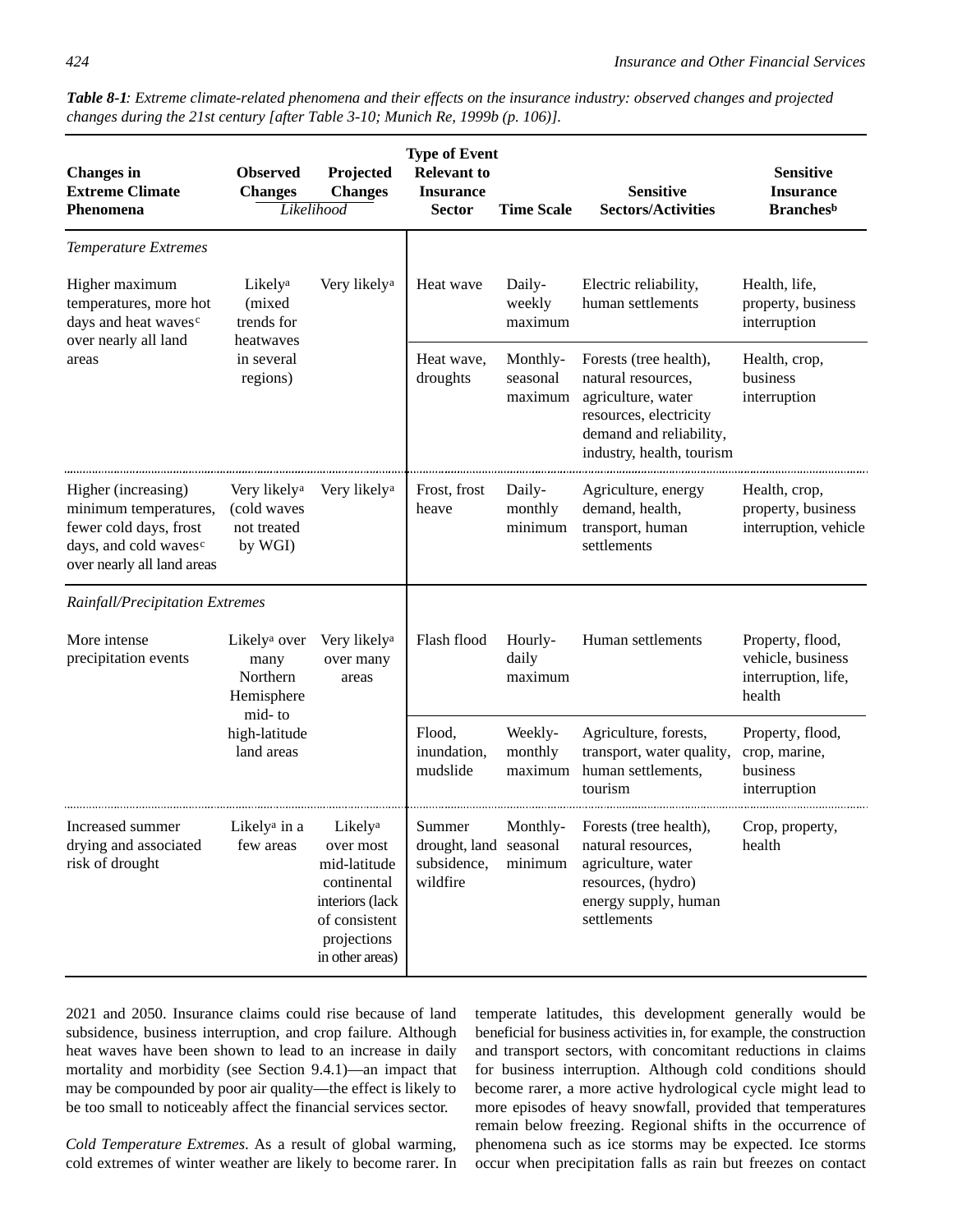#### *Table 8-1 (continued)*

| <b>Changes</b> in<br><b>Extreme Climate</b><br>Phenomena                                                                                                        | <b>Observed</b><br><b>Changes</b>                                                                                     | Projected<br><b>Changes</b><br>Likelihood         | <b>Type of Event</b><br><b>Relevant to</b><br><b>Insurance</b><br><b>Sector</b> | <b>Time Scale</b> | <b>Sensitive</b><br><b>Sectors/Activities</b>                                                                                   | <b>Sensitive</b><br><b>Insurance</b><br><b>Branches</b> <sup>b</sup>                    |
|-----------------------------------------------------------------------------------------------------------------------------------------------------------------|-----------------------------------------------------------------------------------------------------------------------|---------------------------------------------------|---------------------------------------------------------------------------------|-------------------|---------------------------------------------------------------------------------------------------------------------------------|-----------------------------------------------------------------------------------------|
| Rainfall/Precipitation Extremes (continued)                                                                                                                     |                                                                                                                       |                                                   |                                                                                 |                   |                                                                                                                                 |                                                                                         |
| Increased intensity of<br>mid-latitude storms <sup>c</sup>                                                                                                      | Medium<br>likelihooda<br>of increase<br>in Northern<br>Hemisphere,<br>decrease in<br>Southern<br>Hemisphere           | Little<br>agreement<br>among<br>current<br>models | Snowstorm,<br>ice storm,<br>avalanche                                           | Hourly-<br>weekly | Forests, agriculture,<br>energy distribution and<br>reliability, human<br>settlements, mortality,<br>tourism                    | Property, crop,<br>vehicle, aviation,<br>life, business<br>interruption                 |
|                                                                                                                                                                 |                                                                                                                       |                                                   | Hailstorm                                                                       | Hourly            | Agriculture, property                                                                                                           | Crop, vehicle,<br>property, aviation                                                    |
| Intensified droughts<br>and floods associated<br>with El Niño events in<br>many different regions<br>(see also droughts and<br>extreme precipitation<br>events) | Inconclusive<br>information                                                                                           | Likelya                                           | Drought and Various<br>floods                                                   |                   | Forests (tree health),<br>natural resources,<br>agriculture, water<br>resources, (hydro)<br>energy supply, human<br>settlements | Property, flood,<br>vehicle, crop,<br>marine, business<br>interruption, life,<br>health |
| <b>Wind Extremes</b>                                                                                                                                            |                                                                                                                       |                                                   |                                                                                 |                   |                                                                                                                                 |                                                                                         |
| Increased intensity of<br>mid-latitude storms <sup>c</sup>                                                                                                      | N <sub>0</sub><br>compelling<br>evidence for<br>change                                                                | Little<br>agreement<br>among<br>current<br>models | Mid-latitude<br>windstorm                                                       | Hourly-<br>daily  | Forests, electricity<br>distribution and<br>reliability, human<br>settlements                                                   | Property, vehicle,<br>aviation, marine,<br>business<br>interruption, life               |
|                                                                                                                                                                 |                                                                                                                       |                                                   | Tornadoes                                                                       | Hourly            | Forests, electricity<br>distribution and<br>reliability, human<br>settlements                                                   | Property, vehicle,<br>aviation, marine,<br>business<br>interruption                     |
| Increase in tropical<br>cyclone peak wind<br>intensities, mean and<br>peak precipitation<br>intensities <sup>d</sup>                                            | Wind<br>extremes not<br>observed in<br>the few<br>analyses<br>available;<br>insufficient<br>data for<br>precipitation | Likely <sup>a</sup> over<br>some areas            | Tropical<br>storms,<br>including<br>cyclones,<br>hurricanes,<br>and<br>typhoons | Hourly-<br>weekly | Forests, electricity<br>distribution and<br>reliability, human<br>settlements, agriculture                                      | Property, vehicle,<br>aviation, marine,<br>business<br>interruption, life               |

with a solid surface. Air temperatures close to freezing are ideal for ice storm occurrence. Thus, in colder regions where the weather currently is well below freezing in the winter, ice storms may become more common as a result of global warming, although they could become less frequent in areas where they occur at present (Francis and Hengeveld, 1998). An ice storm that occurred 7-10 January 1998, in the northeastern United States and eastern Canada, led to insured damage estimated at US\$1.2 billion (Lecomte *et al.*, 1998).

*Heavy Rainfall and Flooding*. TAR WGI Chapter 9 indicates that "many models" now project that conditions in the tropical Pacific may become more El Niño-like, with associated changes in precipitation patterns (Meehl *et al.*, 2000b). This would lead to more frequent patterns of El Niño-like floods and drought conditions in areas where teleconnections to the El Niño-Southern Oscillation (ENSO) exist. Observational studies assessed in TAR WGI Chapter 2 suggest that there has been a widespread increase in heavy and extreme precipitation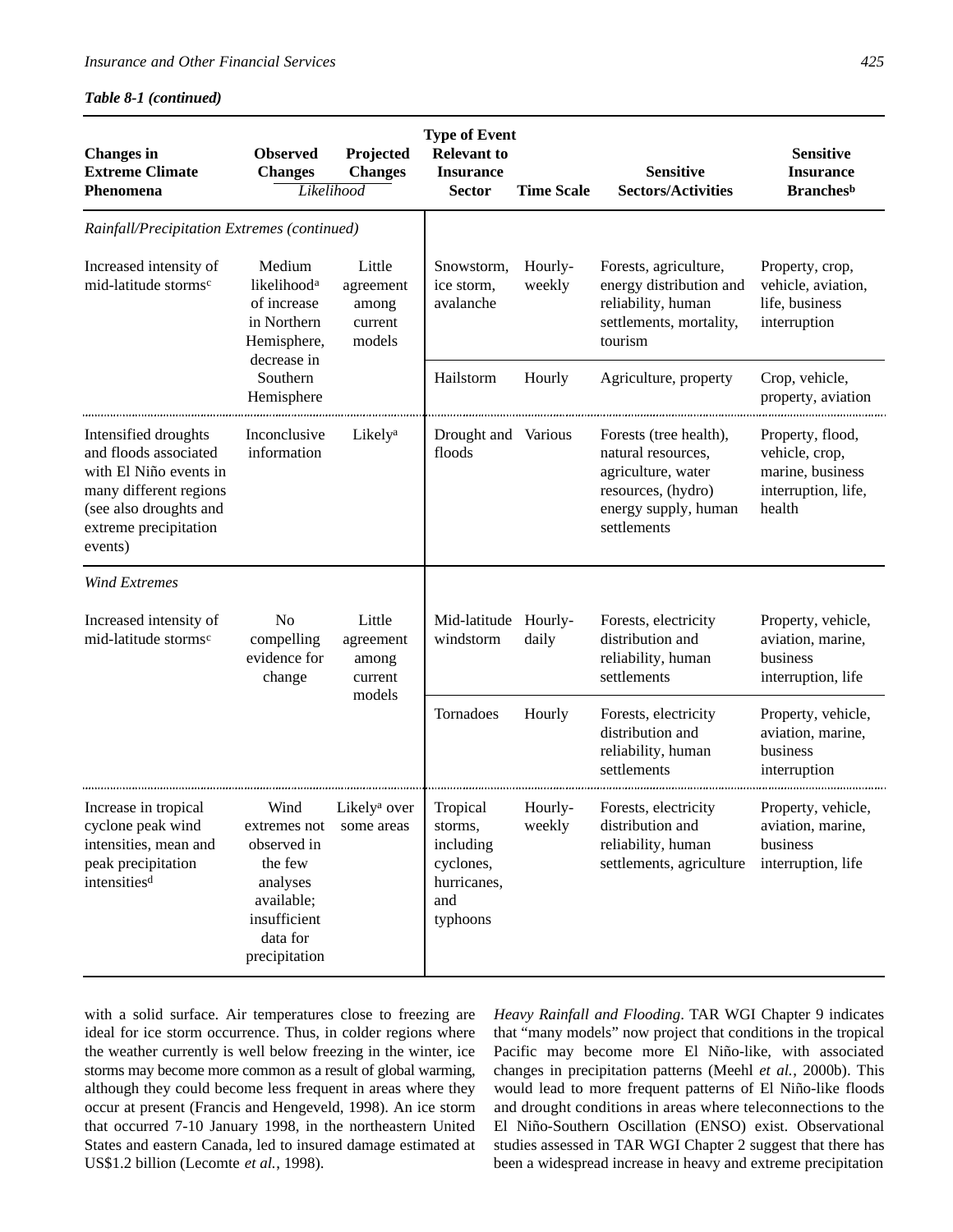#### *Table 8-1 (continued)*

| <b>Changes</b> in<br><b>Extreme Climate</b><br><b>Phenomena</b>                                                                | <b>Observed</b><br><b>Changes</b><br>Likelihood | Projected<br><b>Changes</b>              | <b>Type of Event</b><br><b>Relevant to</b><br><b>Insurance</b><br><b>Sector</b> | <b>Time Scale</b>  | <b>Sensitive</b><br><b>Sectors/Activities</b>                               | <b>Sensitive</b><br><b>Insurance</b><br><b>Branches</b> <sup>b</sup>      |
|--------------------------------------------------------------------------------------------------------------------------------|-------------------------------------------------|------------------------------------------|---------------------------------------------------------------------------------|--------------------|-----------------------------------------------------------------------------|---------------------------------------------------------------------------|
| <b>Other Extremes</b>                                                                                                          |                                                 |                                          |                                                                                 |                    |                                                                             |                                                                           |
| Refer to entries above<br>for higher temperatures,<br>increased tropical and<br>mid-latitude storms                            | Refer to<br>relevant<br>entries<br>above        | Refer to<br>relevant<br>entries<br>above | Lightning                                                                       | Instant-<br>aneous | Electricity distribution<br>and reliability, human<br>settlements, wildfire | Life, property,<br>vehicle, aviation,<br>marine, business<br>interruption |
| Refer to entries above<br>for increased tropical<br>cyclones, Asian summer<br>monsoon, and intensity<br>of mid-latitude storms | Refer to<br>relevant<br>entries<br>above        | Refer to<br>relevant<br>entries<br>above | Tidal surge<br>(associated)<br>with onshore<br>gales), coastal<br>inundation    | Daily              | Coastal zone<br>infrastructure, agriculture<br>and industry, tourism        | Life, marine,<br>property, crop                                           |
| Increased Asian summer<br>monsoon precipitation<br>variability                                                                 | Not treated<br>by WGI                           | Likelya                                  | Flood and<br>drought                                                            | Seasonal           | Agriculture, human<br>settlements                                           | Crop, property,<br>health, life                                           |

a Likelihood refers to judgmental estimates of confidence used by Working Group I: *very likely* (90–99% chance); *likely* (66–90% chance). Unless otherwise stated, information on climate phenomena is taken from Working Group I's Summary for Policymakers and Technical Summary. These likelihoods refer to observed and projected changes in extreme climate phenomena and likelihood shown in first three columns of this table.

b All findings in this column are high confidence, as described in Section 1.4 of the Technical Summary.

c Information from Working Group I, Technical Summary, Section F.5.

d Changes in regional distribution of tropical cyclones are possible but have not been established.

events in regions where total precipitation has increased (i.e., the middle and high latitudes of the Northern Hemisphere). Flooding is responsible for 40% of total economic losses and 10% of weather-related insurance losses globally.

Tropical hurricanes can lead to landslides. Hurricane Mitch probably is the most well-known event in recent years. This system, the strongest ever October tropical storm in the Atlantic Basin, stalled over Central America and produced more than 600 mm of rainfall in 48 hours. Resulting landslides and mudslides led to an estimated 9,000 deaths and insured losses of US\$513 million (Swiss Re, 2000b). In disasters of this magnitude, preparedness and planning can make a huge difference in loss of life and the amount of damage sustained.

Large river basin floods develop over huge areas following weeks of unusually high rainfall. In July and August 1997, flooding in central Europe caused 54 fatalities in Poland and required the evacuation of 162,000 people (Kundzewicz *et al*., 1999). The value of the economic losses throughout central Europe amounted to approximately US\$5 billion, with insured losses of US\$940 million. The intensity of such flood events is driven not only by climatology but also by human management of the watershed.

Low Rainfall—Drought, Land Subsidence, and Wildfire. Drought is important for the financial sector through impacts on commercial agriculture, building foundations, and wildfire occurrence. Figure 8-3 shows the cost of subsidence claims to the industry from 1975 to 1997 in England and Wales. There is a clear relationship with rainfall (with some lag effects). Similar effects are seen in France (Radevsky, 1999). Where insurance is used as the mechanism to finance repairs to building



**Figure 8-3**: Summer rainfall and subsidence claims in the UK: 1975–1997. Rainfall data are for England and Wales, April to September (from Climatic Research Unit, University of East Anglia, UK). Subsidence claim costs are in originalyear values (from Association of British Insurers).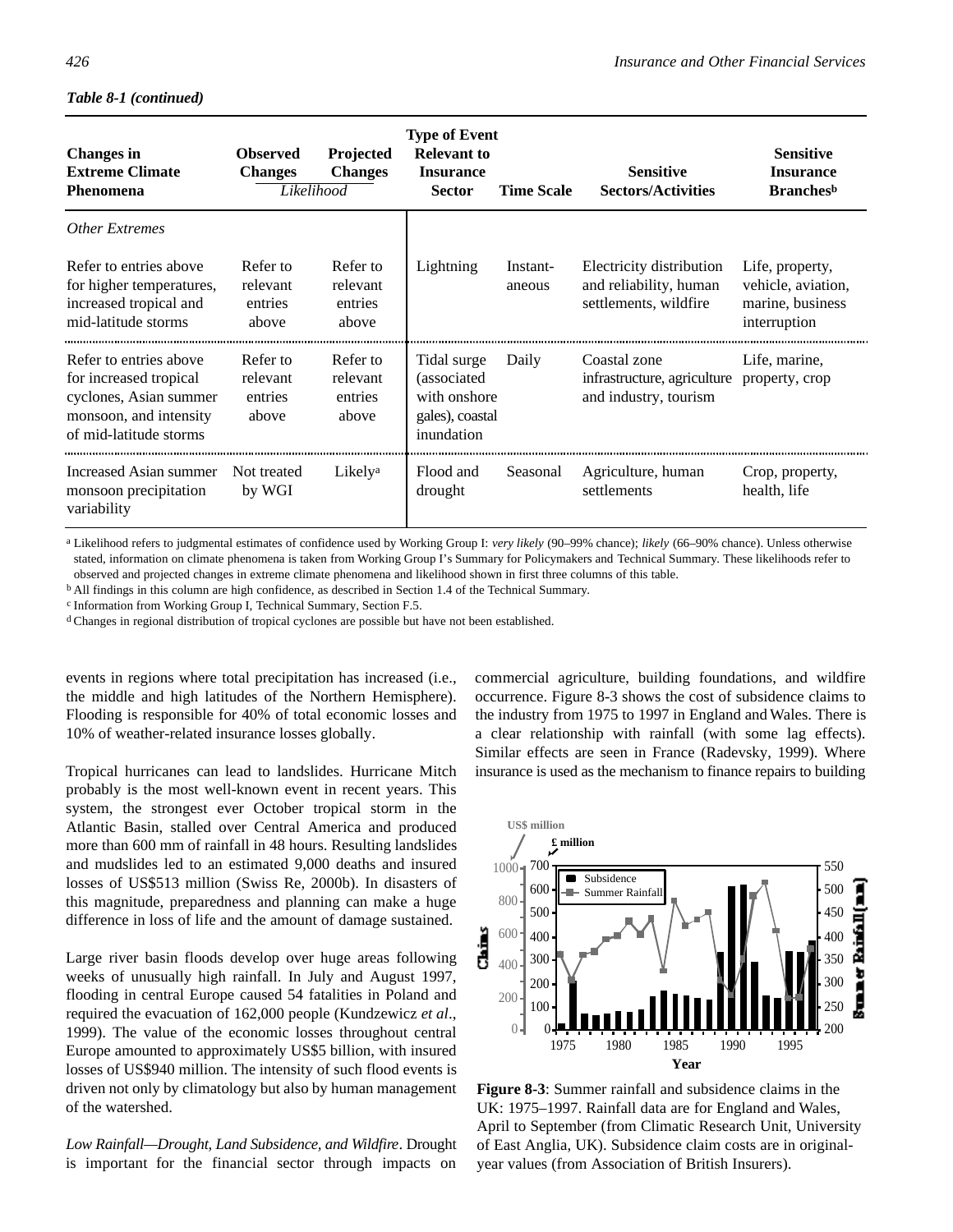foundations, as in the UK and France, costs for domestic properties can be higher than where the damage is not insured, as in Australia. Adaptive responses such as stronger foundations in new buildings and repairs to older housing capital should reduce the problem.

The worst drought of recent decades has occurred (indeed, it persists) in the Sahelian region of West Africa, where since 1968 rainfall has been below the long-term average in almost every year (Nicholson *et al*., 2000). The strength and persistence of this deficit is unparalleled in recent times. Despite the drought's severity, it has had minimal impact on the commercial financial sector because of the low penetration of insurance in the region. However, the drought's role in the development of the region has been significant.

Wildfire is an increasingly important insurance issue, as illustrated by the US\$140 million economic losses sustained in the Los Alamos fire of 2000 (Hofmann, 2000b). Outdoor fire occurrence is likely to increase in a future warmer climate, particularly along the increasingly popular urban-rural fringe (Swiss Re, 1992; Torn *et al*., 1998). Whereas in Europe most wildfires are of human origin (either deliberate or accidental), lightning (see below) is still the leading cause of forest fires in the western United States and Alaska (the regions of North America with the greatest number of wildfires).

Even if rainfall amounts are unchanged by global warming, higher temperatures will increase the level of risk associated with these hazards because of increased water loss through evaporation and transpiration.

*Lightning Strikes.* Model experiments are not able to tell us anything directly about changes in lightning occurrence as a result of global warming. Any increase in convective activity should lead to more frequent electrical storms and lightning discharges, and it seems likely that global warming will have such an effect in the tropics (Lal *et al*., 1998) and in extratropical latitudes (White and Etkin, 1997). Reeve and Toumi (1999) suggest that a 1°C increase in average wet-bulb temperature can be accompanied in mid-latitudes by a 40% increase in lightning. Of relevance to insurers, lightning is a cause of fires and damage to electrical equipment, with associated business interruption claims (Mills *et al*., 2001).

*Tropical and Extratropical Windstorm.* Experiments with climate models to date have not produced a consensus regarding the likely future occurrence of tropical and extratropical wind storms. Both have a very large capacity to cause damage. Hurricane Andrew, for example, occurred in 1992 in the Atlantic Basin and made landfall over the United States, causing US\$21 billion (1999 US\$) in insured damage. Hurricane Floyd, which caused US\$2.2 billion in insured losses in 1999, required the evacuation of 2 million people and imposed huge stress on infrastructure, resources, and ultimately health. The most damaging extratropical windstorm was Daria in 1990, which caused US\$6.8 billion in insured losses in northwestern Europe. In December 1999, windstorms Martin and Lothar

*Sea-Level Rise*. Increases in sea level pose a major potential risk to coastal zones (TAR WGI Chapter 6), especially if they are associated with an increase in storminess. The mid-range increase in sea level by the year 2100 as a result of anthropogenic climate change is 49 cm, taking into account atmospheric aerosol concentrations, with estimates ranging from 26 to 72 cm (TAR WGI Chapter 11). The main risk to the financial sector is in the effect that this change in mean sea level may imply for the occurrence of tidal surges, which already cause enormous damage and loss of life, especially in the developing world (see Box 8-4). One of Europe's greatest natural disasters in terms of loss of life was the 1953 storm surge in the North Sea, which led to almost 2,000 fatalities in The Netherlands and the UK.

# **8.3. Private and Public Insurance**

This section examines the sensitivity, vulnerability, and adaptability of private- and public-sector insurance to climate change. Activities within these segments are significantly interrelated, and the role of each varies widely from country to country and over time (Van Schoubroeck, 1997; Ryland, 2000). Government programs exist primarily to correct market failures in the private sector, when insurance cannot be provided at a reasonable rate, or when insufficient capacity exists to pay claims (Mittler, 1992). In addition, the nature of events anticipated under climate change (e.g., increased flooding) draws into question their very insurability by private companies (Denenberg, 1964; Mittler, 1992; White and Etkin, 1997; Hausmann, 1998; Kunreuther, 1998; Nuttall, 1998).

Insurers are sensitive to a diversity of potential climate changes (Ross, 2000). Understanding and adapting to weather-related losses are high priorities in the insurance industry. Loss growth has resulted in the absence of commercial insurance for the most vulnerable risks, such as flood or crop damage in many countries. Changes in weather-related events associated with global climate change would increase the sector's vulnerability (Vellinga and Tol, 1993; Changnon *et al*., 2000; TAR WGI Chapters 9 and 10). Recent history has shown that weatherrelated losses can stress insurance firms to the point of elevated prices, withdrawal of coverage, and insolvency (bankruptcy).

The private insurance sector is highly heterogeneous, and the penetration of insurance varies dramatically across regions and within countries, as does the exposure and vulnerability of human populations and property to natural disaster events. Analyses that are meaningful to local policymakers, governments, and economies must adopt a variety of perspectives: regional, state, municipality, company, and the growing number who are self-insured.

Based on observations over the past decade, the property/casualty (P/C) segment is more vulnerable to weather-related events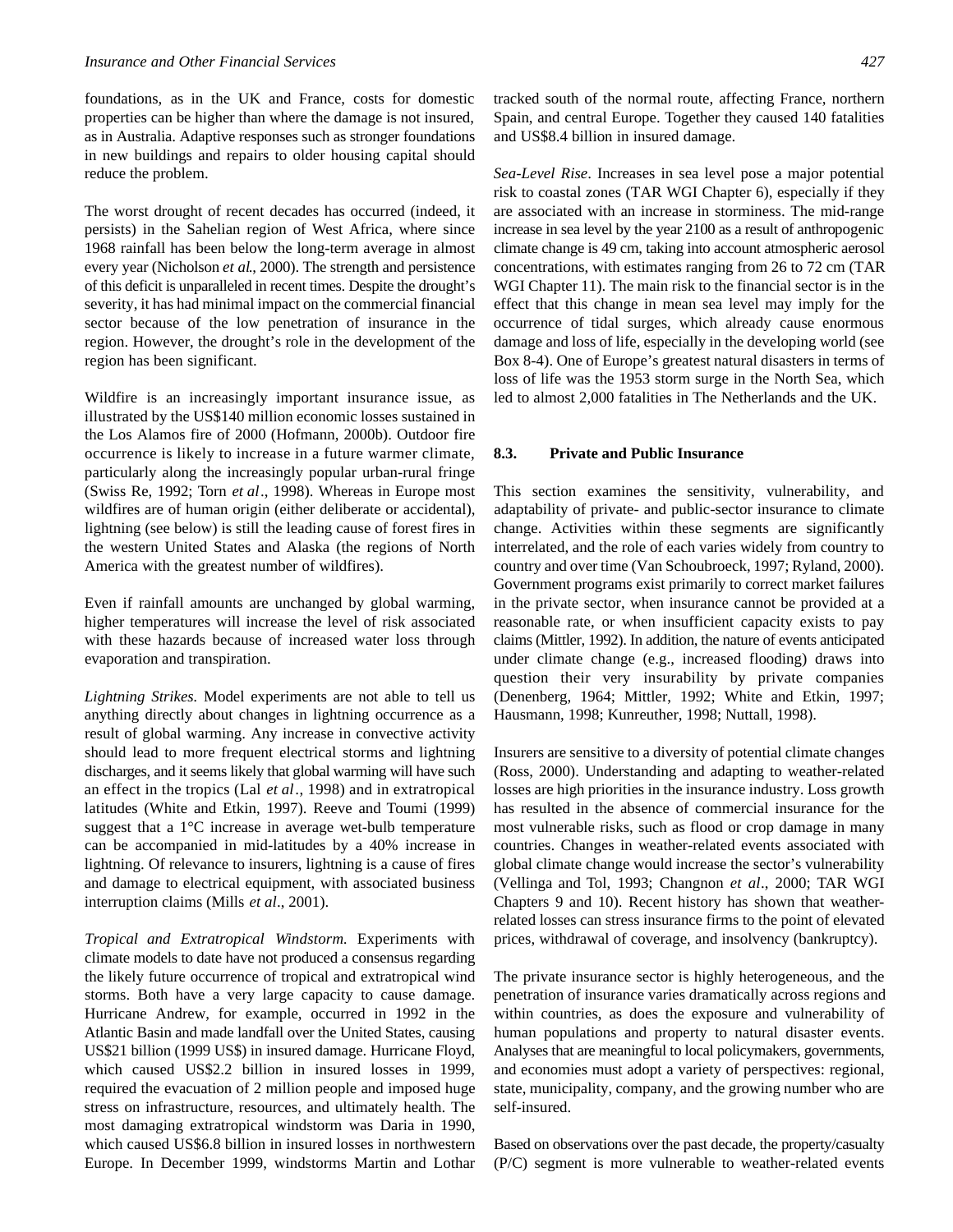than the life/health segment (Table 8-2). The P/C segment is extremely diverse. The single most vulnerable branch appears to be property insurance, including business interruption (Bowers, 1998). Other lines, such as personal automobile insurance, have more limited exposure.

Of 8,820 loss events analyzed worldwide by Munich Re between 1985 and 1999, 85% were weather related, as were 75% of the economic losses and 87% of the insured losses (Munich Re, 1999b, 2000). The weather-related share of total

losses is as high as 100% in Africa and 98% in Europe. Global weather-related insurance losses from large events<sup>2</sup> have escalated from a negligible level in the 1950s to an average of US\$9.2 billion  $yr<sup>1</sup>$  in the 1990s (Figure 8-1)—13.6-fold for the 1960–1999 period for which detailed data are available. Insurance losses have grown significantly faster than total economic losses and insurance reserves and assets (i.e., adaptive capacity). Since the 1950s, the decadal number of catastrophic weather-related events experienced by the in surance sector has grown 5.5-fold.

*Table 8-2: Distribution of the global insurance market, including life/health and property/casualty, by region (Swiss Re, 1999b). Note that weightings between property/casualty and life/health vary considerably among countries. Swiss Re (1999b) p rovides detailed information by country. In some cases (e.g., Japan), life insurance premiums include annuities, which e v e ntually are reimbursed to the insured.*

| <b>Total Business</b>                   | <b>Premiums</b><br>in 1998<br>(US\$M) | <b>Share of World</b><br><b>Market in 1998</b><br>$(\%)$ | <b>Premiums</b> as<br>% of GDP<br>in 1998 | Premiums per<br>capita in 1998<br>(US\$) | <b>Property/Casualty</b><br><b>Premiums</b><br>as % of Total |
|-----------------------------------------|---------------------------------------|----------------------------------------------------------|-------------------------------------------|------------------------------------------|--------------------------------------------------------------|
| America                                 | 817,858                               | 38.0                                                     | 7.7                                       | 1,021                                    | 54                                                           |
| - North America                         | 779,593                               | 36.2                                                     | 9.0                                       | 2,592                                    | 53                                                           |
| - Latin America                         | 38,265                                | 1.8                                                      | 2.0                                       | 77                                       | 72                                                           |
| Europe                                  | 699,474                               | 32.5                                                     | 6.9                                       | 614                                      | 42                                                           |
| - Western Eurpe                         | 684,848                               | 31.8                                                     | 7.3                                       | 1,466                                    | 42                                                           |
| - Central/Eastern Europe                | 14,626                                | 0.7                                                      | 2.1                                       | 23                                       | 75                                                           |
| Asia                                    | 571,272                               | 26.5                                                     | 7.8                                       | 36                                       | 23                                                           |
| - Japan                                 | 453,093                               | 21.0                                                     | 11.7                                      | 3,584                                    | 20                                                           |
| - South and East Asia                   | 107,430                               | 5.0                                                      | 3.8                                       | 34                                       | 31                                                           |
| - Middle East                           | 10,749                                | 0.5                                                      | 1.7                                       | 42                                       | 67                                                           |
| Africa                                  | 28,792                                | 1.3                                                      | 4.8                                       | 36                                       | 25                                                           |
| Oceania                                 | 37,872                                | 1.8                                                      | 9.4                                       | 1,378                                    | 41                                                           |
| World                                   | 2,155,269                             | 100.0                                                    | 7.4                                       | 271                                      | 41                                                           |
| - Industrialized countries <sup>a</sup> | 1,955,406                             | 90.7                                                     | $8.8\,$                                   | 2,132                                    | 41                                                           |
| $-$ Emerging markets <sup>b</sup>       | 199,863                               | 9.3                                                      | 3.0                                       | 37                                       | 43                                                           |
| OECDc                                   | 2,016,084                             | 93.5                                                     | 8.5                                       | 1,805                                    | 41                                                           |
| G7d                                     | 1,725,007                             | 80.0                                                     | 8.9                                       | 2,498                                    | 41                                                           |
| ${\rm EU^e}$                            | 672,939                               | 31.2                                                     | 7.4                                       | 1,651                                    | 40                                                           |
| <b>NAFTAf</b>                           | 785,901                               | 36.5                                                     | 8.3                                       | 1,960                                    | 53                                                           |
| ASEANs                                  | 11,711                                | 0.5                                                      | 2.6                                       | 26                                       | 42                                                           |

a North America, Western Europe, Japan, Oceania.

b Latin America and Caribean, Central and Western Europe, South and East Asia, Middle East, Africa.

g Singapore, Malaysia, Thailand, Indonesia, The Philippines, Vietnam; the three remaining members—Brunei, Laos, and Myanmar—are not included.

c 29 members.

d USA, Canada, UK, Germany, France, Italy, Japan.

e 15 members.

f USA, Canada, Mexico.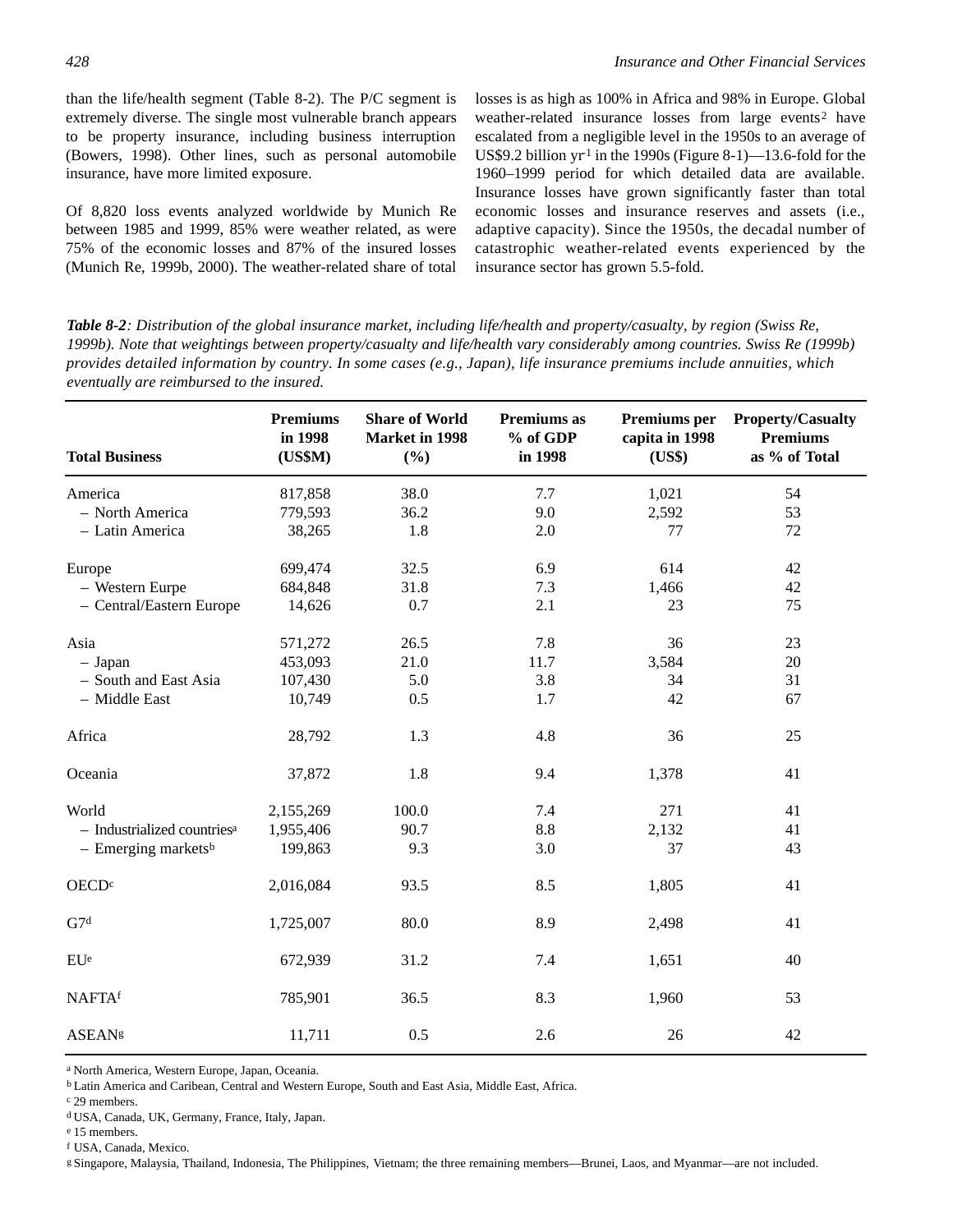These trends would be exacerbated by increased vulnerability resulting from development of high-hazard zones and increasingly sensitive infrastructure (Swiss Re, 1998a; Hooke, 2000; see Chapter 4).

Insurers have differing views on climate change (Mills *et al*., 2001). Although several insurers have devoted significant attention to the issue (especially in Europe and Asia), the vast majority have given it little visible consideration. Some have taken definitive precautionary positions in stating that there is a material threat (Swiss Re, 1994; UNEP, 1995, 1996; Jakobi, 1996; Nutter, 1996; Zeng and Kelly, 1997; Berz, 1999; Bruce *et al*., 1999; Munich Re, 1999b; Storebrand, 2000), whereas others have taken a different view (Mooney, 1998; Unnewehr, 1999). Some have elected to focus on disaster preparedness; others have adopted a "wait-and-see" stance.

# *8.3.1. Major Market Segments: Property/Casualty and Life/Health*

The world insurance market enjoyed revenues of US\$2.155 trillion in 1998 (7.4% of global GDP) (Table 8-2). Although insurance penetration is relatively low in developing countries and economies in transition, their insurance market growth rate averages approximately twice that in industrialized countries. Expenditures on insurance in developing countries typically represent between 0.5 and 4% of GDP, compared to 5–15% percent in developed countries (Swiss Re, 1999c). With 36% of total global insurance premiums, North America is the largest regional market (see Chapter 15), closely followed by Western Europe at 32%. Reinsurance is particularly focused on highvalue loss situations, in developing countries, or for smaller primary insurers. Reinsurers typically collect US\$100 billion in premiums globally each year from primary insurers from whom they assume various (mostly property) risks.

The P/C insurance segment represented 41% of global industry premiums collected in 1998. As shown in Figure 8-4, the segment as a whole exhibits sensitivity to major natural disaster events, as evidenced by the reductions in U.S. insurer profitability during

1992 (Hurricane Andrew and Iniki) and 1994 (Northridge earthquake). A list of the most costly events is presented in Table 8-3. Over the past 15 years, the global ratio of P/C premium income to natural catastrophe losses has decreased from 351:1 to 122:1—almost a three-fold rise in "exposure" (Figure 8-5; see Figure 15-6 for North America).

Climate- and weather-related risks faced by life/health insurers include injuries or death resulting from extreme weather episodes, water- or vector-borne diseases, degraded urban air quality, pressure on the quality and adequacy of food and water supplies, and increased vulnerability to power failures (see Chapters 4, 5, 9, 15; TAR WGIII Chapter 8; World Bank, 1997a; Epstein, 1999). In some areas, climate changes may yield health benefits, but negative health impacts are expected to outweigh positive ones if no actions are taken to adjust (Chapter 9). Such impacts will not be significant for the global financial sector in the near term, because life/heath insurance penetration currently is low in developing countries; the burden will fall largely on the informal and government sectors.

Owing to structural changes underway in the industry, the financial distinction between life and P/C insurers is blurring somewhat as a result of consolidation and mergers. Life insurers also are major holders of real estate and providers of mortgage lending; thus, they participate as property owners in weatherrelated property risks and may additionally assume property risk as investors in catastrophe bonds or other weather derivatives.

# *8.3.2. Risk Sharing between the Private and Public Sectors*

The private insurance industry is part of a larger community that bears the costs of weather-related events (Ryland, 2000). The nature and cost of weather-related losses vary considerably around the globe, as does the portion of the loss that is privately insured. Private insurance pays a higher proportion of benefits for storm-related losses than for any other weather-related event, although flood insurance has a particularly low rate of coverage (Figure 8-6).

Insurers bear only 20% of the total economic costs of weatherrelated events globally. The ratio is far lower in developing countries (e.g., 7% in Africa and 4% in Asia for the year 1998) (Munich Re, 1999b). Even in countries where insurance penetration is high, insurance can account for less than half of the weather-related payouts—for example, 27% in Europe, 30% in the United States, 34% in Australia (Munich Re, 1999b), and 20% in Canada (EPC, 2000). In a review of four major wildfire and flood catastrophes in Australia, Leigh *et al.* (1998a,b) found that private-sector insurers bore 9–39% of the total economic losses; a comparable amount was provided by local and federal governments. Other entities assuming such costs include federal disaster relief providers, local governments, and uninsured property owners (Pielke and

<sup>2</sup>Economic losses are defined in footnote 1. The definition of "large" weather-related events is those in which the response capacity is overtaxed and interregional or international assistance becomes necessary, often in cases where thousands of people are killed, hundreds of thousands are left homeless, or the economic loss is substantial (Munich Re, 2000). Thus, events that are small but frequent tend to be excluded from these statistics. For example, land subsidence losses from two droughts during the 1990s in France resulted in losses of US\$2.5 billion, and even more in the UK, but these losses are largely absent from the "large" event data series. Asimilar case involves frequent but relatively small winterstorm events in northern latitudes and their losses. Figure 8-6 includes a fuller range of events, which tend to result in an adjusted loss level that is approximately twice that indicated by data on "large" events alone. "Large" events represent only 1% of the total number of events globally.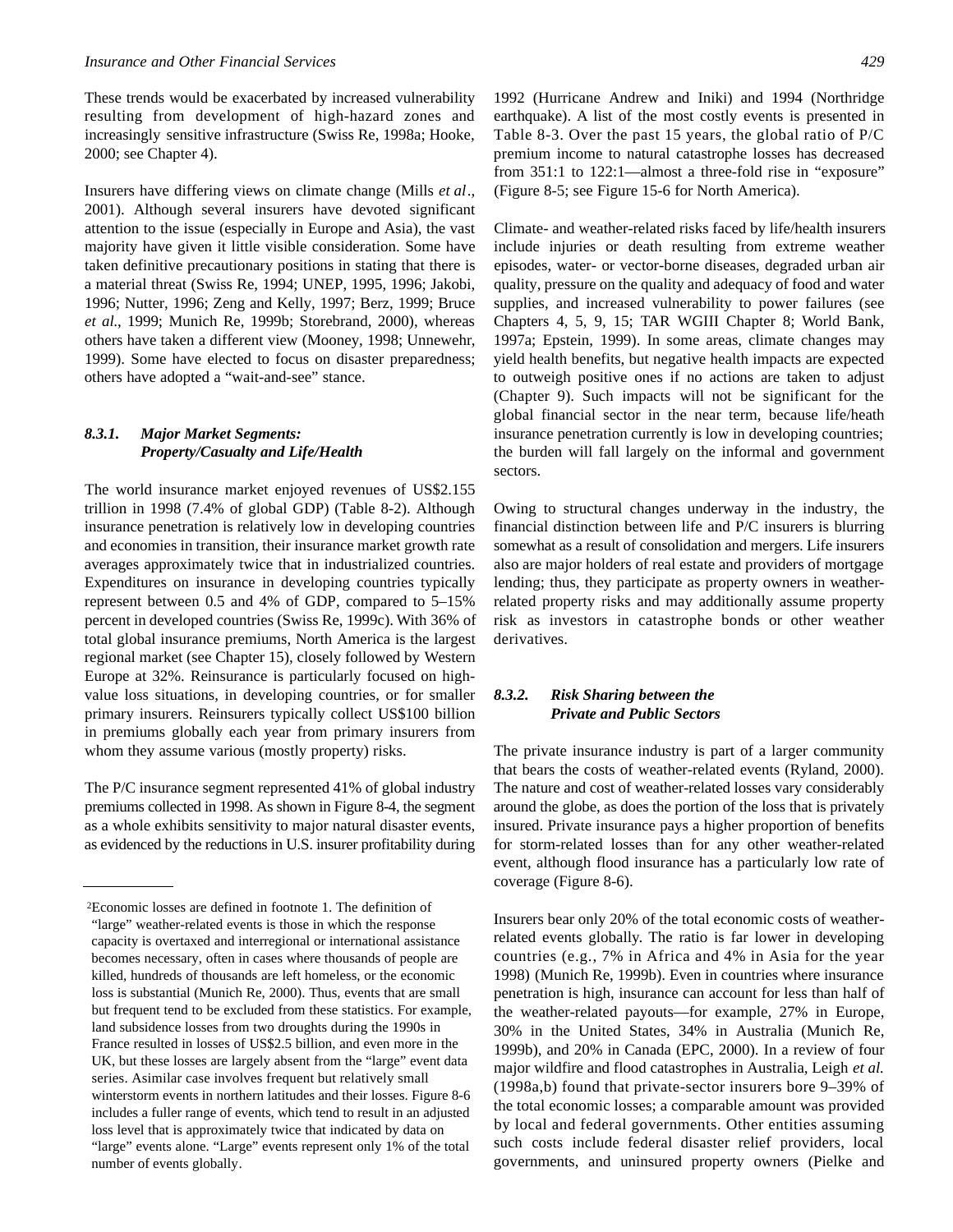Landsea, 1998)—as in the case of Hurricane Andrew, in which only half of the losses were insured (Pielke, 1997).

One important risk-assuming group, the corporate self-insurance market, is growing rapidly. In the United States, such premiums are approaching the level of the traditional commercial insurance market (roughly US\$134 billion) (Best's Review, 1998; Bowers, 1999).

Where insurers will not or are directly or indirectly regulated not to accept specific catastrophe risks, governments in many countries—including Belgium, France, Japan, The Netherlands, New Zealand, Norway, Spain, and the United States—may adopt the role of insurer or reinsurer or of regulator in establishing risk-pooling mechanisms (III, 2000b). Programs in France,

number of insolvencies and natural disaster losses (Mills *et al*., 2001).

Japan, and New Zealand explicitly define the governments' role as paying for "uninsurable damages" (CCR, 1999; Gastel, 1999). In some countries (e.g., Canada, Finland, France, Norway, the United States) this is the case for drought or other agricultural risks, and in others (e.g., Japan) this is limited to earthquake risks. Such schemes can grow rapidly, as illustrated by the jump in the numbers of policies under the Florida Windstorm Underwriting Association from 62,000 to 417,000 between 1992 and 1997 (Anderson, 2000).

Government's role in providing resources for disaster preparedness and recovery and insurance products related to natural disasters also is a key moderating factor in insurers' involvement in such risks. It can be a two-edged sword: It provides a platform for private industry to participate, but it

10  $\theta$ -10 -20  $-30$ -40  $-50$   $-$ E. E. ras  $\mathcal{C}^{\mathcal{S}}$  $\hat{\mathcal{L}}$  $\mathcal{L}$ **Year** 70 30 **(b)** Number of Insolvent Firms 60 Total Catastrophe Losses 25 **Samal Insolveries** (aun der offras) 50 20 40 15 Approximately 1% of firms in 1999 30 1 20 5 10  $_{0}$  m 0  $\mathcal{S}^{\mathcal{S}}$ **B** 1983 1988 1982 29.62  $\mathcal{S}^{\mathcal{G}^{\mathcal{G}}}_{\mathcal{G}}$  $s^{\beta}$ ੍ਹਾਂ  $\mathcal{O}^2$ уğ. **Year Figure 8-4**: Trends in U.S. natural disasters, insurance industry profitability, and solvency, 1969–1999: (a) Sensitivity of property/ casualty insurance sector net financial results to investment income and underwriting gain/loss. Upper bars indicate investment income; lower bars indicate net result of core business (premium revenues vs. claims paid). Curve is the net result. (b) Annual

50

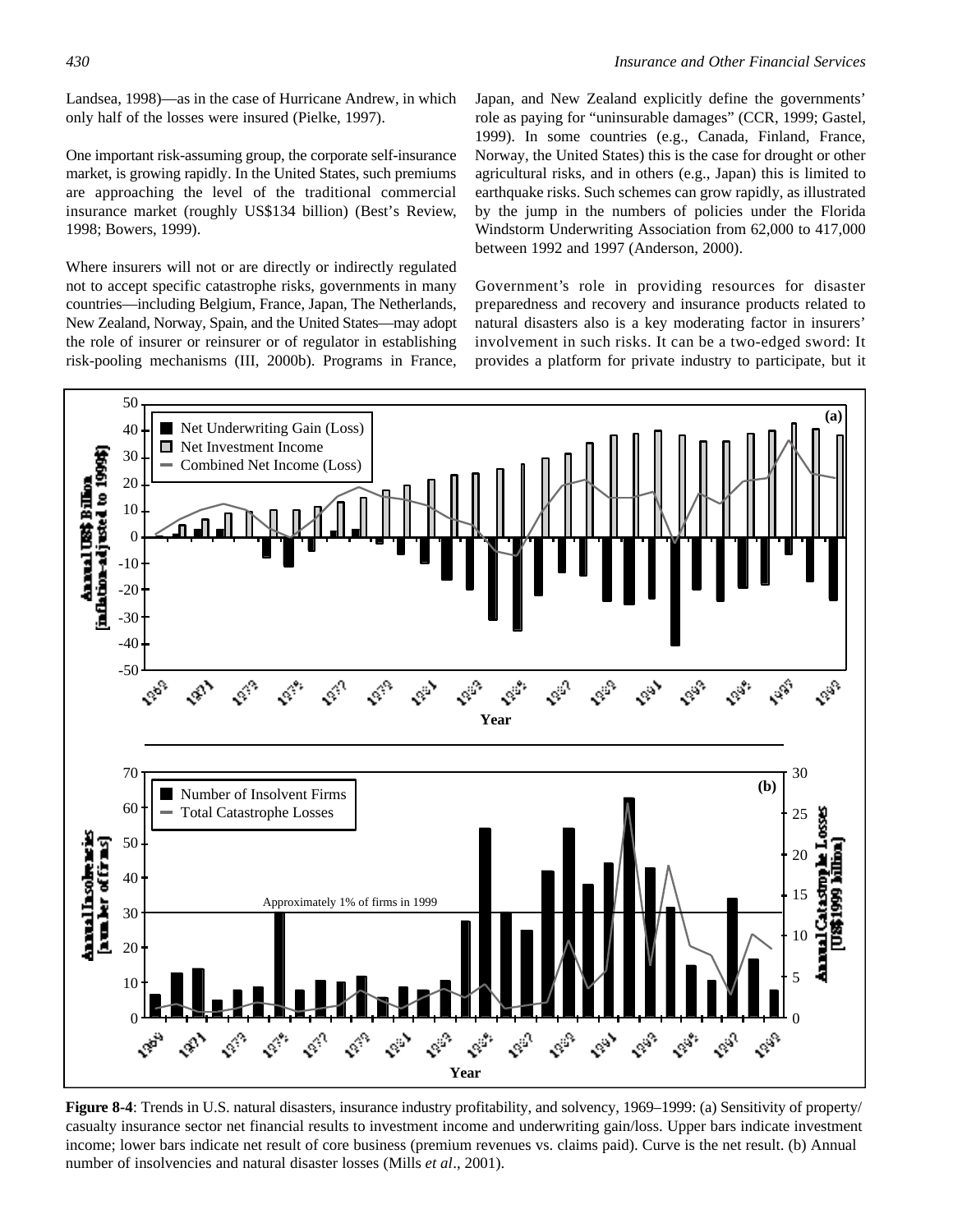*Table 8-3: Billion-dollar and larger insurance losses, 1970–1999, as of December 2000 (Munich Re, 2000). Figures are adjusted for inflation (1999 values).*

| <b>Year</b> | <b>Event</b>             | Area           | <b>Insured Losses</b><br>(US\$M) | <b>Economic losses</b><br>(US\$M) | Ratio of Insured/<br><b>Economic Losses</b> |
|-------------|--------------------------|----------------|----------------------------------|-----------------------------------|---------------------------------------------|
| 1992        | Hurricane Andrew         | <b>USA</b>     | 20,800                           | 36,600                            | 0.57                                        |
| 1994        | Northridge earthquake    | <b>USA</b>     | 17,600                           | 50,600                            | 0.35                                        |
| 1991        | <b>Typhoon Mireille</b>  | Japan          | 6,900                            | 12,700                            | 0.54                                        |
| 1990        | <b>Winterstorm Daria</b> | Europe         | 6,800                            | 9,100                             | 0.75                                        |
| 1989        | Hurricane Hugo           | Caribbean, USA | 6,300                            | 12,700                            | 0.50                                        |
| 1999        | Winterstorm Lothar       | Europe         | 5,900                            | 11,100                            | 0.53                                        |
| 1987        | Winterstorm              | Western Europe | 4,700                            | 5,600                             | 0.84                                        |
| 1998        | Hurricane Georges        | Caribbean, USA | 3,500                            | 10,300                            | 0.34                                        |
| 1995        | Earthquake               | Japan          | 3,400                            | 112,100                           | 0.03                                        |
| 1999        | <b>Typhoon Bart</b>      | Japan          | 3,400                            | 5,000                             | 0.60                                        |
| 1990        | Winterstorm Vivian       | Europe         | 2,800                            | 4,400                             | 0.64                                        |
| 1999        | Winterstorm Martin       | Europe         | 2,500                            | 4,100                             | 0.61                                        |
| 1995        | Hurricane Opal           | <b>USA</b>     | 2,400                            | 3,400                             | 0.71                                        |
| 1999        | Hurricane Floyd          | <b>USA</b>     | 2,200                            | 4,500                             | 0.49                                        |
| 1983        | Hurricane Alicia         | <b>USA</b>     | 2,200                            | 3,500                             | 0.63                                        |
| 1991        | Oakland fire             | <b>USA</b>     | 2,200                            | 2,600                             | 0.85                                        |
| 1993        | <b>Blizzard</b>          | <b>USA</b>     | 2,000                            | 5,800                             | 0.34                                        |
| 1992        | Hurricane Iniki          | Hawaii         | 2,000                            | 3,700                             | 0.54                                        |
| 1999        | Winterstorm Anatol       | Europe         | 2,000                            | 2,300                             | 0.87                                        |
| 1996        | Hurricane Fran           | <b>USA</b>     | 1,800                            | 5,700                             | 0.32                                        |
| 1990        | Winterstorm Wiebke       | Europe         | 1,800                            | 3,000                             | 0.60                                        |
| 1990        | Winterstorm Herta        | Europe         | 1,800                            | 2,600                             | 0.69                                        |
| 1995        | Hurricane Luis           | Caribbean      | 1,700                            | 2,800                             | 0.61                                        |
| 1999        | Tornadoes                | <b>USA</b>     | 1,485                            | 2,000                             | 0.74                                        |
| 1998        | Hailstorm, tempest       | <b>USA</b>     | 1,400                            | 1,900                             | 0.74                                        |
| 1995        | Hailstorm                | <b>USA</b>     | 1,300                            | 2,300                             | 0.57                                        |
| 1993        | Floods                   | <b>USA</b>     | 1,200                            | 18,600                            | 0.06                                        |
| 1998        | Ice storm                | Canada, USA    | 1,200                            | 2,600                             | 0.46                                        |
| 1999        | Hailstorm                | Australia      | 1,100                            | 1,500                             | 0.67                                        |
| 1998        | Floods                   | China          | 1,050                            | 30,900                            | 0.03                                        |

also can drive consumers away from commercial market solutions (Klein, 1997; Pullen, 1999a). The absolute value of government payments for natural disasters is poorly documented, and the statistical record is fragmented. The United States made disasterrelated payments of US\$119 billion (1993 US\$) over the 1977–1993 period, equivalent to an average of US\$7 billion  $yr<sup>1</sup>$ (Anderson, 2000). The Japanese government has devoted 5–9% of its national budget to disaster preparedness and recovery in recent decades (Sudo *et al.,* 2000).

Flood insurance merits special mention, given the magnitude of risks and losses, the difficulty of establishing fair and actuarially based rates, and the connection between flood and climate change (see Chapter 4; Aldred, 2000). Recent analyses in the United States found that 25% of homes and other structures within 150 m of the coastline will fall victim to the effects of erosion within 60 years (Heinz Center, 2000). Sea-level rise will impact flood insurance through inundation and erosion resulting from storm surge (see Chapter 6). Countries differ widely with regard to their approach to defining and financing flood

risks via private-sector (re)insurance versus public mechanisms (Van Schoubroeck, 1997; Gaschen *et al*., 1998; Hausmann, 1998). Hybrid public-private systems and government-only systems also can be found (e.g., in the United States), as can systems with no formal flood insurance whatsoever.

Acentral question is whether changes in natural disaster-related losses will generate increased reliance on already overburdened government-provided insurance mechanisms and disaster assistance. Governments already are showing decreased willingness to assume new weather-related liabilities, and tensions concerning risk-sharing between local and federal government bodies also are evident (Fletcher, 2000).

# 8.3.3. **Insurers' Vulnerability and Capacity to Absorb Losses**

A central component of vulnerability for public and private insurers alike is actuarial uncertainty in the dimensions, location, or timing of extreme weather events. This is particularly true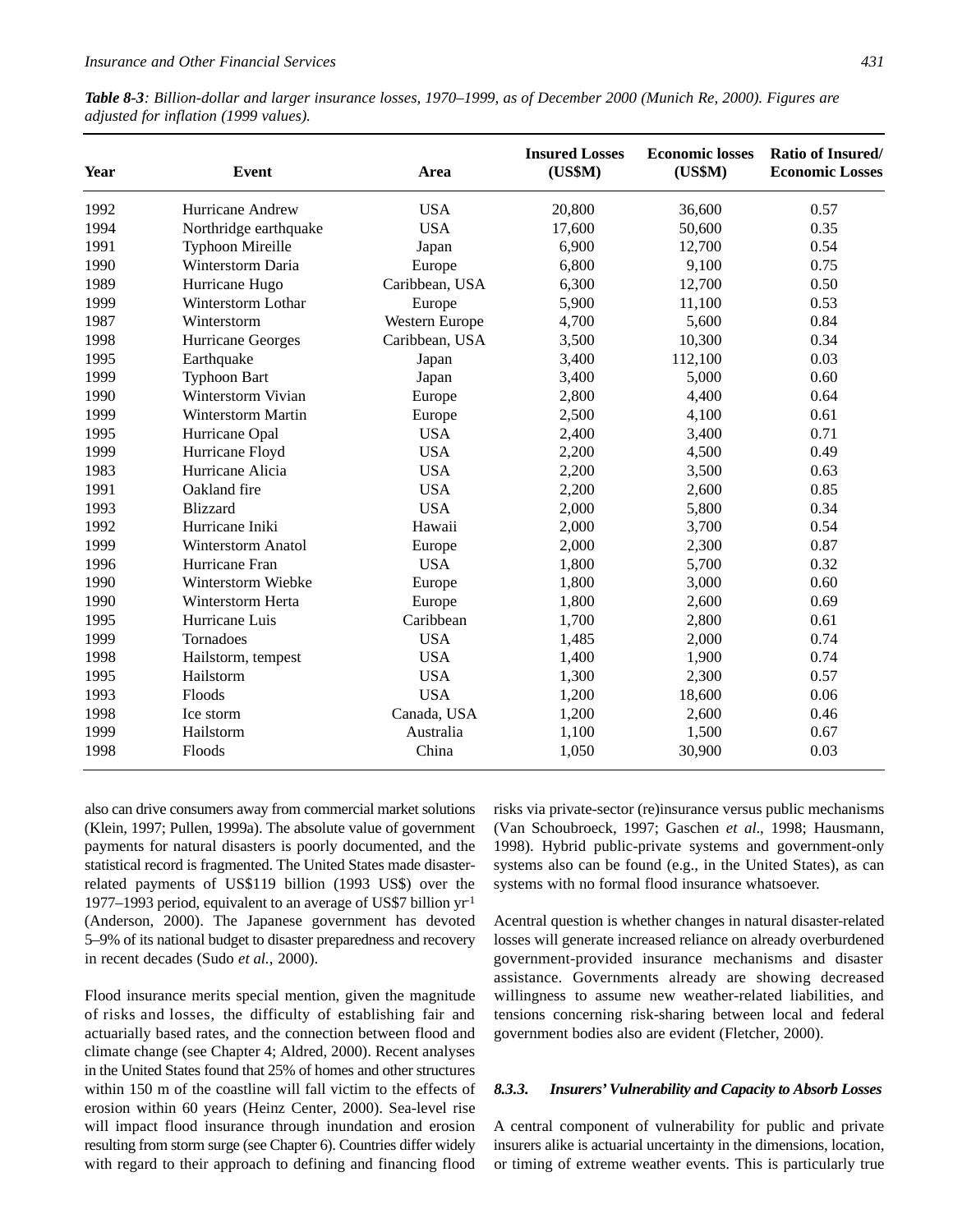

**Figure 8-5**: Global insured natural catastrophe losses (right-hand scale) vs. property/casualty premium income (left-hand scale), using a 5-year running mean. Global losses are from Munich Re (2000) and premiums from Swiss Re (1999b and earlier years). Note that these data include only major weather-related losses (approximately half of total weather-related losses). Premiums include considerable revenues (and associated reserves and surplus, not usable to pay catastrophe losses) from non-weather-related business segments and from self-insurers. The numbers generally include "captive" self-insurers but not the less-formal types of self-insurance. Exposure—measured as the ratio of premiums to losses—increased by a factor of 2.9 between the endpoints and by 5.2 in the worst single year (1993) within this time interval.

for insurance where the rate of damage rises faster than the driving weather phenomenon. Examples include the relationships between peak wind speeds and structural damages (Dlugolecki *et al.*, 1996), average temperature changes and lightning strokes (Price and Rind, 1994; Dinnes, 1999; Reeve and Toumi, 1999), extreme temperature events and electric power reductions or crop damages (Colombo *et al*., 1999) and heat stress mortality (see Chapter 9), and precipitation and flooding (White and Etkin, 1997).

Changes in the spatial distribution of natural disasters pose special risks and challenges for the insurance sector. Localities to which risks shift will tend to be relatively inexperienced and unprepared to handle such risks, potentially resulting in a net societal increase in losses. A given insurer's vulnerability often extends internationally. For example, U.S. insurers collected nearly 15% of their premiums overseas in 1997, and the ratio has been growing (III, 1999). Reinsurers have a particularly high degree of international exposure.

### *8.3.3.1. Quantifying Vulnerability and Adaptive Capacity*

For insurers, vulnerability can be viewed broadly in terms of the sector's capacity to pay for extreme events, together with the temporal sequence of such events. The key to vulnerability is the probable maximum loss (PML), which is the best estimate of the cost that is likely to emanate from an event with a specified probability of occurrence. In recent times, PMLs often have been revised upward significantly. The European winter storms Lothar and Martin of 1999 (US\$8.4 billion insured losses) caught European insurers and reinsurers offguard, presenting losses that substantially exceeded prevailing expectations. These storms constituted the most serious natural disaster ever covered by insurance in France, with about 3 million claims (FFSA, 2000). One recent estimate for the United States was a combined PML of US\$155 billion for 1-in-100-year (i.e., 1% yr-1 likelihood) for all types of natural disasters nationally (see Figure 15-8).

Unnewehr (1999) segmented the market and estimated that 17% of 1997 U.S. P/C insurance premiums were associated with "significant" exposure to weather-related loss. The paper did not explore other measures or sources of vulnerability and exposure, such as total insured property values at risk (US\$4 trillion in insured property in the Gulf and Atlantic coastal counties of the United States) (Hooke, 2000), or the extent of insolvency risk. These results are not transferable to other regions, where insurance systems and natural hazards can be very unlike those in the United States (see Figure 8-6).

The particular role of weather in vehicle-related losses is not well studied. Vehicle insurance represents 48% of U.S. P/C premiums; it is ranked in the aforementioned study as having "minor" weather sensitivity. Of total vehicle-related accidents, 16% of those in the United States are caused by adverse weather conditions (NHTSA, 1999); 33% of those in Canada are weather related (White and Etkin, 1997). Physical damage to vehicles during U.S. natural catastrophes between 1996 and mid-2000 represented an additional \$3.4 billion (10%) of total insured property losses, ranging as high as 55% for individual events (PCS, 2000; Mills *et al*., 2001).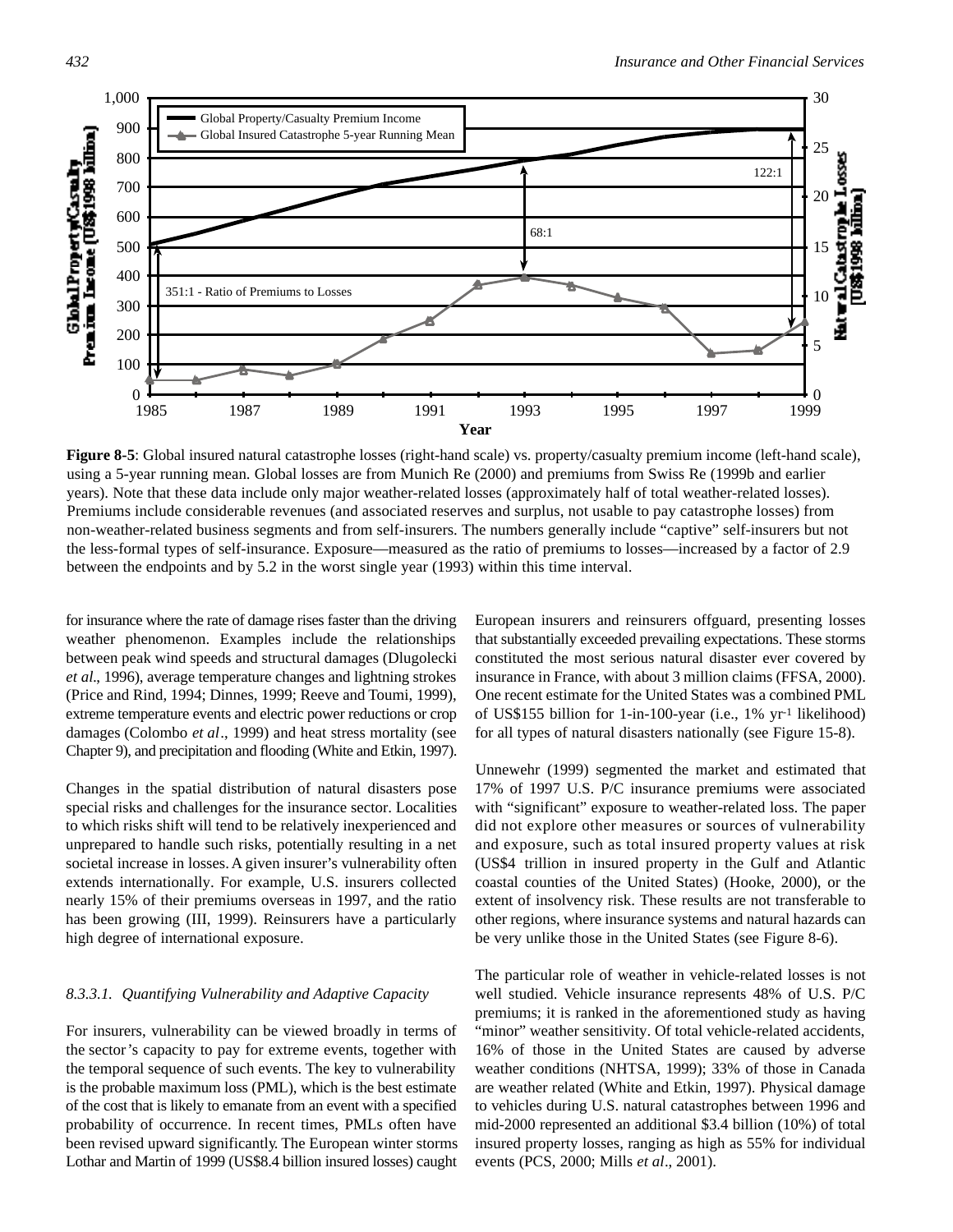

**Figure 8-6**: Regional insurance coverage for weather- and non-weather-related natural disasters, 1985–1999. The role of insurance in paying weather-related losses varies by event type and region, generally dominated by windstorm (Munich Re, 1999b). "Other" includes weather-related events such as wildfire, landslides, land subsidence, avalanches, extreme temperature events, droughts, lightning, frost, and ice/snow damages (Munich Re, 2000). The numbers generally include "captive" self-insurers but not the less-formal types of self-insurance. Total costs are higher than those summarized in Figure 8-1 because of the restriction of Figure 8-1 losses to those from large catastrophic events. Rounding errors may appear in data labels.

Although aggregate industry assessments are useful, analyses of vulnerability clearly must take into account the complexity and specialized structure of the insurance sector (GAO, 2000a). Although an *aggregate* U.S. insurance surplus of US\$200–350 billion often is cited (Doherty, 1997; GAO, 2000a), roughly 80% of this surplus is required for non-weather-sensitive branches (e.g., workers' compensation), assuming proportionality with premium-based risk figures quoted by Unnewehr (1999). In addition, insurers are independent and have radically different mixes of risks, so individual firms may become insolvent long before losses approach the industry's aggregate capacity (Doherty, 1997; Klein, 1997). Single-state PML events at the 1% likelihood level would result in economic stress ranging from 5 to 60% of insurers by market share (Pullen, 1999b). Moreover, catastrophes can disrupt insurance markets and harm insurance companies and consumers even in cases in which all claims are paid (GAO, 2000a; Ryland, 2000).

Reinsurance adequacy is another issue in vulnerability assessment. Swiss Re (1997) concluded that the availability of reinsurance coverage for natural disasters in 14 major markets was insufficient and that following a major event, primary insurers'(the customers of reinsurers) equity base (surplus) would come under considerable strain. For PML windstorm events in Australia, Japan, and the United States, the impact on aggregate surplus would be reductions of  $24$ ,  $41$ , and  $11\%$ , respectively (Swiss Re, 1997). Solvency analyses typically give only "partial credit" to primary insurers for reinsurance (e.g., 50% in the European Union) because of the uncertain viability of reinsurance contracts or reinsurers themselves following catastrophic losses (Doherty *et al.*, 1992; Swiss Re, 2000a).

Aside from issues of solvency, past extreme weather events clearly have measurable short- to medium-term impacts on insurance and reinsurance profitability—even at a national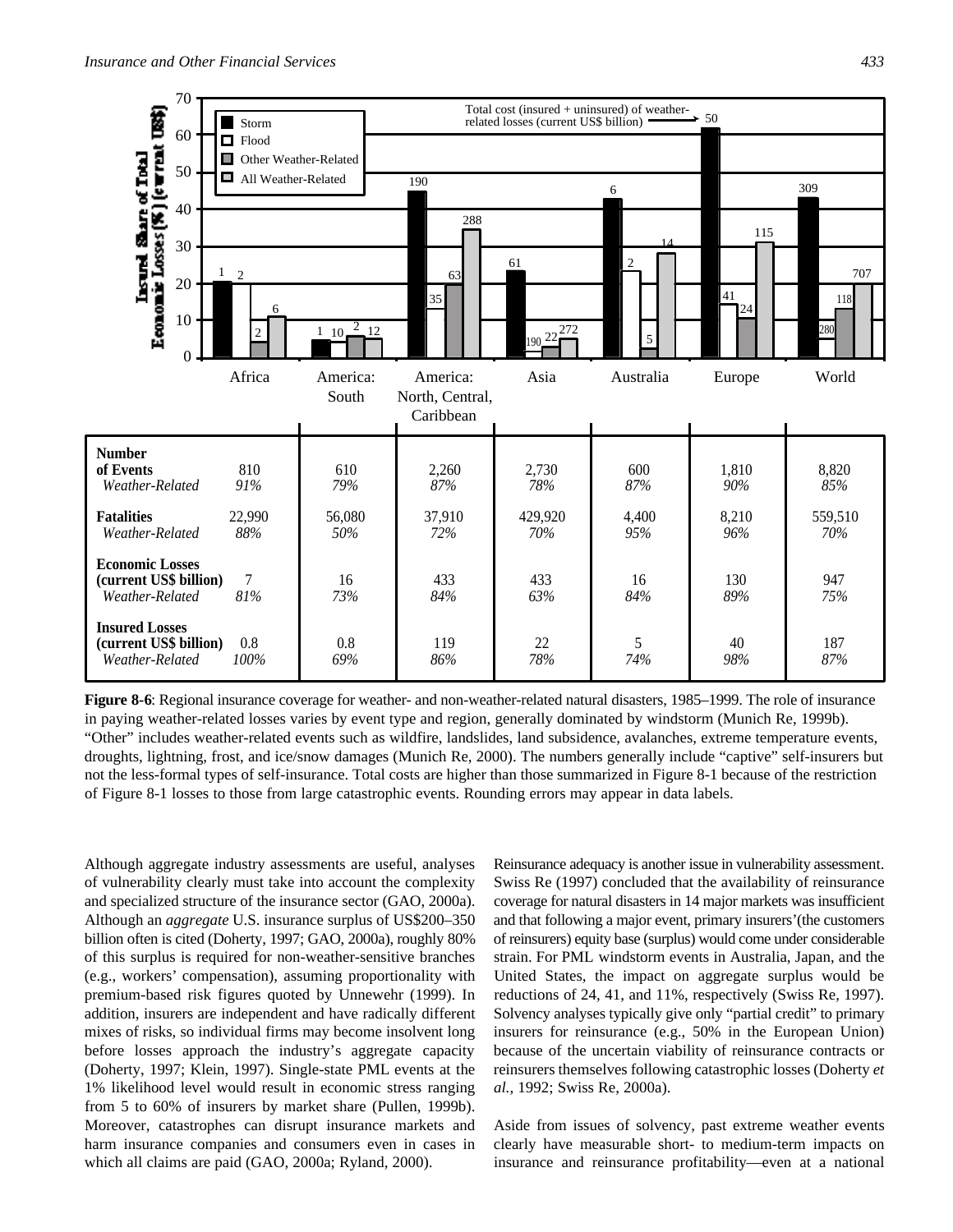scale (Figure 8-4a) and on the availability of insurance following the event (Davidson 1996; Pullen, 1999b). Catastrophe losses during 1999 and 2000 contributed to marked short-term depressions in earnings and stock prices for several large insurers and reinsurers (Edgecliffe-Johnson, 1999; Carpenter, 2000; Lonkevich, 2000). This development can restrict insurers' ability to raise new capital for expansion or even to continue the operations of highly exposed branches.

The overarching insurance business environment also is a key factor in determining vulnerability. Cyclical pressures or incidental broad-based stresses on the industry—such as major tobacco litigation (Bradford, 2000; Clow, 2000; Hofmann, 2000a), the crisis in environmental liability insurance (U.S. Superfund, asbestos, and lead paint claims), the Asian financial crisis, or increased competition from Internet sales (Ceniceros, 2000) could place considerable demands on surplus (Mooney, 1999; GAO, 2000a; Swiss Re, 1998b, 2000a). Developments in financial markets can influence the level and availability of insurance surplus (Cummins *et al*., 1999; GAO, 2000b; Swiss Re, 2000a). More than three-quarters of the growth in the U.S. insurance industry's surplus since 1995 resulted from capital gains (GAO, 2000a).

On one hand, the trend toward convergence between banking and insurance potentially increases diversification and robustness. On the other hand, it exposes one sector to risks faced in the other, and, in some cases, geographical diversification of a company's insurance business has moved it into the path of increased disaster losses (Berry, 2000; Greenwald, 2000; Howard, 2000b; Lonkevich, 2000). Weather-related vulnerability could increase if insurers participate in emerging capital market alternatives for risk financing (Marcon, 1999). In general, such convergence is more likely for the life insurance segment.

### *8.3.3.2. Natural Catastrophes and Insurer Solvency*

Historical weather-related insolvencies illustrate the vulnerability of large and small insurers to the types of natural disasters that potentially are associated with climate change (Stipp, 1997; Swiss Re, 2000a; Mills *et al*., 2001). Nearly 650 U.S. insurers became insolvent between 1969 and 1998 (Figure 8-4b) (Matthews *et al.*, 1999).

Of the 36 of 426 specifically attributed insolvencies occurring primarily as a result of natural catastrophes, more than half occurred between 1989 and 1993—the period of Hurricanes Hugo, Iniki, and Andrew—despite increased insurer capacity (Davidson, 1997; Doherty, 1997; Matthews *et al.*, 1999; Swiss Re, 2000b). Given the multi-factorial nature of most insolvencies, weather-related losses were no doubt a contributing factor in other cases as well. Although small or geographically specialized firms are most vulnerable, insolvencies of larger and more regionally diversified companies have occurred in the European Union (Swiss Re, 2000a) and in the United States (see Section 15.2.7). As a result of Hurricane Andrew, the largest U.S. home insurer, State Farm Fire and Casualty, was brought to the brink of insolvency by a US\$4 billion loss and had to be rescued by its parent company (Stipp, 1997). The second largest U.S. home insurer, Allstate, paid out US\$1.9 billion (which was US\$500 million more than it had made in profits from its Florida operations from all types of insurance, including investment income, over the 53 years it had been in business) and also had to be rescued by its parent company (III, 2000a).

Little analysis of historic insolvencies in relation to natural catastrophes has been conducted outside the United States. Data for property/casualty firms in France, Germany, the UK, and the United States show that annual "baseline" insolvencies range from 0 to 0.5% of all firms to more than 2% in years with larger natural disasters (Swiss Re, 2000a). Natural disasters contributed to the severe difficulties experienced by the London market, including Lloyd's of London's near insolvency.

Future-oriented analyses of insurer solvency also have been conducted; these analyses show PMLs of US\$45–100 billion, which—despite several recognized conservatisms in the analyses—would result in serious levels of insolvency in the industry (ISO, 1996; Cummins *et al.*, 1999; Kelly and Zeng, 1999). As many as 45% of insurers in the United States (representing  $62\%$  of the market share) could be placed in this position (GAO, 2000a,b). These findings are comparable to an earlier study showing that the rise in PMLs is stretching insurers' adaptive capacity (AIRAC, 1986).

Although much attention is focused on catastrophic loss events, "small" loss events are responsible for 50% of total economic and insured losses from weather-related events globally (Munich Re, 2000). If such events are closely spaced, they also can generate insolvencies or deplete surplus (Swiss Re, 1997; Ryland, 2000). Hybrid events involving multiple sources of insurance losses are of particular concern (White and Etkin, 1997; Francis and Hengeveld, 1998). This concern is exemplified in the case of ENSO events. A series of small events could be worse for insurers, in fact, than a single large event because individual losses per event often are capped (Stipp, 1997). Very little has been published on this subject since the mid-1980s (AIRAC, 1986).

#### *8.3.3.3. Vulnerability of Reinsurers*

Reinsurance provides a significant and essential form of riskspreading capacity for primary insurers. For natural catastrophes, this risk-spreading normally takes the form of an "excess" contract; primary insurers retain the first tier of losses up to a "trigger point" above which they purchase reinsurance, which operates up to a specified "exit point" or upper limit. After the catastrophes of the past 2 decades, reinsurers are leaving more of the risks with primary insurers, by increasing trigger points and lowering exit points (Stipp, 1997).

Many of the vulnerabilities experienced by primary insurers also apply to reinsurers. Several reinsurers became insolvent or were absorbed by larger firms during the crisis period of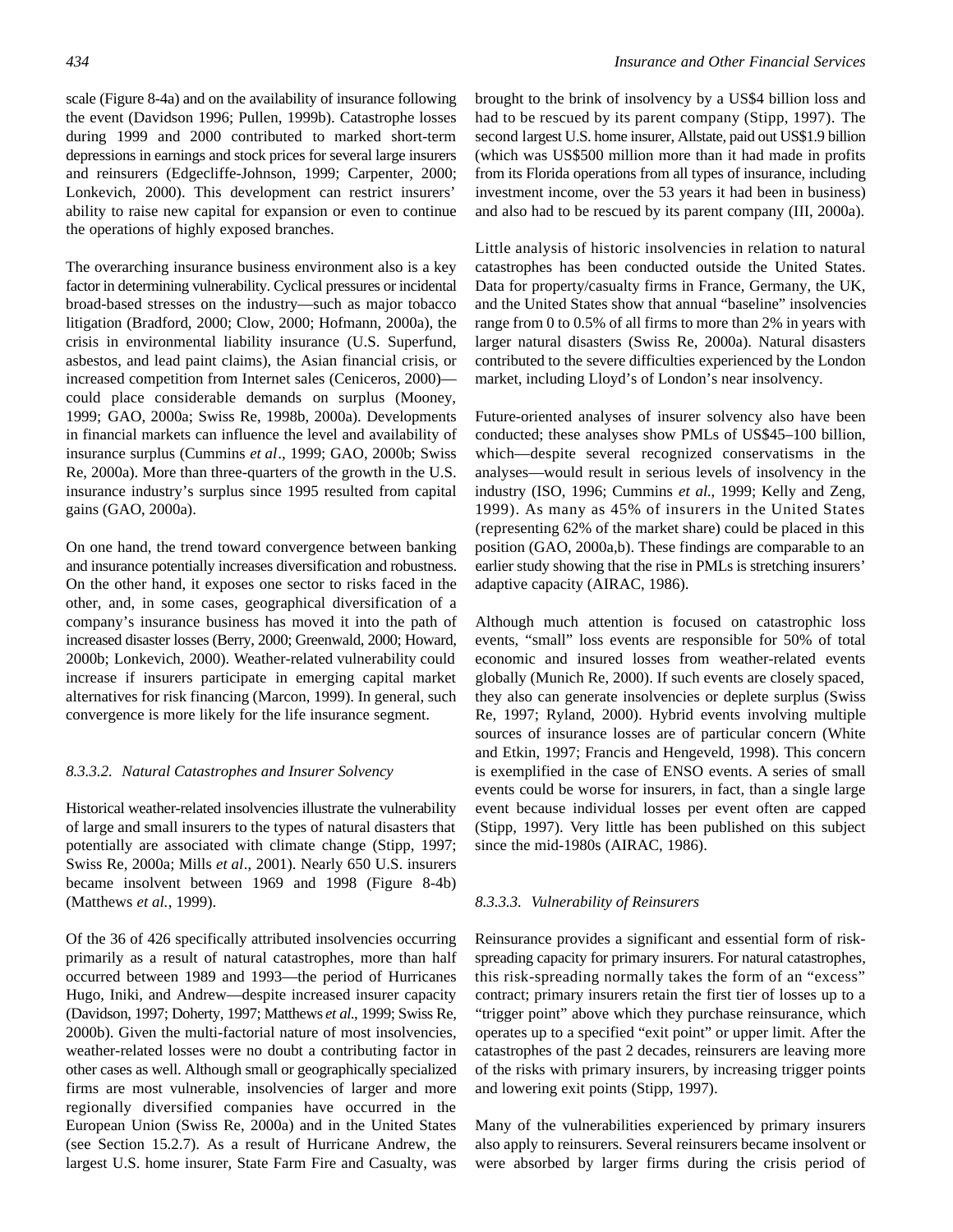1989–1993 (ISO, 1999; Mooney, 2000). The unexpectedly costly European windstorms of 1999 caused further problems (Andrews, 2000). For example, an already weakened Australian reinsurer covering these storms became insolvent despite total assets of US\$2.3 billion (Howard, 2000a). According to the Insurance Information Institute (III, 2000a), the world's catastrophe reinsurance industry "…lacks the capacity to insure mega-losses in excess of US\$50 billion." Government reinsurance systems also have shown signs of stress—as evidenced in France, where reserves fell by 50% during the 1990s and reinsurance rates rose sharply (CCR, 1999).

#### *8.3.3.4. Regulatory Uncertainties*

An additional source of vulnerability arises from regulatory uncertainties, such as the degree of flexibility afforded in withdrawing from markets and risks and in raising insurance prices (Davidson, 1996; Insurance Regulator, 1998; III, 2000a; Ryland, 2000). In some jurisdictions, regulators have restricted policy cancellations and nonrenewals following natural disaster losses such as Hurricane Andrew (ISO, 1994a,b; Lecomte and Gahagan, 1998). Recent requests from Florida insurers to double rates to protect insurers from hurricane risks also have been resisted by regulators (III, 2000b). On the other hand, under some conditions regulators can force insurers to withdraw from markets or otherwise change their business practices so they maintain minimum solvency requirements (GAO, 2000a). Pre-event accumulation and taxation of reserves also is an important issue, and policies vary by country (Eley, 1996; Davidson, 1997).

# *8.3.3.5. Vulnerability of Local, State, and Federal Governments as Providers of Insurance and Relief Assistance*

Under climate change, sustained increases in the frequency and/or intensity of extreme weather events could stress the government sector itself as a provider of insurance, a provider of domestic and international disaster preparedness/recovery services, and an entity that itself manages property and undertakes weather-sensitive activities (e.g., ranging from mail delivery to operation of military facilities near coastlines or waterways). Increasingly, governments seek to cap or reduce existing exposures (ISO 1994b, 1999; Gastel, 1999; Pullen 1999b; FEMA, 2000; III, 2000b). Governments in developing countries participate especially deeply in weather-related risks, given the low level of private insurance availability and often a higher level of government-owned infrastructure.

Disaster relief provided by the U.S. government has totaled \$30 billion since 1953 (Changnon and Easterling 2000). Nearly half of these losses have occurred since 1990, and inflationcorrected payments rose six-fold between the late 1960s and the early 1990s (Easterling et *al.,* 2000a). These costs do not include temporary housing, unemployment insurance, and small business loans also provided by government.

Governments are particularly sensitive to changes in flood- and crop-related losses because they often are the primary or sole providers of such insurance, and climate changes are expected to exacerbate these losses (see Chapters 4 and 5; Rosenzweig *et al*., 2000). U.S. government-insured crop/hail losses grew 11-fold between the 1950s and the 1990s (Easterling *et al.,* 2000a). In Japan, the majority of international relief—7–8 billion yen in 1990—is related to floods (Sudo *et al*., 2000). Solvency is a material issue for government programs, as exemplified by the \$810 million deficit in the U.S. flood insurance program in the mid-1990s (Anderson, 2000). U.S. crop and flood insurance programs have never been profitable (GAO, 2000a; Heinz Center, 2000). The French catastrophe reinsurance fund (Caisse Centrale de Réassurance) had become depleted as of the late 1990s and could no longer deal with a major catastrophe from accumulated surplus (CCR, 1999).

#### *8.3.4. Adaptation*

Insurance losses are paid out of premiums and from surplus (net assets). The ability to generate premiums and rebuild surpluses cannot be increased quickly in response to changes in the incidence of losses. In a developing country context, where insurance markets are nascent, this problem is particularly acute.

Insurers have many tools for reducing their financial vulnerability to losses (Mooney, 1998; Berz, 1999; Bruce *et al.*, 1999; Unnewehr, 1999; III, 2000b). These tools include raising prices, nonrenewal of existing policies, cessation of writing new policies, limiting maximum losses claimable, paying for the depreciated value of damaged property instead of newreplacement value, or raising deductibles. The additional strategies of improved pricing and better claims-handling were reviewed in some detail in the SAR (Dlugolecki *et al.*, 1996). Many adaptation strategies in use or under discussion make good sense for insurers irrespective of potential changes in the climate resulting from human activities (Sarewitz *et al*., 2000) (see Box 8-1).

Insurance prices exhibit sensitivity to disaster events (Paragon Reinsurance Risk Management Services, as cited in Klein, 1997; Edgecliffe-Johnson, 1999). Reinsurance prices rose by approximately 250% following Hurricane Andrew (see Section 15.2.7). Following the upsurge in catastrophe losses in 1999, the trend once again is toward upward pressure on prices (Mooney, 2000).

Following the period of (upward) price adjustments in response to a major natural disaster, however, insurers often enter or reenter a battered market that offers substantial nonactuarially based discounts, resulting in inadequate prices for all players in the market (Matthews *et al.*, 1999). Similar behavior has been observed among reinsurers (Stipp, 1997). Insurers also may reduce risk management efforts and incentives in the face of competitive pressures on prices. Competitive pressures can cause some insurers to assume greater risk to offer more attractive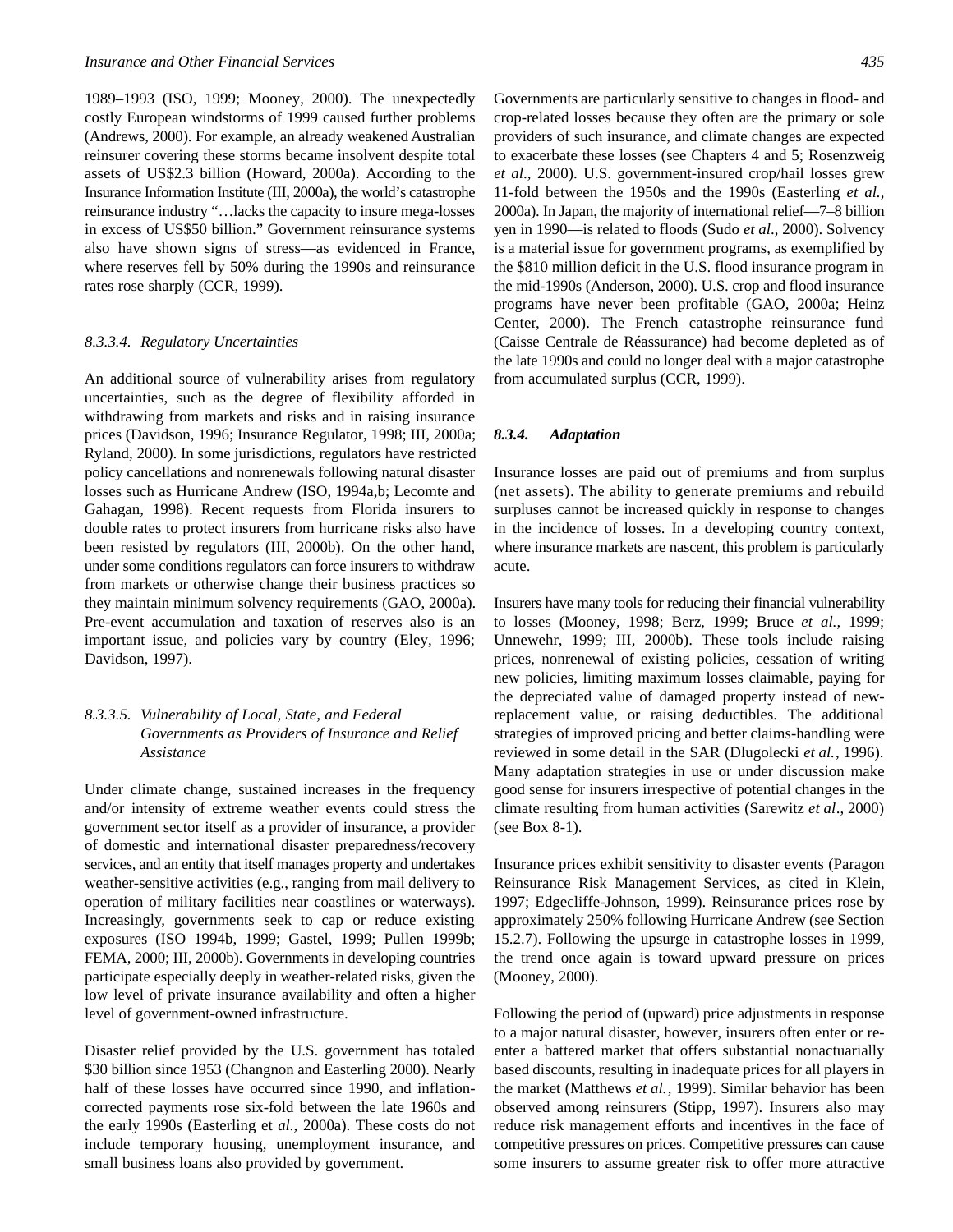# **Box 8-1. Co-Benefits that Are Relevant for the Insurance and Other Financial Services Sectors**

Co-benefits are discussed elsewhere in the Third Assessment Report (TAR WGIII Chapters 3 and 8). Several adaptation mechanisms that are relevant to public and private disaster risk management possess important co-benefits, but these mechanisms are rarely accounted for in cost-effectiveness analyses. Though they normally are associated with mitigation (e.g., emissions reductions or enhanced carbon sinks), some also stand to enhance adaptive capacity or otherwise benefit insurers and other parties in the financial services sector (Sarewitz *et al.*, 2000). Further research on this topic is merited.

- *Energy End-Use Efficiency.* Various co-benefits pertaining to energy-efficient technologies have been documented (Mills and Rosenfeld, 1996; Vine *et al.*, 1999, 2000; Changnon and Easterling, 2000; Zwirner, 2000; TAR WGIII Chapter 5). Improved insulation and equipment efficiency can reduce the vulnerability of structures to extreme temperature episodes and contribute to reduced greenhouse gas emissions. Other examples include linkages between public transit and reduced speed limits and improved highway safety (Unnewehr, 1999; TAR WGIII Chapter 9); energy-efficient ultraviolet water disinfection to conserve fuelwood and reduce deforestation (Gadgil *et al*., 1997); and emission reductions resulting in improved air quality and reduced respiratory disease (see Chapter 9).
- *Renewable Energy and Distributed Energy Systems.* Certain renewable and distributed energy supply technologies have attributes that are relevant to risk management and disaster recovery (Mills, 1996, 1999; Mills and Knoepfel, 1997). For example, low-power/energy-efficient technologies can reduce business interruption risks by extending the reliability and operating range of backup power systems (Stauffer, 1995; Kats, 1998; Lecomte and Gahagan, 1998; Vine *et al.*, 1999; Deering and Thornton, 2000). Substitution of biofuels for fossil fuels can yield improved air quality and reduced flood risk (IPCC, 2000; TAR WGIII Chapter 9).
- *Sustainable Forestry, Agriculture, and Wetlands Management.* Enhancing organic soil content benefits crop insurance as well as contributing to improved water quality and food security. Sustainable forestry practices yield benefits of watershed management and flood/mudflow control, which are necessary foundations for establishing a modern economy (Scott, 1996; IFRC-RCS, 1999b; IPCC, 2000; Hamilton, 2000; see also Chapter 5). Wetlands restoration helps to protect against flooding and coastal erosion, although methane release from wetlands also must be considered (IPCC, 2000).
- "Green" Financial Products. Initiatives such as innovative financing of energy-efficiency improvements, insurance products that promote better environmental management, or insurance for adaptation/mitigation projects under the U.N. Framework Convention on Climate Change (UNFCCC) can simultaneously support adaptation and mitigation objectives (Hugenschmidt and Janssen, 1999; Mills, 1999; UNEP, 1999; Zwirner, 2000). However, considerable business risk and liability may be associated with UNFCCC projects if measurement and verification are poor or issues of buyer/seller liability are not addressed by insurers in the drafting of insurance contracts.

prices and products to consumers, through acquisitions of weakened companies and destabilizing growth rates (Matthews *et al.*, 1999).

Favorable underwriting or investment experience may generate surpluses, but many legislatures do not permit insurers explicitly to fund pre-event catastrophe reserves to account for anticipated changes in climate and weather. Alternatively, insurers may try to raise more capital or reduce dividends paid to shareholders, but such actions will not be acceptable to financial markets if the risk-to-reward ratio is not competitive with that of other companies or sectors. The trend toward consolidation within the insurance sector is sometimes regarded as a factor that reduces insurer vulnerability to catastrophic losses.

# *8.3.4.1. Adaptation Mechanisms: Risk-Spreading*

Public and private insurance is inherently a risk-spreading mechanism. Insurers also can spread risks through reinsurance, depending on its availability and price. Losses associated with uninsurable risks, or unpaid claims in the event of insurer insolvencies, often are partly spread to the community through disaster relief or guaranty ("solvency") funds. State-managed guaranty funds—to which insurers must contribute—are used for specified catastrophe losses in France, Germany, Japan, The Netherlands, the UK, and the United States (III, 2000a; Swiss Re, 2000a). Of the 25 largest U.S. P/C insolvencies (amounting to US\$5 billion in claims), 29% of the losses were recoverable through guaranty funds; national capacity was only US\$3.4 billion as of 1998 (NCIGF, 1999). In the United States, the property insurance residual markets known as Fair Access to Insurance Requirements (FAIR Plans), Beach or Windstorm Plans, and joint underwriting associations (JUAs) represented insured property value (exposure) of US\$24 billion in 1970 and US\$285 billion in 1998 (III, 1999; Gastel, 2000).

Although risks also can be spread between public and private insurers, governments have elected to cap their exposures by formally limiting government-paid losses for weatherrelated events in the United States (GAO, 1994; Pullen, 1999b; III, 2000b) and earthquake losses in Japan (Gastel, 1999).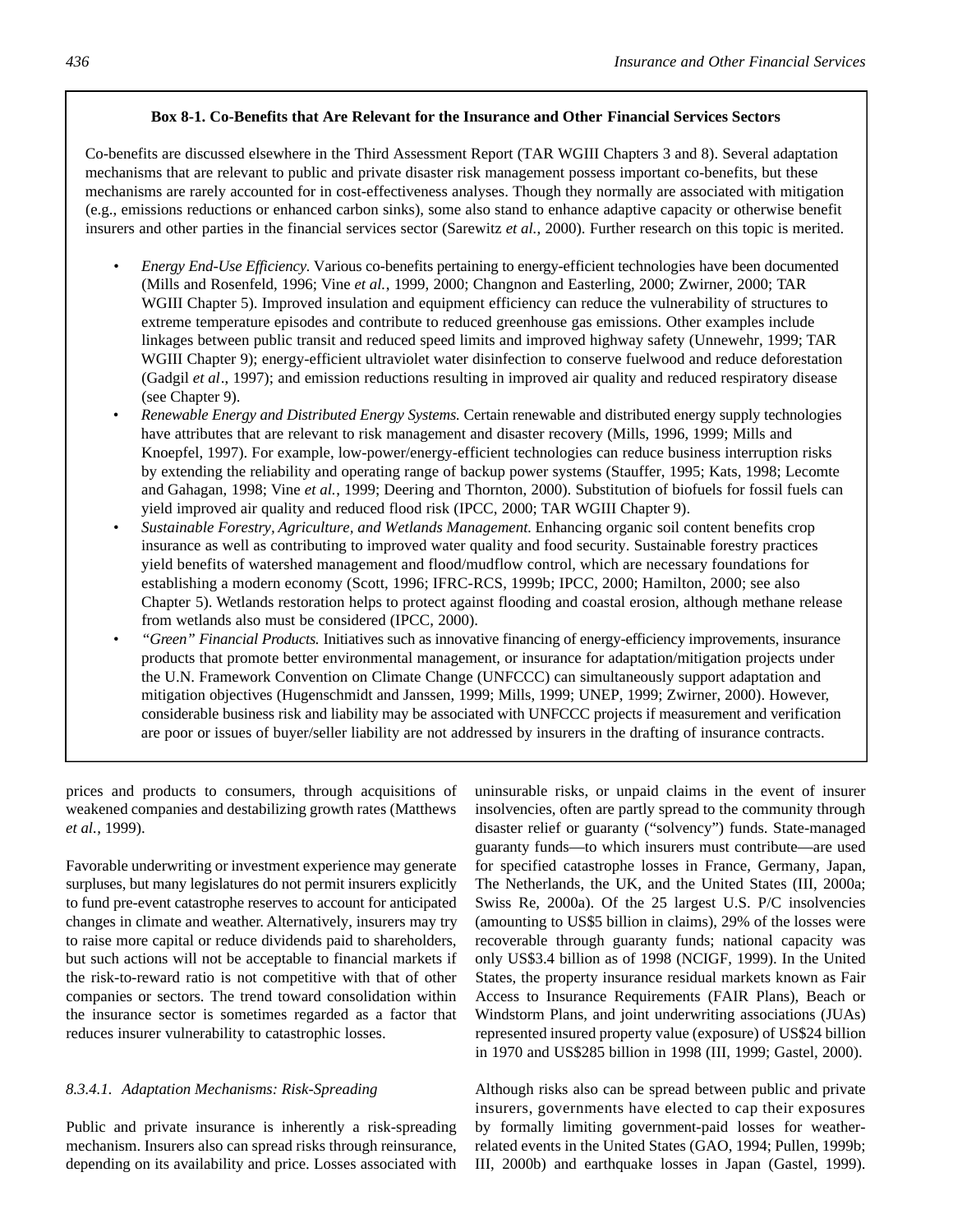Governments also are trying to reduce their insurance and disaster recovery spending (ISO, 1994b, 1999; FEMA, 2000).

Nonconventional "alternative risk transfer" (ART) mechanisms have begun to emerge and are regarded by some banks and insurers as playing a role in the continued viability of insurance (see Section 8.4). On the other hand, some insurers, consumers, and members of the financial community question the efficacy and attractiveness of these new risk-spreading mechanisms (Tol, 1998; Peara, 1999; Swiss Re, 1999b; Bantwal and Kunreuther, 2000; Freeman, 2000; GAO, 2000a; Jamison, 2000; Nutter, 2000).

"Moral hazard"—a pervasive issue in the industry—results when, by virtue of adaptation efforts or the very availability of insurance (or reinsurance or government aid), the insured feels less compelled to prevent losses (White and Etkin, 1997; Ryland, 2000). Government programs have been faulted for unintentionally encouraging such maladaptation and risky behavior (Anderson, 2000; Changnon and Easterling, 2000). For example, it is estimated that one-quarter of the development over the past 20 years in at-risk areas along the U.S. coastline is a result of the presence of the National Flood Insurance Program (Heinz Center, 2000). Moral hazard also has been ascribed to primary insurers or reinsurers who rely excessively on state-maintained guaranty funds (Kunreuther and Roth, 1998; Swiss Re, 2000a).

#### *8.3.4.2. Adaptation Mechanisms: Risk Reduction*

Although risk-spreading is largely an economic and distributional process, risk reduction focuses more on technology, environmental management, land-use planning, engineered disaster preparedness/ recovery, and predictive modeling. Hooke (2000) provides a good overview of the challenges facing risk-reduction initiatives. The UN's International Decade for Natural Disaster Reduction (IDNDR) is a leading example of international cooperation in this area.

The insurance industry is an important participant in partnership with other public and private entities (Ryland, 2000). Examples include the use of geographic information systems to better understand and pinpoint risks, land-use planning, flood control programs, early warning systems, sustainable forest management, coastal defense, and wind-resistant construction techniques supported by building codes (Bourrelier *et al.*, 2000; Davenport, 2000; Hamilton, 2000; Hooke, 2000; Sudo *et al.*, 2000). However, the scale of effort has been much smaller than that anticipated for global climatic changes, and loss prevention generally has focused on fortifying the individual against perils, rather than reducing the peril itself (Kunreuther and Roth, 1998) and on post-disaster actions (Ryland, 2000).

Any discussion of vulnerability, impacts, and adaptation also should include insurance brokers, agents, risk managers, and trade associations. In 1998, there were more than 750,000 such workers in the United States alone (III, 1999).

A key but often untapped opportunity is to rebuild damaged structures in a more disaster-resistant fashion following loss events, as in the U.S. National Flood Insurance Program. Pervasive problems with building code enforcement and compliance have emerged following natural disasters. For example, 70% of the losses from Hurricane Alicia were traced to lax code enforcement (III, 2000a). Building industry stakeholders often resist new codes. Reinvigorating businesses and other forms of economic activity also is central to disaster recovery (Carrido, 2000).

Energy systems can have important implications for economic and insured losses through the vulnerability (reliability and/or physical damage) of energy generation, transmission, and distribution technologies (Epps, 1997; Keener, 1997; Deering and Thornton, 2000). Hydroelectric power resources, for example, are weather sensitive (see Chapter 15). Climate change may confound the actuarial basis for weather-related insurance provided to energy producers and for utility interruption insurance provided to energy users. Energy-related business interruption (via lightning damages, interrupted operations, inventory spoilage, event cancellation, disrupted tourism, etc.) is a significant weather-related exposure faced by the insurance sector (as evidenced by the extended power failure faced by Auckland, New Zealand, following a major heat wave in 1998). The North American ice storm of 1998 offers another dramatic example of the role of power disruption in disaster-related insurance losses (Lecomte and Gahagan, 1998; Table 15-5). Improved appraisal of the physical vulnerability of existing energy systems and of new technologies deployed for emissionreduction projects (e.g., as part of Clean Development Mechanism or Joint Implementation) would help to reduce vulnerability to extreme weather events and other losses (World Bank, 1999; Zwirner, 2000). The aftermath of Hurricane Andrew illustrated the complex nature of losses caused by natural disasters. About 20% of insured economic losses were related to business interruption (40% in the case of Hurricane Hugo) (Mills, 1996).

Effective risk reduction requires foresight. The insurance sector participates in a limited way in weather- and climaterelated research and modeling (Kelly and Zeng, 1999). The Risk Prediction Initiative and the World Institute for Disaster Risk Management are two examples of insurer-funded research centers. Insurers'catastrophe models are not presently used in association with climate-prediction tools such as general circulation models (Peara and Mills, 1999). Their predictive power is poorly validated (Pielke, 1998; Pielke et *al.,* 1999) and often exhibits significant unexplained model-tomodel variation (Matthews *et al.*, 1999; GAO, 2000a). Insurance regulators in the United States have resisted efforts to include them in ratemaking proceedings (III, 2000b). Thus, the insurance community may stand to benefit from analytical collaboration with the natural sciences community (Nutter 1996; Changnon *et al.*, 1997; Zeng, 2000; Mills *et al.,* 2001). Formal solvency analyses conducted by insurance regulators also could benefit from more explicit treatment of future climate scenarios.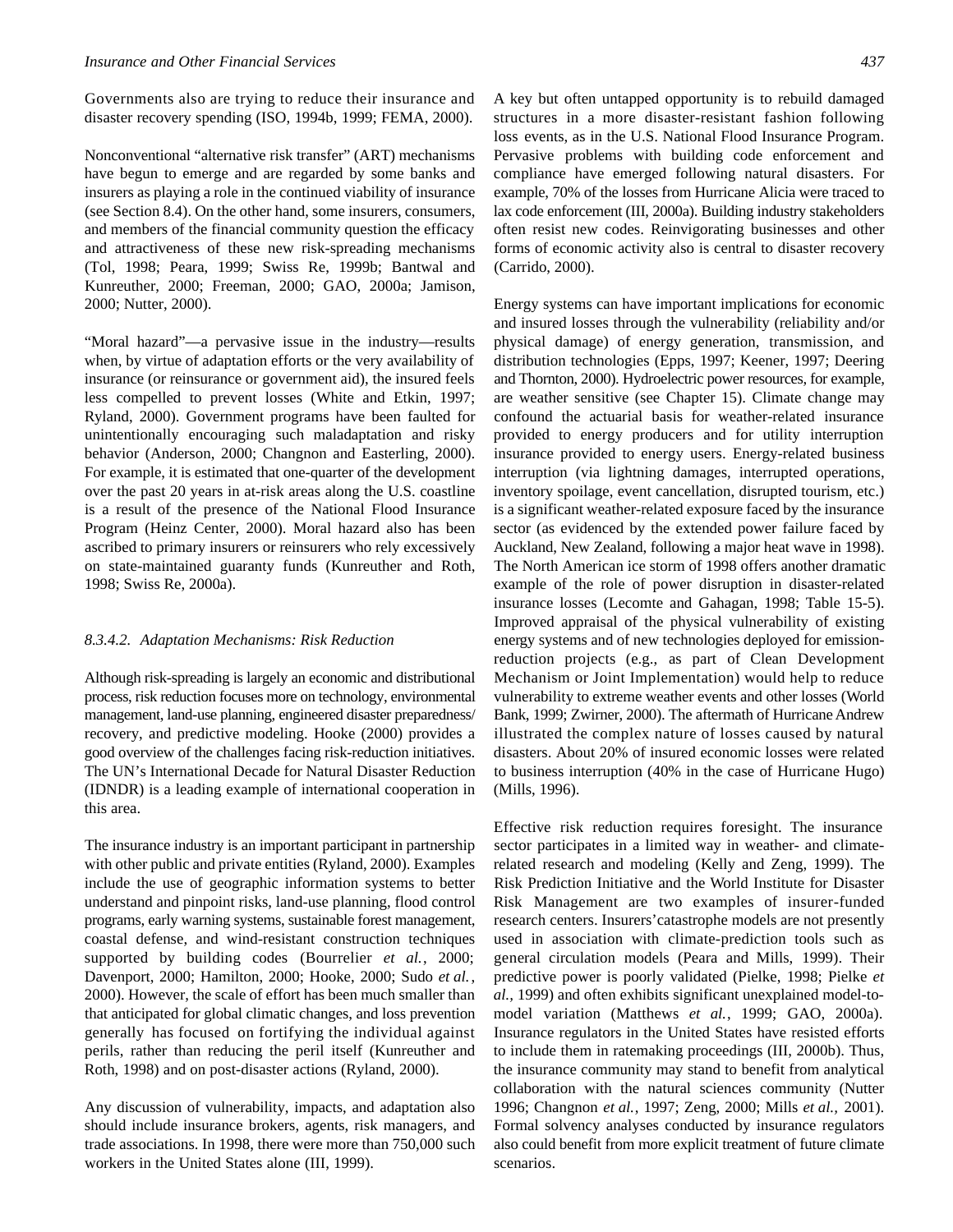# **Box 8-2. Equity Issues that are Relevant for the Insurance and Other Financial Services Sectors**

Equity is a material issue facing the financial services sector systems, within and among countries. For example, inequities can be created when the premiums paid by insureds become severely decoupled from the risks they face. On the other hand, strictly equalized insurance payments can result in a problem known as "adverse selection," wherein only those with higher-than-average risk will actively purchase insurance, causing the system to become ineffective.

The burden of natural disasters tends to fall disproportionately on economically disadvantaged people, especially in developing countries (Hooke, 2000; Kreimer and Arnold, 2000). However, access to the benefits of insurance is correlated with income level. Lower income consumers in poor and wealthy countries alike have difficulty affording insurance or financing even at current rates (Miller *et al*., 2000) and often live and work in more vulnerable locations. Immigrant cultural groups, as well as aboriginal peoples, may have less access to pre-disaster information and be more vulnerable to natural disasters themselves (Solis *et al.,* 1997).

As an illustration of price-related stresses, projected increases in coastal erosion in the United States would require a doubling of current insurance rates—probably requiring cross-subsidies among insureds (Heinz Center, 2000).

In developing nations, the availability of insurance and financing has considerably lower penetration than in wealthy nations. At the global scale, one form of inequity arises in which a greater share of the costs of extreme weather events are borne by governments and consumers in the "south" than in the "north." Rising uncertainties could reduce the availability of insurance in some areas and impede the expansion of adaptive capacity offered by insurance markets in developing countries. Governments'ability to compensate by providing more insurance and disaster relief would be similarly strained.

Although much progress has been made in risk-reduction technology *per se*, attention is increasingly focused on problems of implementation. Key issues identified by IDNDR include public awareness of risks, training of practitioners, commitment by public officials, and justification and financing of riskreduction strategies (Hamilton, 2000; Hooke, 2000)—all areas where the financial services sector can play a part.

# **8.4. Impacts and the Role of the Banking Industry**

In the private sector, the insurance and banking industries play leading roles as investors, although they focus on different aspects of this business. The role of banks is to cover the credit part (by providing loans), whereas insurance companies act as investors on the capital markets, as well as in the property/ casualty branches; they also insure projects financed by banks. This section focuses on the banking industry.

### *8.4.1. Climate Change Impacts*

Environmental issues such as climate change may have substantive impacts on the global economy. From a financial point of view, such problems are regarded as environmentally induced economic risks (Figge, 1998). In general, the size of the players, their diversification, and increasingly sophisticated techniques of risk reduction make it unlikely that banks and asset managers will perceive climate change as presenting any material threat to their economic viability.

On the positive side, banks could provide services and develop financing techniques that accommodate and facilitate adaptation to weather extremes (e.g., private insurance, catastrophe bonds, weather-related trading). Assessment of expected benefits of an investment decision—whether it is a direct investment, through financing of an infrastructure project, or an indirect investment that involves investing in shares—is core to financial institutions. Economic assessment of an investment is based on three different factors: expected revenues, operating costs, and risks. Climate change can have an impact on all three aspects but is probably more important for the risk side of an investment decision (Figge, 1998; Mag, 1990).

# *Lending and Climate Change*

Most private and corporate loans are secured by property. If a region becomes more exposed to climate-related natural disasters such as floods or windstorms, the prices for property could go down—which could result in a loss of confidence in the local economy and may even trigger a credit crunch (Grabbe, 1998; Heinz Center, 2000). As an indirect effect, other types of business such as management of private assets and granting of private loans that are not backed by property also will be affected (Bender, 1991; Thompson, 1996).

In terms of the impacts of climate change on the banking industry, there is no clear scientific evidence on how this sector will be affected. One view is that the banking sector is likely to be largely unaffected by climate change because the sector increasingly transfers loans directly to the capital market through asset-backed securities and similar instruments. The major commercial banks are large and diversified and are getting more so as the industry concentrates in the face of global competition. They prefer not to keep any substantial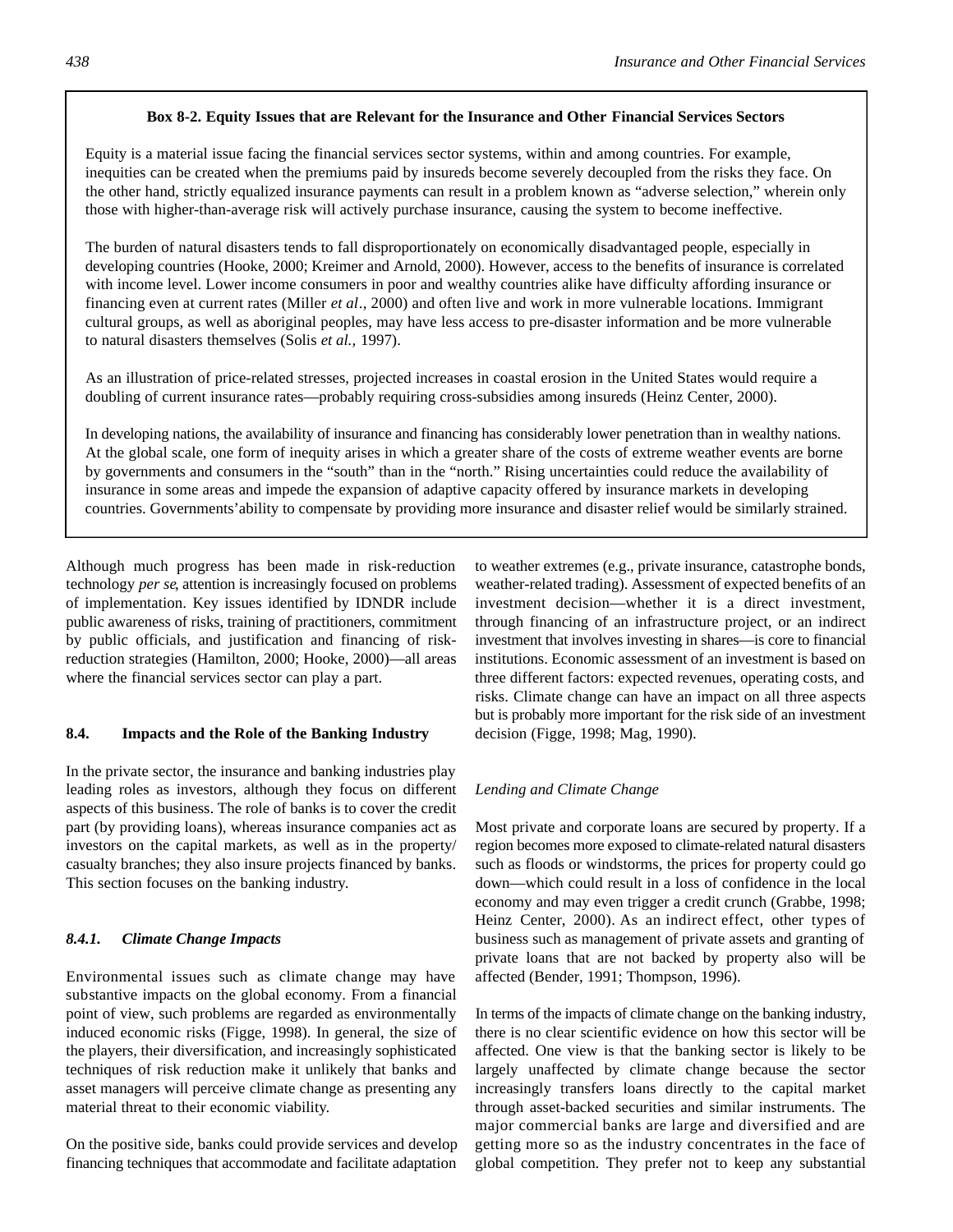portion of the loans they make on a long-term basis. Instead, driven by capital constraints and return requirements, they actively syndicate and/or securitize their loan commitments (i.e., sell down the loans or shift the loan exposure to other banks and institutions). Even the portion they retain is increasingly likely to be held for a shorter period of time (a maturity under 1 year is better from a capital requirement standpoint) than other institutional lenders such as insurance companies and pension funds. The question still remains: At the end of the day, who will bear the risk of climate change on investments? It is particularly the insurance and asset management sectors that invest in asset-backed securities. So the insurance industry may even get hit twice, first through direct losses in property-related claims but also through impacts on their investments (Salt, 2000). Detailed information on what this increased vulnerability means for insurers and asset managers must be further explored.

On the other hand, it is obvious that banks could be affected indirectly as climate change affects their customers' operations, consumption, and financial circumstances. Any investment activity could be affected if property insurers withdraw coverage or drastically increase premiums, as happened in Florida and the Caribbean. Sectors that are likely to be affected by a drastic change in the local climate are agriculture and tourism. Warm winters in Europe already have negatively impacted the performance of skiing resorts in the Alps and have led some banks to review their credit applications in view of possible impacts of climate change (Credit Suisse Group, 1999).

#### *8.4.2. Adaptation Issues*

To date, the literature does not explicitly address financial services firms outside the insurance sector. There is emerging evidence that some investors or businesses as a group are modifying their risk perception to incorporate the potential for climate change. Partly this is driven by pension funds that are filing shareholder resolutions against polluting companies or banks that finance such practices (Behn, 2000). Similarly, there also is emerging evidence that financial services firms are including consideration of potential climate change as a risk factor in evaluating investments or developing new products ( World Bank, 1999; Jeucken and Bouma, 2000). However, history has shown that the ability of banks and asset management firms to respond and adapt to external shocks is strongly tied to the ability of those institutions to diversify risk, both for themselves and for their customers. Over the past 25 years or so, financial services firms have changed significantly in response to a variety of circumstances, including macroeconomic disturbances of local and global proportions, advances in communications and information technologies, and changing regulatory regimes (Kaufman, 1992; Downing *et al.*, 1999). Several types of tools can be identified for managing risk: improved information and research, diversification, building up reserves, and new product development.

#### *The Role of New Product Development*

Over the years, banks as a whole have demonstrated their ability to continuously develop new products and services to respond to changes in their own business environment as well as the changing needs of their customers (Folkerts-Landau and Mathieson, 1988; Haraf and Kushmeider, 1988; Jeucken and Bouma, 2000). The ability of those firms to respond and adapt to any impacts of potential climate change will be determined largely by their ability to identify any changes in their customers' views of asset risk and to develop new products to hedge and diversify that risk. Again, the literature does not discuss explicitly which specific existing products might be useful in responding to changes in risk stemming from potential climate change or what types of new products might be developed to respond to such potential changes in risk. However, the industry continues to apply basic concepts—including options, swaps, and futures contracts in new and different ways to create new products that provide investors and businesses with useful tools for reducing wellknown and understood risks (Mills, 1999, Vine *et al.*, 1999). These products can range from environmentally and socially screened investment funds to very sophisticated derivatives that hedge against weather risks.

In the past few years, such weather derivatives have seen rapidly growing use to hedge the risks of businesses whose sales and revenues are strongly affected by the weather. Securitization is becoming more and more widely used as a means of spreading risk and obtaining resources for investment banking with a secure flow of income in the future. Financial institutions other than insurance companies have been developing and offering such instruments in the form of catastrophe bonds, for example (see Box 8-3).

In summary, the banking industry is more likely to see climate change and the possible response more as an opportunity than as a threat. In the new global competition, banks and asset managers are likely to be less concerned about any possible threat posed to their existing portfolios by weather extremes induced by climate change and more preoccupied with adjusting to a rapidly changing and increasingly competitive global market in which failure to adjust leads rapidly to loss of market share and net revenue and a decline in share price and shareholder value. They have little incentive to try to change the rules, but they are highly motivated to respond once changes are imminent or implemented.

# *8.4.3. The Role of UNEP Financial Services Initiatives in the Climate Change Debate*

The United Nations Environment Programme (UNEP) has brokered statements of environmental commitment by banks and insurance companies that have been endorsed by many of the major players in these industries. These statements have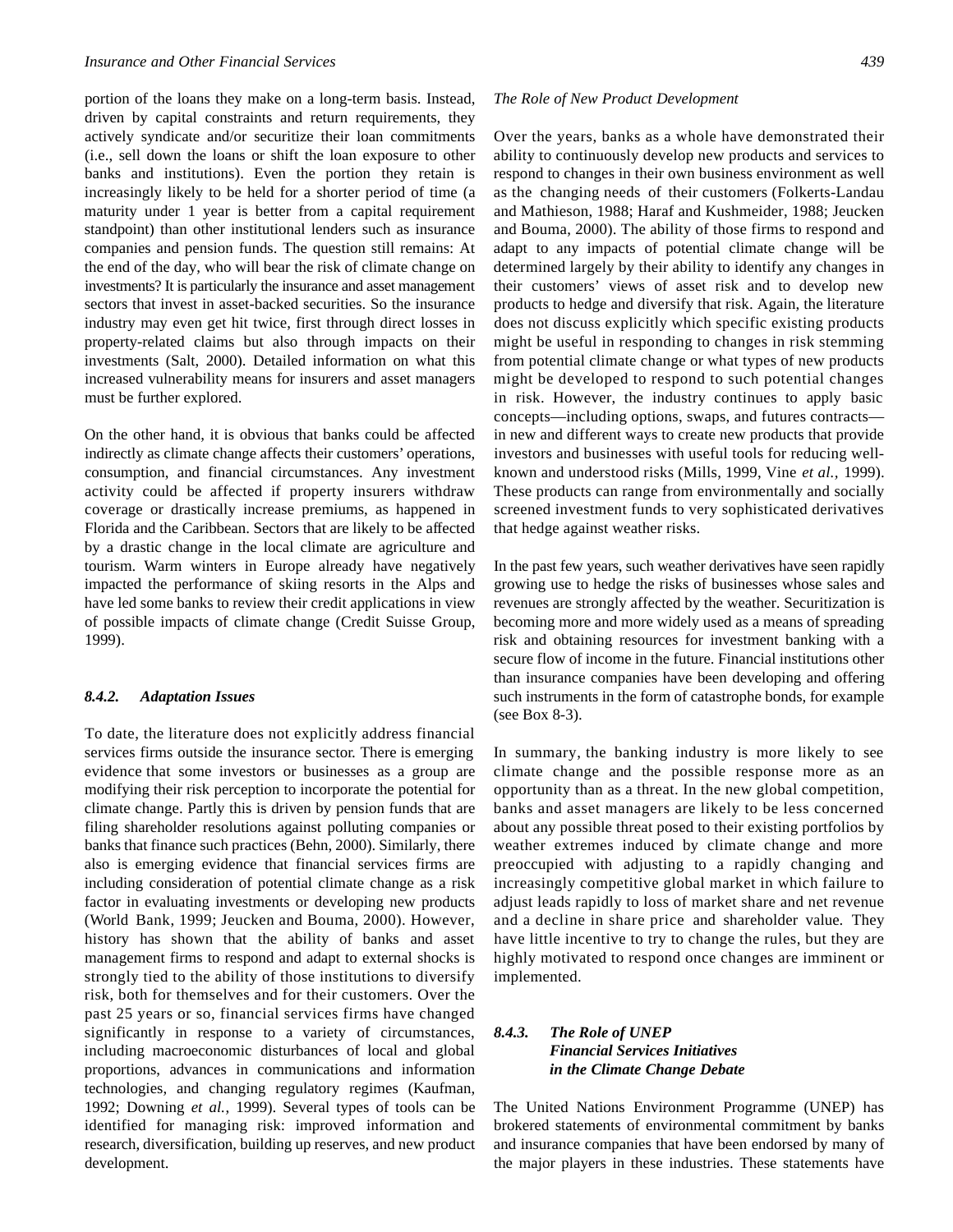# **Box 8-3. Capital Market Alternatives for Risk Financing**

Alternative catastrophe risk financing mechanisms through weather derivatives have begun to emerge and are regarded by some observers as playing a role in the continued viability of the insurance sector. Other authors suggest that these instruments will continue to be a niche product because of inability to come up with adequate pricing for these mechanisms as offered through the capital markets. Such products also raise the awareness and visibility of natural disasters and climate change issues within the financial markets (Swiss Re, 1996; Credit Suisse Group, 1998; Lester, 1999; Mahoney, 1999; Punter, 1999).

*Contingent Capital Securities.* The two types of capital contingency securities available to investors are contingent surplus notes and catastrophe equity puts. Investors in these securities become—at the insurer's option—creditors of or equity investors in the insurer. The exercised "notes" and "puts" are shown as surplus on an insurer's balances sheet and thus increase assets without an offsetting increase in the liability portion of the balance sheet. The insurer can draw from surplus to pay unreserved catastrophe losses and have the funds (surplus) necessary to take on new exposures.

*Catastrophe Risk Securities.* Two forms of "cat risk securities" are available that transfer underwriting risk to investors: catastrophe bonds and catastrophe insurance options. Primary insurers and reinsurers can make use of these securities. Both benefit insurers by making monies available to offset catastrophe losses. In contrast to contingent capital securities, these instruments do not bolster an insurer's surplus; they provide funds for the payment of losses. They are reflected as both an asset and as a liability on the insurer's financial statements.

These approaches are relatively new, and their efficacy and robustness must be evaluated (see Tol, 1998; Peara, 1999; Swiss Re, 1999b; Bantwal and Kunreuther, 2000; GAO, 2000a; Nutter, 2000; Jamison, 2000; Mills *et al.,* 2001). Among the questions to address include:

- In a more competitive environment, would insurers and reinsurers be inclined to participate in or encourage (subsidize) risk-reduction measures?
- Do derivatives signal a potential means by which self-insurers can expand their capacity, thereby providing greater competition for primary insurers and reinsurers?
- Will the occurrence(s) of catastrophic weather-related events turn away investors after an event?
- Do existing catastrophe and climate modeling techniques yield information necessary to adequately evaluate financial risks and thus the prices of these derivatives?

Of 11 major trends in investing, catastrophe bonds were rated by members of the International Securities Market Association as least likely to have significant impacts on securities markets in the future (Freeman, 2000).

Despite doubts about these new instruments, banks and insurance companies consider this a growing business. In 1999, the cumulative volume of weather-related bonds/derivatives reached US\$3 billion. It can be assumed that an increasing number of such instruments will be available to hedge against climate risks. This, in turn, will allow banks to get the "insurance" coverage they need for their lending activities (Nicholls, 2000).

now been signed by almost 300 banks and insurance companies from all parts of the world (most from Europe and Asia) (UNEP, 2000). By signing the statement, companies undertake to make every effort to incorporate environmental considerations into their internal and external processes (UNEP, 1995; Schanzenbächer, 1997). Measures implemented by signatories range from reduction of energy consumption of buildings under their management to incorporation of environmental issues in credit business and risk management considerations. One might think that financial services is a clean industry with very little direct impact on climate change, but insurance companies in particular own huge physical assets (e.g.,  $\sim$  500 million ft<sup>2</sup> of building space in the United States alone, which corresponds to an energy bill of US\$750 million a year) (Mills and Knoepfel, 1997).

#### **8.5. Special Issues in Developing Countries**

# *8.5.1. Statistics on Disasters*

Although the vast majority of weather-related insurance losses occur in wealthy countries, most of the human suffering occurs in poor countries (Figure 8-6). Whereas 45% of the natural disaster losses between 1985 and 1999 took place in wealthy countries (those with per capita income of more than US\$9,360), these countries represent 57% of the US\$984 billion in total economic losses and 92% of the US\$178 billion in insured losses (Munich Re, 1999b). In contrast, 25% of the economic losses and 65% of the 587,000 deaths took place in the poorest countries (those with per capita income below US\$760).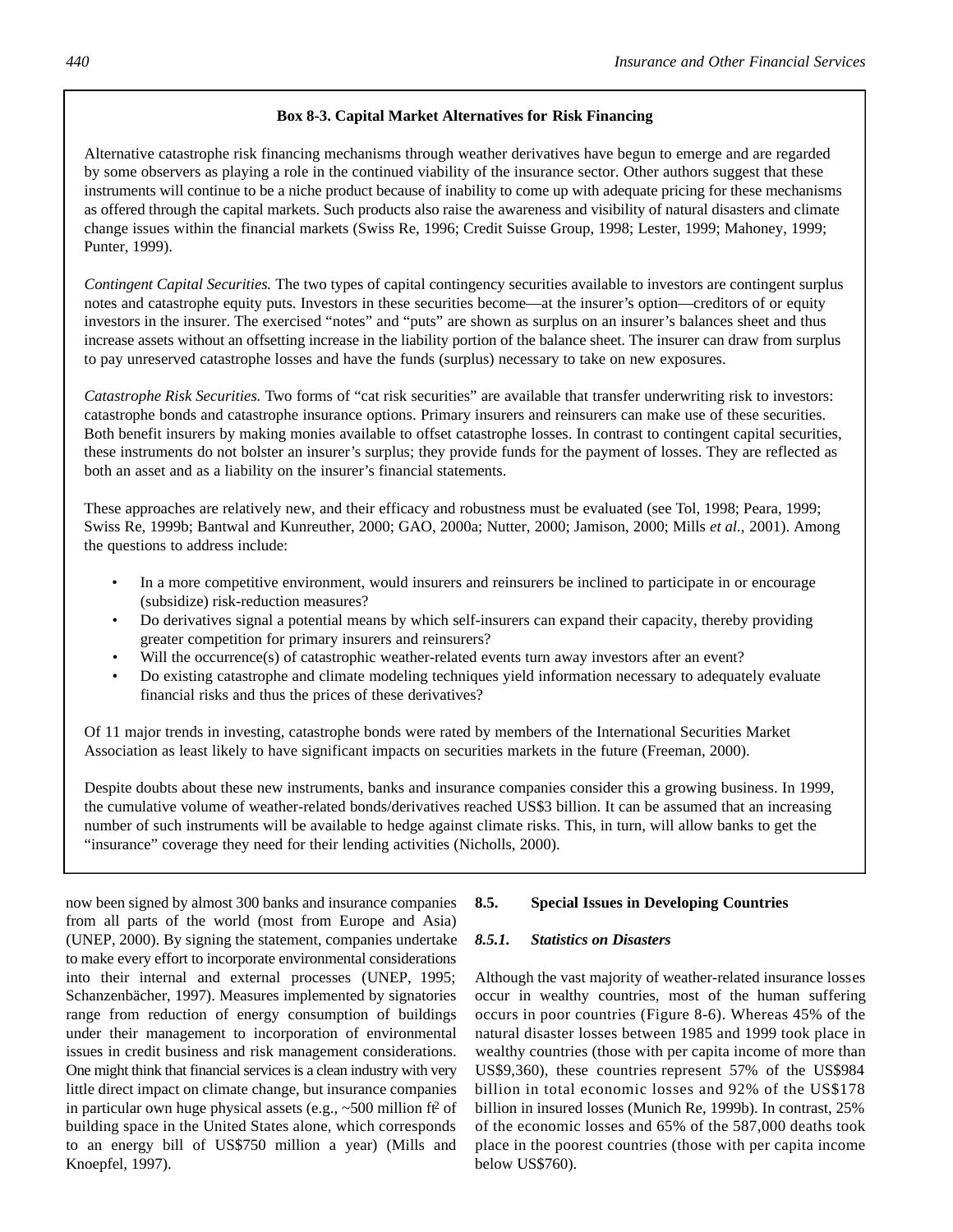Other literature sources, using slightly different definitions and different time periods, conclude that about 90% of deaths from natural disasters from 1973 to 1997 occurred in Africa and Asia (IFRC-RCS, 1999a). Figures from the World Disasters Report 1999 (IFRC-RCS, 1999a) indicate that, in the period from 1973 to 1997, on average nearly 85,000 persons were killed each year by natural disasters; the number of otherwise affected (impoverished, homeless, injured) was more than 140 million annually. The record of disasters (see Figure 8-6) is a further illustration of the geographic distribution of weather-related disasters.

As indicated in Chapter 3, climate change comes with changing frequencies and intensities of extreme weather events. The most vulnerable regions and communities are those that are both highly exposed to hazardous climate change effects and have limited adaptive capacity. Countries with limited economic resources, low levels of technology, poor information and skills, poor infrastructure, unstable or weak institutions, and inequitable empowerment and access to resources have little capacity to adapt and are highly vulnerable (see Chapter 18). The regional chapters in this volume (Chapters 10–17) indicate that developing countries, because of their limited or nonexistent financial buffers, are particularly vulnerable to the effects of climate change. Human-induced climate change is expected to result in a further upward trend of disaster losses.

Developing countries—especially those that are reliant on primary production as a major source of income—are particularly vulnerable because these countries and their communities hardly have any financial buffer and there is very little penetration of insurance (see also Figure 8-6). The conditions facing private insurance markets and government disaster relief differ considerably in developing countries. The penetration of private insurance is extremely low in most cases, although it is growing quickly. The degree of preparedness also is low. The government sector is far less able to operate as a surrogate insurer, even in areas such as crop and flood insurance where governments traditionally are essential in the developed world. In developing countries, the economic and social impacts of catastrophic weather events can pose a material impediment to development. Increased frequency or intensity of such events as a result of climate change could render these markets less attractive than they are at present for private insurers, in turn compounding the adverse impact on development. Thus, developing countries tend to have greater vulnerability and less adaptive capacity than developed countries.

#### *8.5.2. Disaster Relief*

Because of the lack of insurance, disaster relief is the major input for disaster recovery in many developing countries. After a disaster, the first relief usually is provided by the national government in the form of assistance by the military, the police, and other government services. Often, governments also act as the insurer for uninsured damages in these cases. When the capacity of local disaster relief institutions is exceeded,

countries tend to call for help from international institutions. In the period 1992–2000, a yearly average of US\$330 million was transferred from country to country for disaster aid (United Nations, 2000).

The institutional setting of international disaster relief is complicated. Presently, 16 UN agencies have a mandate that allows them to work in emergency situations. The UN Office for the Coordination of Humanitarian Affairs (UN-OCHA) is supposed to coordinate efforts in disaster relief. The International Committee of the Red Cross and the International Federation of Red Cross and Red Crescent Societies (IFRC-RCS) have a basis in international law. Médecins sans Frontières (MSF) and OXFAM are examples of internationally operating nongovernmental organizations (NGOs), of which there are hundreds. In addition, all types of local NGOs may be involved in the relief work, along with the national government and local authorities. In a typical disaster situation, one has to cope with a multitude of different agencies (Frerks *et al.*, 1999). Donor governments and agencies as well as international organizations provide the funds; substantial amounts may be raised directly from the public at large.

The large amount of relief amount for cyclones in 1998 was largely a result of Hurricane Mitch, which struck Central America in that year. In the same year, Bangladesh and China were struck by very large flood disasters. The foregoing numbers show that on an annual basis, international relief is in hundreds of millions of dollars. This is a small number compared with total global damage from natural disasters (tens of billions of dollars).

#### *8.5.3. Natural Disasters and Development*

Disasters may have a significant impact on the national economy of the country concerned. Some countries lose annually up to 1% or more of their annual GDPas a consequence of recurring natural disaster; in individual cases, damages have been as high as 50% of GDP. The typical Chinese loss experience in bad years is in the range of 5–7% of annual GDP. In 1974, losses in Honduras from Hurricane Fifi were equivalent to 50% of the country's 1973 GDP (Hooke, 2000). Setbacks in development may have been up to 1 decade or more. The majority of these damages usually are covered by the affected population itself or from other domestic sources (United Nations, 1994). In some cases, the relation between GDPand disasters is ambiguous because post-disaster investments may increase GDP. Longterm problems arise when the return period of a disaster is the same order of magnitude or smaller than the time needed for reconstruction. In such cases, the economy of a country or a specific region is likely to spiral downward (Downing *et al.*, 1999). In fact, GDP is a very limited way of describing the impact of weather-related disasters. For example, the UN has defined a disaster as *large* when the ability of the region to cope with the effects of the disaster on its own is exceeded.

Urban and rural infrastructure loss in the developing world as a result of natural disasters has impacted the activity of the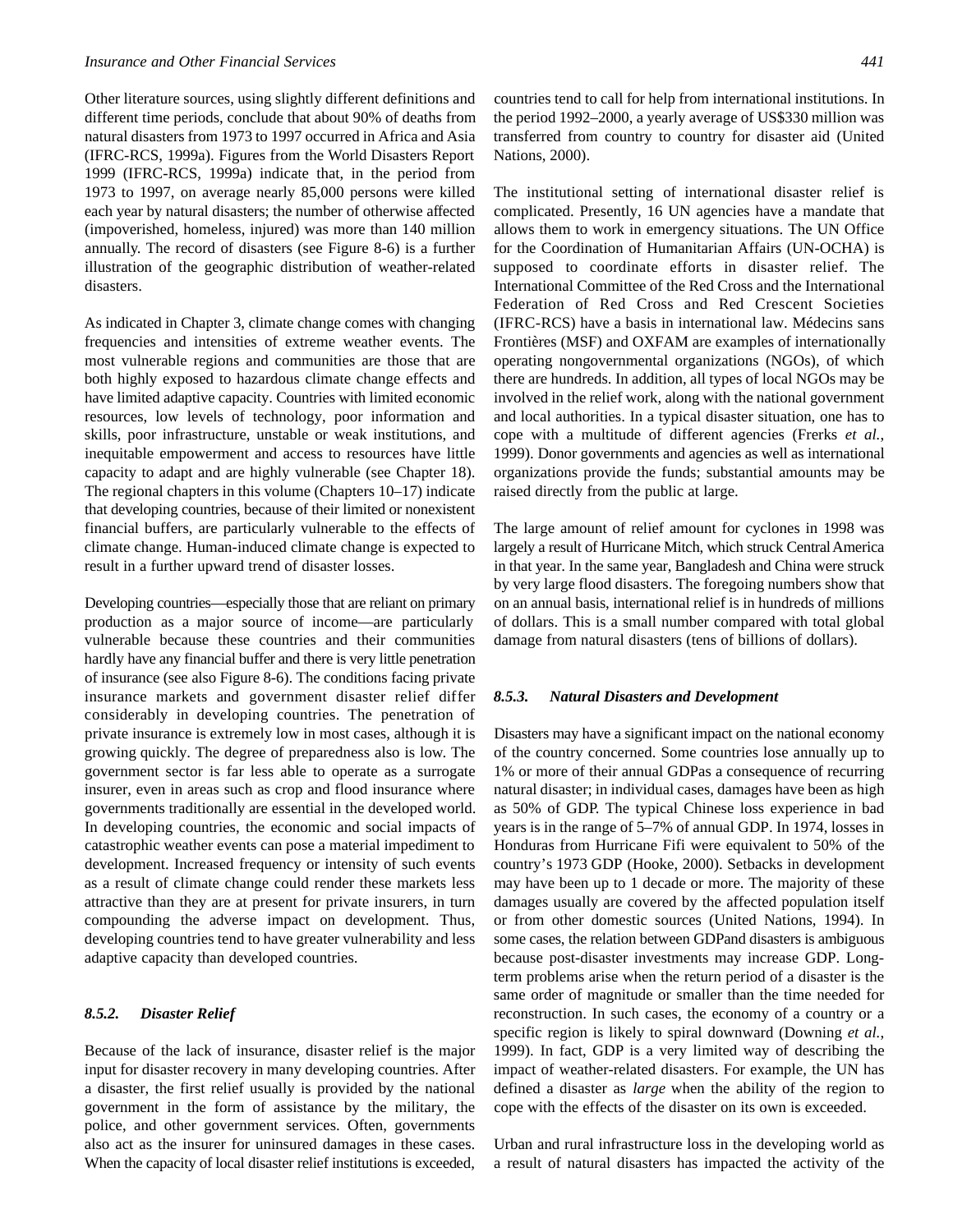world's international lending institutions. The World Bank has estimated that it has loaned US\$14 billion to developing countries in the past 20 years for damages from natural disasters. This amount is nearly 2.5 times the amount loaned by the Bank for relief from civil disturbance worldwide (Kreimer *et al.*, 1998). The Asian Development Bank (ADB) has estimated that between 1988 and 1998, 5.6% of ADB loans were for disaster rehabilitation. In 1992, nearly 20% of ADB loans were for rehabilitative assistance to natural disaster recovery (Arriens and Benson, 1999). The World Bank has estimated that during the past decade in Mexico, as much as 35% of its lending earmarked for infrastructure has been diverted to pay for the costs of (Mexican) natural catastrophes (Freeman, 1999). In recent years, the World Bank has recognized the importance of disaster prevention and mitigation for development and poverty reduction (Kreimer and Arnold, 2000).

# *8.5.4. Vulnerability and Financial Adaptation in Developing Countries*

Spreading the risks of catastrophes presents special difficulties in developing countries, particularly rural areas. In general, there is very limited use of commercial insurance because of long histories of economic instability, fluctuating and prohibitive insurance costs as related to agricultural prices, lack of enforcement of building codes and land-use regulations, subjective evaluation of risk by consumers ("it won't happen to me"), and non-monitored economies. In some developing countries, government-organized crop and disaster insurance exists on paper, but with large debt loads and weak economies, many such programs are inactive. In many cases, governments are unable to respond to public expectations.

AWorld Bank/UN Development Programme (UNDP) workshop reports that disaster mitigation is evolving from the phases of relief and contingency planning, technical preparedness, and structural solutions to a phase in which there is a greater emphasis on reducing social and economic vulnerabilities and investing in long-term mitigation activities. However, formal sector mechanisms may completely bypass the poorest households. Therefore, the need to develop informal and flexible financial instruments such as microfinance for disaster mitigation has become extremely important (World Bank, 2000).

Although targeted microfinance programs have been able to meet the financial needs of individual households, the same attributes of microfinance also could be applied to deal with natural disaster reduction. There is a potential for microfinance to provide explicit and implicit insurance to households (World Bank, 2000). However, limitations of microfinance as a riskreduction mechanism arise from issues of moral hazard (see Section 8.3.4), inadequate monitoring of credit programs after large spatial shocks, and reduction in informal insurance arrangements provided by social networks. There also is the possibility of governments committing much less to relief programs in the wake of a disaster if affected communities are served by microfinance institutions. Small microfinance programs without access to reinsurance may collapse in a natural disaster. For nationwide disasters, even the largest microfinance programs may require international arrangements (World Bank, 2000).

Several microfinance organizations in Bangladesh have been seriously affected by the floods in 1998 in terms of maintaining savings mobilization, credit repayment, and cash availability. Larger microfinance organizations with greater capitalization and preparedness cope better with disasters than small microfinance organizations, many of which get completely wiped out. There is now a recognition of the need for providing a financial cushion for the unexpected. It could be provided through a Central Reserve Fund/Emergency Fund and bigger microfinance organizations such as Grameen Bank setting aside part of their funds to meet the contingencies of natural disasters (World Bank, 2000).

# **8.6. Issues that are Related to Funding forAdaptation**

Although some discussion of adaptation appears in virtually all chapters of the WGII report, Chapter 18 addresses core concepts and considerations. It states that key factors affecting the adaptive capacity of a region or country include economic resources, technology, information and skills, infrastructure, and institutions; it notes that there is considerable variability among countries with regard to their ability to adapt to climate change. However, Chapter 18 does not address specifics of how adaptation is likely to be funded in developed and developing countries or how the need to fund adaptation will affect the financial services sector.

Chapter 18 also states that adaptive actions are most likely to be implemented when they are components of or changes to existing resource management or development programs (see World Bank, 1999). Klein (1998) has suggested that investments for adaptation should essentially be incremental to projects justified for other reasons, where a project has value even if climate change were not to occur. When the impact of climate change is uncertain, this is probably the best way to proceed. The financial sector would then play its traditional role, and financial institutional arrangements would be the same as for present-day investments in infrastructure. However, when projections of climate are more certain and/or when the assets exposed are of high value or when many people are at risk, dedicated additional climate change adaptation investments may be required and special funding arrangements may be developed. In these situations, new climate change-related financing schemes may emerge whereby funds are generated through fees on emissions of greenhouse gases or fees on trading of greenhouse gases. The Clean Development Mechanism developed in the framework of the Kyoto Protocol is an example of the development of such a financing arrangement. Such arrangements could generate new roles for the financial sector.

An example of early cost estimates of measures meant to protect people and properties against the risk of increasing rainfall,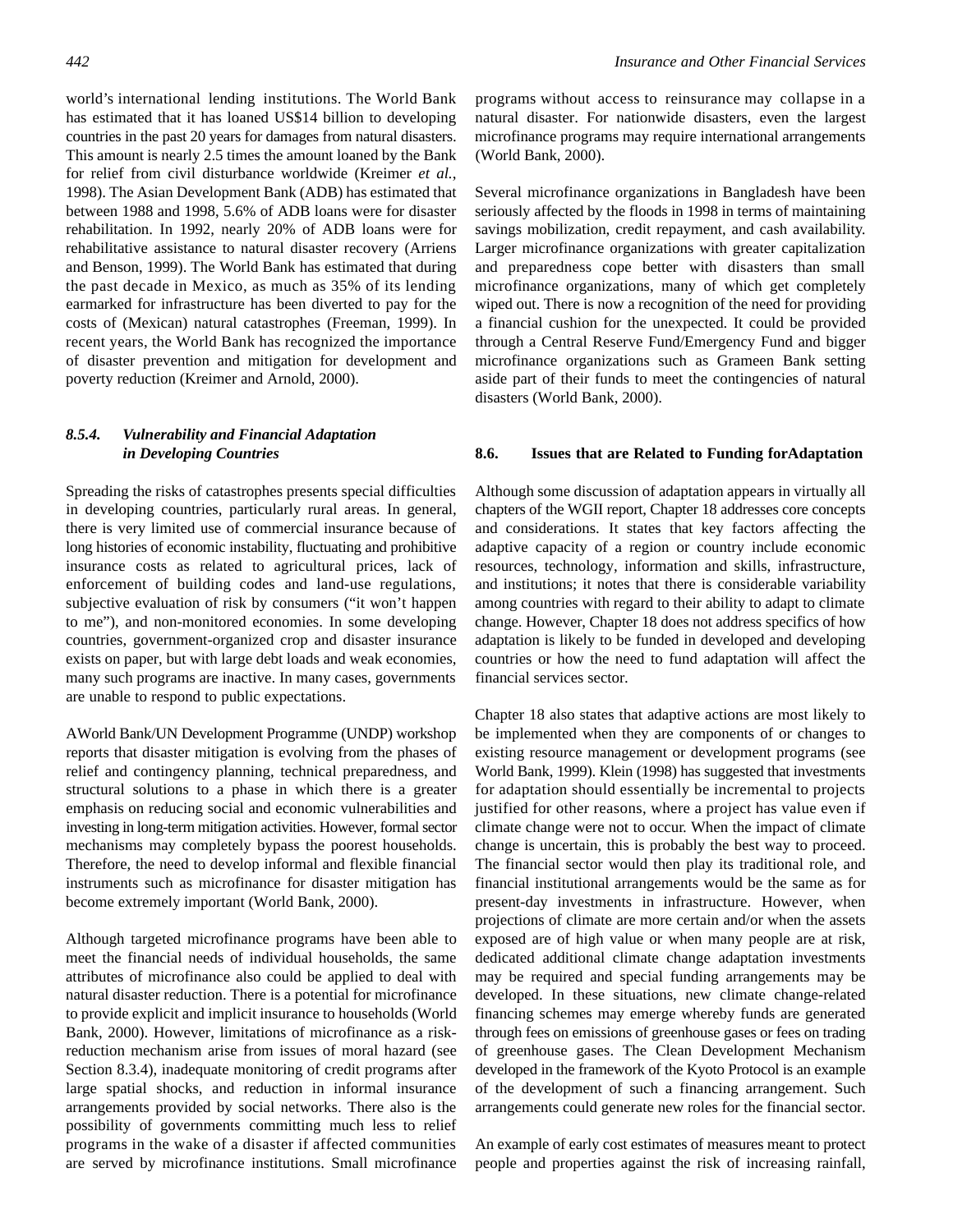#### **Box 8-4. Case Study: Bangladesh Flooding 1998**

Bangladesh witnessed 35 cyclones from 1960 to 1991 (Haider *et al.*, 1991) and seven major floods from 1974 to 1998 (Matin, 1998). The flood of 1998 is considered to be one of the worst natural disasters experienced by the country in the 20th century. It occurred from July 12 to September 14, a duration of 65 days (Choudhury, 1998). The flood affected about 100,000 km<sup>2</sup> (68% of the country's geographical area). The numbers of affected families and population were more than 5,700,000 and 30,900,000, respectively (Choudhury, 1998). The flood caused 918 fatalities and disease among 242,500 people. Approximately 1.3 Mha of standing crops were fully or partially damaged. Total economic losses amounted to US\$3.3 billion (8% of GDP, 1998 value), according to a study by Choudhury *et al.* (1999). The study also shows that there is a wide discrepancy between its estimates and estimates by other agencies, which is mainly a result of coverage error.

Generally, victims have to depend on their own resources to rehabilitate themselves. During the emergency period, however, the government and NGOs mobilized considerable financial resources to provide relief in the form of food, clothing, and building materials.

To reduce the damage from natural catastrophes, planned activities by the government and NGOs (national and international) include construction of an adequate number of cyclone shelters, embankments, and other shelters in coastal areas, especially in the offshore islands.

With regard to insurance against such calamities, there is not much available except for the large industries and the commercial sector. Flood victims were paid US\$27.7 million as compensation by the insurance companies, of which about 70% went to large industrial units. There was virtually no insurance coverage for losses in the agricultural sector. Losses incurred by shrimp farms and water transports, however, received sizeable compensation by the insurance systems, according to government sources (Choudhury *et al.,* 1999).

increasing river run-off, and sea-level rise, using an integral approach, is the white paper of The Netherlands National Committee on Water Management. This white paper projects the additional cost of water management in The Netherlands, taking into account climate change and long-term land subsidence and land-use changes. The paper concludes that a budget of approximately US\$2.5 billion is required for investments until 2015 and an additional US\$8 billion for the 2015–2050 period to maintain adequate safety levels for people and property (Netherlands National Committee on Water Management, 2000).

Developing countries seeking to adapt in a timely manner face major needs, including availability of capital and access to technology. Given the present state of knowledge, many actions for adaptation are likely to be integrated with and incremental to projects that already are occurring for other reasons. The World Bank (1999) states that "there is no case to be made for 'stand-alone'projects on adaptation to climate change." It also has noted that projects for adaptation should be designed as incremental to projects that are justified for economic development purposes. However, providing financing for projects in developing countries is a complex matter. Even for projects for which the risks and expected returns are commensurate with the requirements of the financial markets, matching investors that have available funds with projects seeking funding is by no means easy. Most simplistically, this process involves linking investors with projects via appropriate sets of institutional and financial intermediaries. The ability to do this successfully depends, in part, on the level of development of financial markets and the financial services sector in the country where the project will be implemented (World Bank, 1997b).

However, returns that can be expected from many prospective projects are not sufficient for investors to assume the risks that they believe are inherent in any individual project. This complicates the process further. If such projects are going to be funded, some creative modification must be made to bring each project's risk/return profile in line with the requirements of the financial markets. Unfortunately, there is no straightforward, standardized means for identifying and implementing needed changes. The process is guided in part by the principle that risks should be assumed by the party best able to manage them (IFC, 1996).

This need for financial resources for adaptation in developing countries is addressed in the UNFCCC (or "Convention") and the Kyoto Protocol. The Convention explicitly states that:

- All Parties have responsibilities to make and implement plans for adapting to any human-induced climate change.
- The developed countries shall assist developing countries in meeting the costs of adapting to any adverse effects of such climate change. <sup>3</sup>

Both accords also address this notion more generally in identifying potential actions to aid developing countries, including provision

<sup>3</sup>See Articles 4.1(b), 4.1(e), 4.1(f), 4.3, 4.4, and 4.5 of the Convention.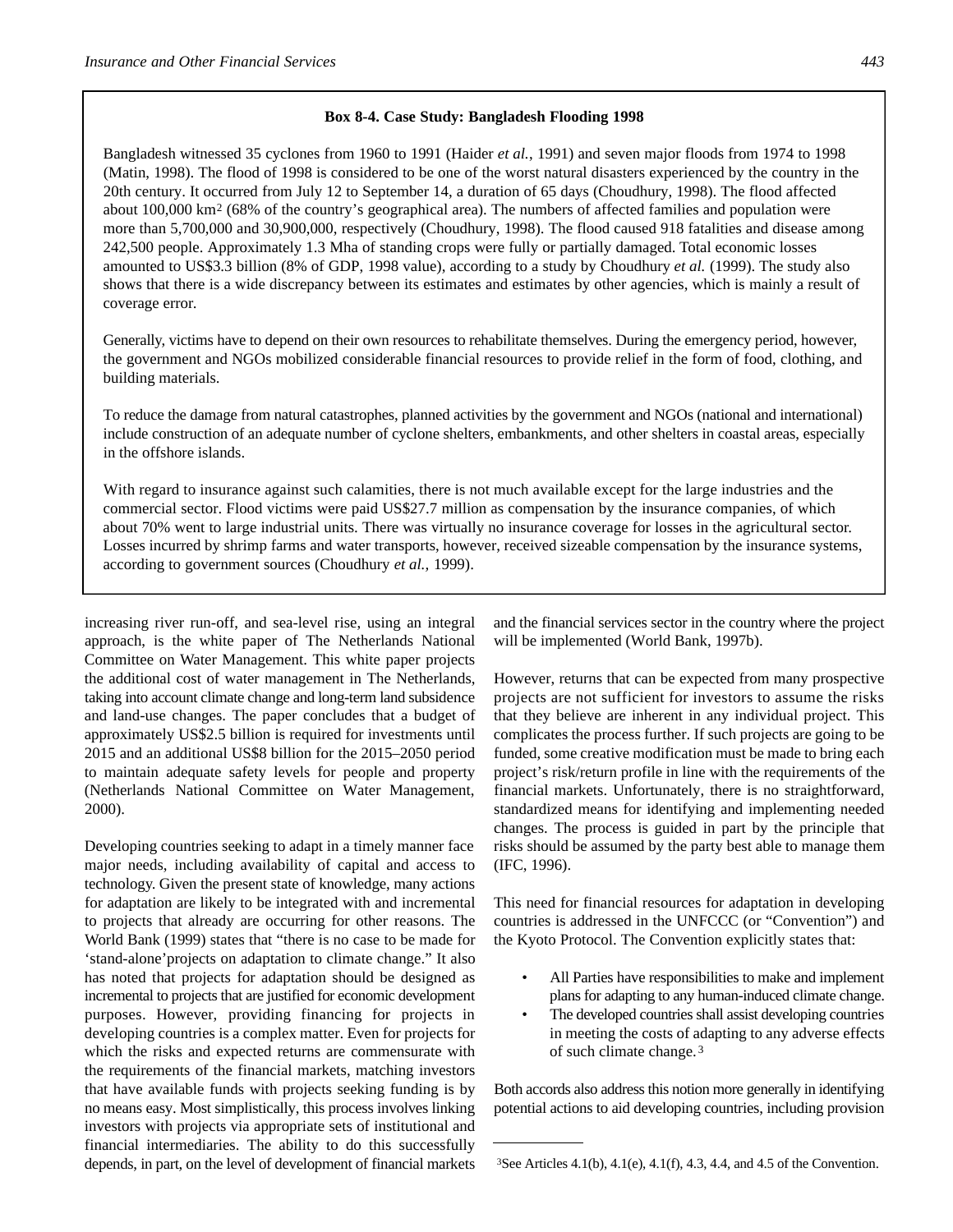The Global Environment Facility (GEF), as the main focus of financial commitments under the Convention thus far, has been the institutional mechanism for this funding. GEF projects provide financial models for promoting technology diffusion in developing countries, with some projects designed to mobilize private-sector financing (UNFCCC, 1999). However, GEF activity generally has not addressed the adaptation elements of the Convention. This lack of activity is driven by internal requirements that GEF projects have global benefits, as well as directives that such funding should cover only planning activities that are associated with adaptation (Yamin, 1998). Caribbean Planning for Adaptation to Climate Change is one example of a GEF project that is addressing adaptation. This US\$6.3 million project is focusing largely on planning and capacity-building needs for addressing adaptation in the Caribbean (GEF, 1998).

However, there are still many issues to be addressed in connection with both the Convention and the Protocol (Werksman, 1998; Yamin, 1998). Differing interpretations of various provisions of the accords remain.

For example, detailed provisions of the CDM have yet to be worked out, including those related to adaptation funding. One key issue is the size of the "set-aside" from CDM projects that is dedicated to funding adaptation. If this set-aside is too large, it will make otherwise viable mitigation projects uneconomic and serve as a disincentive to undertake projects. This would be counterproductive to the creation of a viable source of funding for adaptation. There also have been no decisions on how these "set-aside" funds would be allocated to adaptation projects. They could be used to fully fund projects or leveraged to simply supplement other sources of funding. Any resulting allocation will be driven by more technical and financial elements of the merits of alternative projects, as well as political considerations of equity and fairness. As a result, it may be some time before any of these provisions can produce a viable source of funding for adaptation. An overview and analysis of the literature on climate change policies and equity appears in Banuri *et al.* (1996). Linnerooth-Bayer and Amendola (2000) propose that subsidized risk transfer can be an efficient and equitable way for industrialized countries to assume partial responsibility for increasing disaster losses in developing countries. Review of the literature indicates that understanding of adaptation and the financial resources involved is still in its early stages. As knowledge grows, the potential role(s) for the financial sector will become clearer.

#### **8.7. Future Challenges and Research Needs**

This assessment reviews our improved knowledge since the SAR. However, it also identifies many areas in which greater understanding is still needed and suggests several challenges for the research community. These challenges can be summarized as follows.

Improve the transfer of knowledge from the scientific community *studying climate change and weather forecasting to the financial services community.* There clearly is a need for better understanding of how extreme weather events that are important to financial service firms could be affected by climate change. New knowledge should be communicated to the financial community and society for practical use. There is a specific need to:

- Develop ways for the insurance sector to blend information from the scientific community's climate models, as they evolve, with its own loss estimation models
- Improve daily, seasonal, and annual forecasting of extreme weather, and adapt it for use in disaster prevention.

*Advance the understanding of the relative global and regional vulnerability and adaptability of insurance and other financial services to climate change.* The trend in losses from extreme weather events has raised questions about the insurance sector's vulnerability to climate change in some respects, although as a whole the industry could be quite resilient. Even less is known about the relative vulnerability or resiliency of other segments of the financial services sector.A more definitive assessment of the industry's strengths and weaknesses in the face of climate change is necessary, with specific needs to:

- Continue analysis to disaggregate climate change, socioeconomic, and any other non-climate drivers of observed trends in historic economic (insured and uninsured) losses
- Explore specific aspects of the industry's vulnerability and resiliency, including maximum probable insurance losses; insurer surplus available for paying claims; insolvency risk in local insurance markets; and ability to raise rates, reduce coverage, or otherwise decrease losses by shifting risk to others
- Assess how climate change could affect the actual and perceived risk of existing loan and investment portfolios
- Understand if or how investors are changing their perceptions of investment risk in light of potential climate change and explore actions that investors are taking in light of any changes in the perception of risk.

*Explore the role of the financial services sector in dealing with risks to society from climate change.* As intermediaries and risk experts, the financial services sector could play a positive role in efforts to deal with the risks of climate change. The sector also could play an important role in identifying potential

<sup>4</sup>See Articles 4.8 and 4.9 of the Convention and Article 3.14 of the Protocol.

<sup>5</sup>See Article 12 of the Protocol.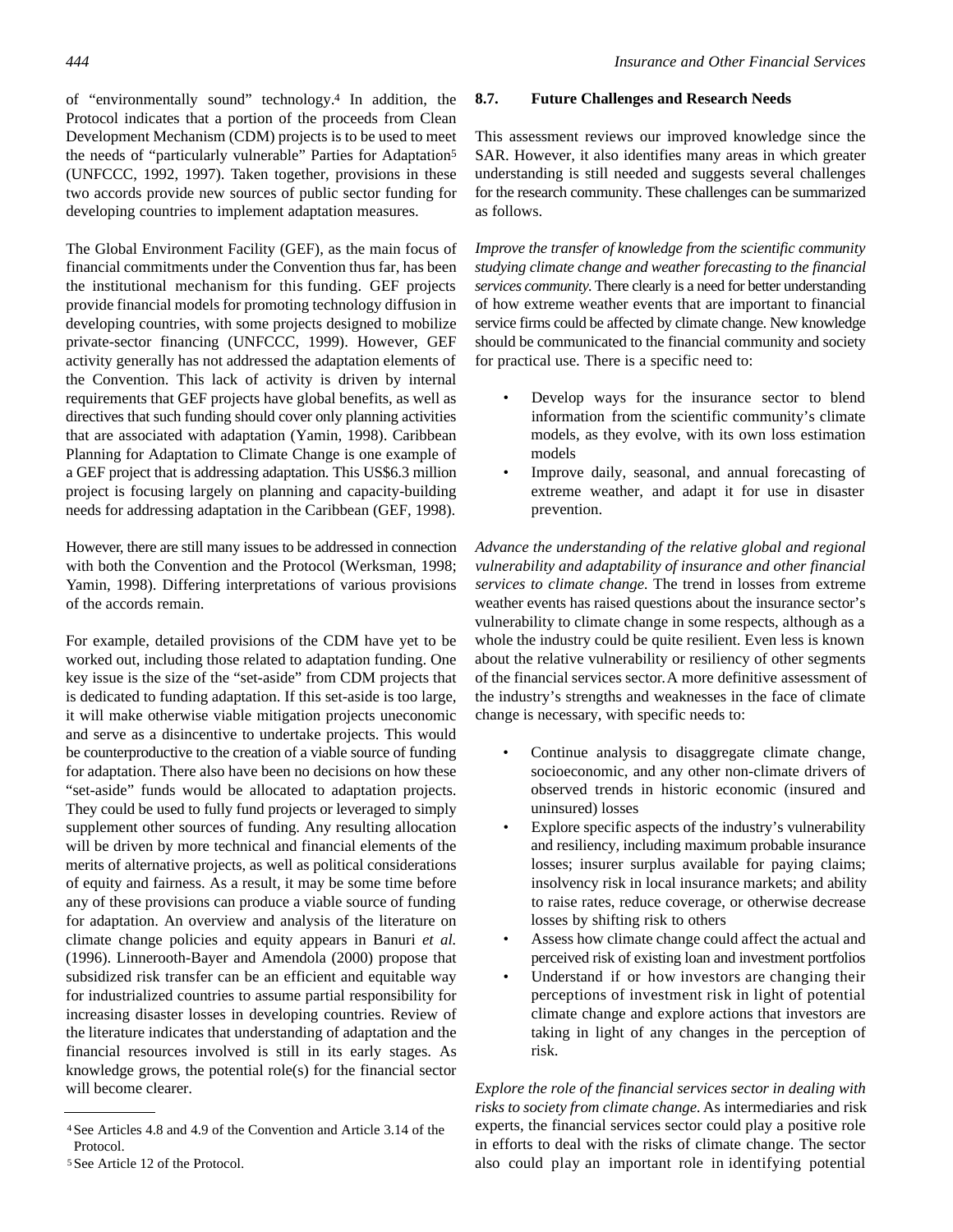synergies and conflicts regarding funding for adaptation and mitigation measures. Work is needed to:

- Assess and develop financial instruments that can spread and hedge against the risks of climate change for developing and developed countries
- Quantify the need for financial resources for investment in adaptation
- Determine how the availability of funds for adaptation could be affected by the use of funds for mitigation activities and vice versa
- Identify any synergies between options for adaptation and for mitigation.

*Explore the range of possible financing arrangements to cover the cost of adapting to climate change:*

- Investigate potential financial resources needed over the next few decades to cover the cost of damage from climate change and adaptation to climate change
- Evaluate alternative methods of covering such costs
- Develop innovative finance schemes for issues of risk and security regarding long-term investments
- Investigate the potential role of and effects on private and public financial services providers.

#### **Acknowledgments**

The author team thanks Patrick Bidan, Hessel Dooper, Emily Horninge, Richard Radevsky, and Caroline van Schoubroeck for their participation in the workshop on natural disasters and financial services in Amsterdam on 10 March 2000, and their help in identifying topics and providing useful literature. Els Hunfeld is thanked for her many helping hands and dedication during the writing process. Grace Koshida and Angelika Wirtz also are thanked for their assistance. Finally, we thank the several dozen reviewers and experts from whom we received many useful comments and constructive suggestions.

#### **References**

- AIRAC, 1986: Catastrophic Losses: How the Insurance System Would *Handle Two \$7 Billion Hurricanes. All-Industry Research Advisory* Council (now the Insurance Research Council), Malvern, PA, USA, 73 pp.
- **Aldred,** C., 2000: Huge flood risk predicted for English coasts. *Business Insurance*, **April 10,** 19.
- Anderson, D.R., 2000: Catastrophe insurance and compensation: remembering basic principles. *CPCU Journal*, **53(2)** 76–89.
- **Andrews,** C., 2000: Eurostorms hit results. *Reinsurance*, **March,** 10.
- Arriens, W.T.L. and C. Benson, 1999:Post disaster rehabilitation: the experience of the Asian Development Bank. In: *Proceedings of the IDNDR-ESCAP Regional Meeting for Asia: Risk Reduction and Society in the 21st Century, Bangkok, 23–26 February 1999*. Asian Development Bank, Manila, Phillipines, 17 pp.
- **Bantwal,** V.J. and H.C. Kunreuther, 2000: A cat bond premium puzzle? *Journal of Psychology and Financial Markets*, **1(1),** 76–91.
- Banuri, T., K. Göran-Mäler, M. Grubb, H.K. Jacobson, and F. Yamin, 1996: Equity and social considerations. In: *Economic and Social Dimensions of Climate Change. Contribution of Working Group III to the Second Assessment Report of the Intergovernmental Panel on Climate Change* [Bruce, J.P., H. Lee, and E.F. Haites (eds.)]. Cambridge University Press, Cambridge, United Kingdom and New York, NY, USA, pp.  $79 - 124.$
- **Behn,** S., 2000: *Environmental, Human Rights Activists Target Banks*. *Agence France Presse*, **6 April**.Available online at http://www.irn.org/programs/ threeg/000406.discover.html.
- Bender, S.O., 1991: Managing natural hazards. In: *Managing Natural Disasters and the Environment* [Kreimer, A. and M. Munasinghe (eds.)]. Proceedings of a colloquium sponsored by the World Bank, Washington DC, USA, pp. 182–185.
- **Berry,**A., 2000: Future shock? An industry forecast. *Risk Management*, **April,** 25–32.
- Berz, G., 1999: Catastrophes and climate change: concerns and possible countermeasures of the insurance industry. *Mitigation and Adaptation Strategies for Global Change*, **4(3/4),** 283–293.
- Best's Review, 1998: Slow growth—by the numbers. *Best's Review—Property/ Casualty*, **July,** 29–45.
- Bourrelier, P.H.B, G. Deneufbourg, and B. de Vanssay, 2000: IDNDR objectives: French technical sociological contributions. *Natural Hazards Review*, **1(1),** 18–26.
- **Bowers,** B., 1998: We interrupt this disaster… *Best's Review—Property/ Casualty Edition*, **August,** 34–38.
- **Bowers,** B., 1999: The new face of the alternative market. *Best's Review— Property/Casualty Edition*, **February,** 28–35.
- **Bradford,** M., 2000: Tobacco firms set strategy for appeal. *Business Insurance*, **July 24,** 1.
- Bruce, J.P., I. Burton, and M. Egener, 1999: *Disaster Mitigation and Preparedness in a Changing Climate.*Research Paper No. 2, Institute for Catastrophic Loss Reduction, Ottawa, ON, Canada, 36 pp. Available online at http://www.epc-pcc.gc.ca/research/down/DisMit\_e.pdf.
- **Carpenter,** D., 2000: Allstate blames storms for losses. *Associated Press*, April 20.
- **Carrido,** M.L., 2000: An international disaster recovery business alliance. *Natural Hazards Review*, **(1)1,** 50–55.
- **CCR,** 1999: *Natural Disasters in France.* Caisse Centrale de Réassurance, Paris, France, 22 pp. (in French and English).
- **Ceniceros,** R., 2000: Internet privacy liability growing. *Business Insurance* , **May 22,** 1.
- **Changnon,** S.A., 1999: Factors affecting temporal fluctuations in damaging storm activity in the United States based on insurance loss data. *Meteorological Applications*, **6,** 1–10.
- Changnon, S.A. and D. Changnon, 1999: Record-high losses for weather disasters in the United States during the 1990s: how excessive and why? *Natural Hazards*, **18,** 287–300.
- Changnon, S.A. and D.R. Easterling, 2000: U.S. policies pertaining to weather and climate extremes. *Science*, **289,** 2053–2054.
- **Changnon,** S.A., R.A. Pielke, D. Changnon, R.T. Sylves, and R. Pulwarthy, 2000: Human factors explain the increased losses from weather and climate extremes. *Bulletin of the American Meteorological Society*, **(81)3,** 437–442. Available online at http://ams.allenpress.com.
- **Changnon,** S.A., D. Changnon, E.R. Fosse, D.C. Hoganson, R.J. Roth Sr., and J.M. Totsch, 1997: Effects of recent weather extremes on the insurance industry: major implications for the atmospheric sciences. *Bulletin of the American Meteorological Society*, **78(3),** 425–431. Available online at http://ams.allenpress.com.
- **Choudhury,** S.H.M., 1998: *Report on Bangladesh Flood 1998. Chronology, Damages and Response.* Management Information and Monitoring (MIM) Division, Disaster Management Bureau, Government of Bangladesh, Dhaka, Bangladesh, 3 pp.
- **Choudhury,** O.H., K.M. Nabiul Islam, and D. Bhattacharya, 1999: *The Losses of 1998 Flood and its Impact on National Economy.* Bangladesh Institute for Development Studies (BIDS), Dhaka, Bangladesh, 18 pp.
- **Clow,** R., 2000: Big tobacco, smoked in Florida, suing insurers. *New York Post*, **July 24,** 34. Available online at http://www.nypost.com/07242000/ business/33725.htm.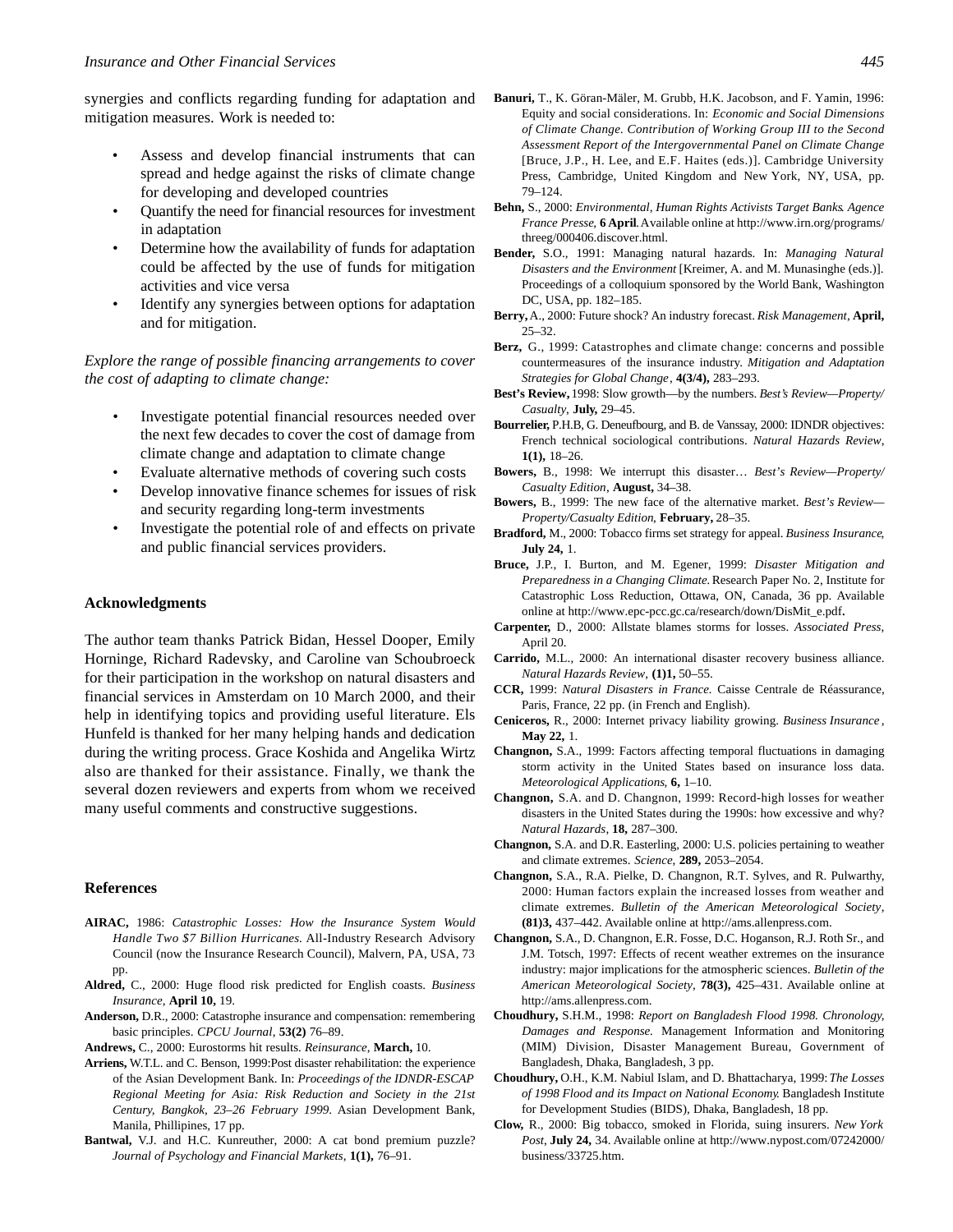- **Colombo,** A.F., D. Etkin, and B.W. Karney, 1999: Climate variability and the frequency of extreme temperature events for nine sites across Canada: implications for power usage. *Journal of the American Meteorological Society*, **12,** 2490–2502.
- **Credit Suisse Group,** 1998: *Corporate Environmental Report 1997/98*. Credit Suisse Group, Zurich, Switzerland, 43 pp.
- **Credit Suisse Group,** 1999: *Umweltrelevante Brancheninformationen Tourismus*. Credit Suisse Group, Zurich, Switzerland, 2 pp. (in German).
- **Cummins,** J.D., N.A. Doherty, and A. Lo, 1999: *Can Insurers Pay for the Big One? Measuring the Capacity of the Insurance Market to Respond to* Catastrophic Losses. Wharton School, University of Pennsylvania, Philadelphia, PA, USA, 46 pp. Available online at http://fic.wharton.upenn.edu/ fic/wfic/papers/98/pcat01.html.
- **Davenport,** A.G., 2000: The decade for natural disaster reduction in Canada. *Natural Hazards Review*, **1(1),** 27–36.
- **Davidson,** R.J., 1996: Tax-deductible, pre-event catastrophe reserves. *Journal of Insurance Regulation*, **15(2),** 195–190.
- **Davidson,** R., 1997: The disaster double threat. *Contingencies: Journal of the American Academy of Actuaries*, **September/October,** 14–19.
- **Deering,** A. and J.P. Thornton, 2000: Solar solutions for natural disasters. *Risk Management*, **February,** 28–33.
- **Denenberg,** H.S., 1964: *Risk and Insurance.* Prentice-Hall, Englewood Cliffs, NJ, USA, 615 pp.
- **Dessens,** J., 1995: Severe convective weather in the context of a global nighttime warming. *Geophysical Research Letters*, **22(10),** 1241–1244.
- Dinnes, D., 1999: *Blitzgefahrdung in Deutschland*. Diss. University of Munich, Meteorological Institute, 135 pp. (in German).
- **Dlugolecki,** A.F., K.M. Clark, F. Knecht, D. McCauley, J.P. Palutikof, and W. Yambi, 1996: Financial Services. In: *Climate Change 1995: Impacts, Adaptation, and Mitigation of Climate Change: Scientific-Technical Analyses. Contribution of Working Group II to the Second Assessment Report of the Intergovernmental Panel on Climate Change* [Watson, R.T., M.C. Zinyowera, and R.H. Moss (eds.)]. Cambridge University Press, Cambridge, United Kingdom and New York, NY, USA, pp. 539–560.
- **Doherty,** N., 1997: Insurance markets and climate change. *The Geneva Papers on Risk and Insurance*, **22(83),** 223–237.
- **Doherty,** N., L. Lipowski Posey, and A.E. Kleffner, 1992: *Insurance Surplus: Its Function, Its Accumulation and Its Depletion.*National Committee on Property Insurance, Boston, MA, USA, 71 pp.
- **Downing,** T.E., A.J. Olsthoorn, and R.S.J. Tol, 1999: *Climate, Change and Risk.* Routledge, London, United Kingdom, 407 pp.
- **Easterling,** D.R., J.L. Evans, P.Y. Groisman, T.R. Karl, K.E. Kunkel, and P. Ambenje, 2000a: Observed variability and trends in extreme climate events, a brief review. *Bulletin of the American Meteorological Society*, **81(3),** 417–425. Available online at http://ams.allenpress.com.
- **Easterling,** D.R., G.A. Meehl, C. Parmesan, S. Changnon, T.R. Karl, and L.O. Mearns, 2000b: Climate extremes, observations, modelling and impacts. *Science*, **289,** 2068–2074.
- **Edgecliffe-Johnson,** A., 1999: U.S. insurers are struck by hurricane. *Financial Times*, **September 25,** 25.
- **Eley,** D., 1996: Creating catastrophe reserves: a balancing act. *Journal of Insurance Regulation*, **15(2),** 191.
- **EPC,** 2000: *EPC Disaster Database, Version 2.0*. Emergency Preparedness Canada, Ottawa, Ontario Canada. Available online at http://www.epcpcc.gc.ca/research/epcdatab.html.
- **Epps,** D., 1997: Weather impacts on energy activities in the U.S. Gulf Coast. In: *The Social and Economic Impacts of Weather* [Pielke, R.A. Jr. (ed.)]. Proceedings of a workshop at the University Corporation for Atmospheric Research, Boulder, CO, USA, 3 pp. Available online at http://www.esig.ucar.edu/socasp/weather1/epps.html.
- **Epstein,** P. (ed.), 1999: *Extreme Weather Events: The Health and Economic Consequences of the 1997/98 El Niño and La Niña.* Center for Health and the Global Environment, Harvard Medical School, Boston, MA, USA, 42 pp. Available online at http://chge2.med.harvard.edu/enso/disease.html.
- **FEMA,** 2000: *Disaster Assistance; Insurance Requirements for the Public Assistance Program. Advanced Notice of Proposed Rulemaking.* 44 CFR Part 206, RIN 3067-AC90, Federal Emergency Management Agency, Washington, DC, USA, 5 pp. Available online at http://www.fema.gov/ library/3AC90anpr.pdf.
- **FFSA,** 2000: *French Insurance in 1999*. Fédération Française des Sociétés d'Assurances, Paris, France, 98 pp. (in French). Available online at http://www.ffsa.fr/pdf/rapport/99.pdf.
- Figge, F., 1998: Systematisation of Economic Risks Through Global *Environmental Problems-AThreat to Financial Markets?* WWZ/Sarasin and CIE Studie No. 56, Basel, Switzerland, 26 pp. (in German). Available online at http://www.sustainablevalue.com/Risk/Risk.htm.
- Fletcher, L., 2000: FEMA's Witt urges public sector to insure, manage property risks. *Business Insurance*, **June 19,** 3.
- **Folkerts-Landau,** D.F.I. and D.J. Mathieson, 1988: Innovation, institutional changes, and regulatory response in international financial markets. In: *Restructuring Banking and Financial Services in America* [Haraf, W.S. and R.-M. Kushmeider (eds.)]. American Enterprise Institute for Public Policy Research, Washington, DC, USA, pp. 392–423.
- **Francis,** D. and H. Hengeveld, 1998: *Extreme Weather and Climate Change.* Climate Change Digest Series CCD 98-01, Environment Canada, Toronto, ON, Canada, 31 pp. Available online at http://www.mscsmc.ec.gc.ca/saib/climate/ccsci\_e.cfm.
- Freeman, A., 2000: *The Risk Revolution and Its Impacts on Securities Markets.* International Securities Market Association, Zurich, Switzerland, 82 pp.
- **Freeman,** P.K., 1999: *Infrastructure, Natural Disasters and Poverty.* Paper presented for a Consultative Group for Global Disaster Reduction, Paris, France, June 1–2, 1999, 7 pp.
- **Frerks,** G., D. Hilhorst, and A. Moreyra, 1999: *Natural Disasters: Framework* for Analysis and Action. Report for MSF-Holland. Wageningen University, Disaster Studies, Wageningen, The Netherlands, 68 pp.
- Gadgil, A., A. Drescher, D. Greene, P. Miller, C. Motau, and F. Stevens, 1997: Field-testing UVdisinfection of drinking water. In: Proceedings of the 23rd *WEDC Conference: Water and Sanitation for All, September 1–5 1997, Durban, South Africa* [Pickford, J., P. Barker, B. Elson, M. Ince, P. Larcher, D. Miles, J. Parr, B. Reed, K. Sansom, D. Saywell, M. Smith, and I. Smout (eds.)]. Water Engineering Development Center, University of Loughborough, United Kingdom, pp. 153–156. Available online at http://www.lboro.ac.uk/departments/cv/wedc/papers/23/groupd/gadgil.pdf.
- **GAO,** 2000a: *Insurers'Ability to Pay Catastrophe Claims*. Report B-284252, U.S. General Accounting Office, Washington, DC, USA, 32 pp. Available online at http://www.gao.gov/corresp/gg00057r.pdf.
- **GAO,** 2000b: *Surplus Would Help P/C Insurers Survive Major Catastrophe.* U.S. General Accounting Office, Washington, DC, USA, 20 pp.
- **GAO,** 1994: *Federal Disaster Insurance: Goals Are Good, But Insurance Programs Would Expose the Federal Government to Large Potential Losses.* U.S. General Accounting Office, Washington, DC, USA, 33 pp.
- **Gaschen,** S., P. Hausmann, I. Menzinger, and W. Schaad, 1998: *Floods—An Insurable Risk? A Market Survey.* Swiss Reinsurance Company, Zurich, Switzerland, 48 pp. Available online at http://www.swissre.com/e/publications/ publications/natural1/floods.html.
- **Gastel,** R., 2000: Insolvencies/guaranty funds. *Insurance Issues Update*. Insurance Information Institute, New York, NY, USA, 22 pp.
- **Gastel,** R., 1999: Catastrophes: insurance issues. *Insurance Issues Update (September)*. Insurance Information Institute, New York, NY, USA, 16 pp.
- **GEF,** 1998: *Project Performance Report 1998.* Global Environment Facility, Washington, DC, USA, 89 pp. Available online at http://www.gefweb.org/ M&E/ppr/1998PPR-E.htm.
- **Grabbe,** J.O., 1998: The credit crunch*. Laissez Faire City Times*, **2(33)**. Available online at http://www.zolatimes.com/v2.33/CreditCr.html.
- **Greenwald,** J., 2000: P/C trade unlikely to attract banks. *Business Insurance*, **March 27,** 10.
- Haider, R., A.A. Rahman, and S. Huq (eds.), 1991: *Cyclone '91. An Environmental and Perceptional Study.* Bangladesh Centre for Advanced Studies (BCAS), Dhaka, Bangladesh, 91 pp.
- **Hamilton,** R.M., 2000: Science and technology for natural disaster reduction. *Natural Hazards Review*, **1(1),** 56–60.
- **Haraf,** W.S. and R.-M. Kushmeider, 1988: Redefining Financial Markets. In: *Restructuring Banking and Financial Services in America* [Haraf, W.S. and R.-M. Kushmeider (eds.)]. American Enterprise Institute for Public Policy Research, Washington, DC, USA, pp. 1–33.
- Hausmann, P., 1998: *Floods: An Insurable Risk?* Swiss Reinsurance Company, Zurich, Switzerland, 45 pp. Available online at http://www.swissre.com/e/publications/publications/natural1/floods.html.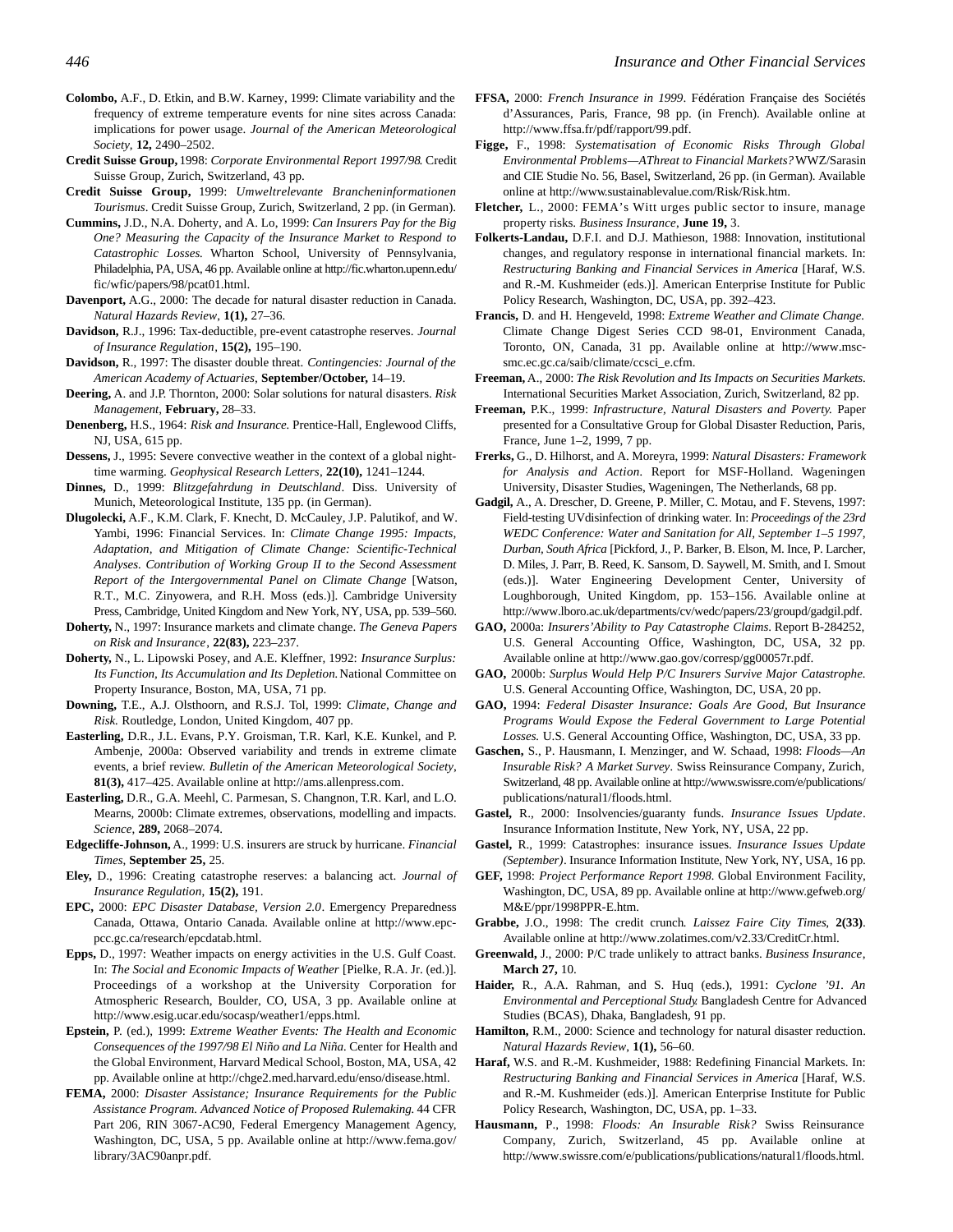- **Heinz Center,** 2000: *Evaluation of Erosion Hazards.* Federal Emergency Management Agency,Washington, DC, USA, 252 pp. Available online at http://www.fema.gov/nwz00/erosion.htm.
- **Hofmann,** M.A., 2000a: Sparking a fire: award may fuel tort reform. *Business Insurance,* **July 24,** 1.
- **Hofmann,** M.A., 2000b: Risk managers urged to make wildfires a hot topic. *Business Insurance*, **August 14,** 3.
- Hooke, W.H., 2000: U.S. participation in international decade for natural disaster reduction. Natural Hazards Review,  $1(1)$ , 2-9.
- **Howard,** L., 2000a: European storms ruin reinsurance Australia. *National Underwriter*, **104(10),** 2.
- **Howard,** L., 2000b: Could P-C move into financial services backfire? *National Underwriter*, **104(16),** 2.
- Hugenschmidt, H. and J. Janssen, 1999: Kyoto Protocol: new market opportunities or new risks? *Swiss Derivatives Review*, **11,** 22–23.
- **Hulme,** M., 1997: Climate. In: *Economic Impacts of the Hot Summer and Unusually Warm Year of 1995* [Palutikof, J.P., M.D. Agnew, and S. Subak (eds.)]. Department of the Environment, University of East Anglia, Norwich, United Kingdom, pp. 5–14.
- IFC, 1996: Financing Private Infrastructure. International Finance Corporation, World Bank, Washington, DC, 128 pp.
- **IFRC-RCS,** 1999a: *World Disasters Report.* International Federation of Red Cross and Red Crescent Societies, Geneva, Switzerland, 198 pp.
- **IFRC-RCS,** 1999b: *International Red Cross Predicts More Global "Super Disasters.*" American Red Cross Washington, D.C., USA. Available online at http://www.redcross.org/news/inthnews/99/6%2D25%2D99.html.
- **III,** 2000a: *Catastrophes Background.* Insurance Information Institute, New York, NY, USA, 5 pp. Available online at http://www.iii.org/ inside.pl5?media=issues=/media/issues/catastrophe\_background.html.
- **III,** 2000b: *Catastrophes: Insurance Issues (February)*. Insurance Information Institute, New York, NY, USA, 6 pp. Available online at http://www.iii.org/ inside.pl5?media=issues=/media/issues/catastrophes.html.
- **III,** 1999: *The Fact Book, 2000: Property/Casualty Insurance Facts.* Insurance Information Institute, New York, NY, USA, 156 pp.
- **Insurance Regulator,** 1998: Arbitration panel overturns Nelson's rate hike rejection. *Insurance Regulator*, **9(11),** 1.
- **IPCC,** 2000: *Land Use, Land Use Change, and Forestry* [Watson, R.T., I.R. Noble, B. Bolin, N.H. Ravindranath, D.J Verardo, and D.J. Dokken (eds.)]. Cambridge University Press, Cambridge, United Kingdom and New York, NY, USA, 377 pp.
- **ISO,** 1999: *Financing Catastrophe Risk: Capital Market Solutions.* Insurance Services Office, New York, NY, USA, 62 pp. Available online at http://www.iso.com/docs/stud013.htm.
- ISO, 1996: *Managing Catastrophe Risk*. Insurance Services Office, New York, NY, USA, 42 pp. Available online at http://www.iso.com/docs/stud001.htm.
- **ISO,** 1994a: *The Impact of Catastrophes on Property Insurance.* Insurance Services Office, New York, NY, USA, 50 pp. Available online at http://www.iso.com/dos.stud006.htm.
- **ISO,** 1994b: *Catastrophes: Insurance Issues Surrounding the Northridge Earthquake and Other Natural Disasters.* Insurance Services Office, New York, NY, USA, 42 pp. Available online at http://www.iso.com/ docs/stud005.htm.
- **Jakobi,** W., 1996: Taking care of the future. *Reinsurance Market Report*, **335(6),** 282.
- **Jamison,** K.S., 2000: Consumers leery about financial integration. *National Underwriter*, **104(34),** 10.
- **Jeucken,** M.H.A. and J.J. Bouma, 2000: The changing environment of banks. *Greener Management International*, **27,** 21–35.
- Karl, T.R. and R.W. Knight, 1998: Secular trends of precipitation amount, frequency, and intensity in the United States. *Bulletin of the American Meteorological Society*, **79(2)**, 231-241. Available online at http://ams.allenpress.com.
- **Kats,** D., 1998: Solar technology ripe for loss control. *National Underwriter*, **102(32),** 3.
- **Kaufman,** G.G., 1992: Banking and financial intermediary markets in the United States: where from, where to? In: *Regulating International Financial Markets: Issues and Policies* [Edwards, F.R. and H.T. Patrick (eds.)]. J. Kluwer Academic Publishers, Dordrecht, The Netherlands, pp. 85–103.
- **Keener,** R.N., 1997: The estimated impact of weather on daily electric utility operations. In: *Social and Economic Impacts of Weather* [Pielke, R. Jr. (ed.)]. Proceedings of a workshop at the University Corporation for Atmospheric Research, Boulder, CO, USA. Available online at http://www.esig.ucar.edu/socasp/weather1/keener.html.
- Kelly, J.P. and L. Zeng, 1999: The temporal and spatial variability of economic losses due to intense hurricanes—a comparative analysis*. Presented at the 79th Annual Meeting of the American Meteorological Society, Dallas, Texas, 10-15 January 1999*. Arkwright Mutual Insurance Company, Waltham, MA, USA, 22 pp. Available online at http://www.atmos.washington.edu/~lixin/KZ1999.pdf.
- **Klein,** R.W., 1997: *Catastrophe Risk Problems.*Written testimony presented to the house subcommittee on housing and community opportunity, June 24, 1997. Available online at http://www.house.gov/banking/62497kle.htm.
- **Klein,** R.J.T., 1998: Towards better understanding, assessment, and funding of climate adaptation. *Change*, 44, 15-19. Available online at http://www.nop.nl/ gb/nieuwsbrief/change44/n44p8.htm.
- **Kreimer,** A. and M. Arnold, 2000: World Bank's role in reducing impacts of natural disasters. *Natural Hazards Review*, **1(1),** 37–42.
- **Kreimer,** A., J. Eriksson, R. Muscat, and M. Arnold, 1998: *The World Bank's Experience with Post-Conflict Reconstruction.* World Bank, Washington, DC, USA, 120 pp.
- **Kundzewicz,** Z.W., K. Szamalek, and P. Kowalczak, 1999: The great flood of 1997 in Poland. *Hydrological Sciences Journal*, **44(6),** 855–870.
- Kunkel, K.E., R.A. Pielke Jr., and S.A. Changnon, 1999: Temporal fluctuations in weather and climate extremes that cause economic and human health impacts: a review. *Bulletin of the American Meteorological Society*, **80(6),** 1077–1098. Available online at http://ams.allenpress.com.
- **Kunreuther,** H., 2000: Insurance as a cornerstone for public-private sector partnerships. *Natural Hazards Review*, **1(2),** 126–136.
- **Kunreuther,** H., 1998: Insurability conditions and the supply of coverage. In: *Paying the Price: The Status and Role of Insurance Against Natural Disasters in the United States* [Kunreuther, H. and R. Roth. (eds.)]. Joseph Henry Press, Washington, DC, USA, pp. 17–50.
- **Kunreuther,** H. and R. Roth, 1998: *Paying the Price: The Status and Role of Insurance Against Natural Disasters in the United States* [Kunreuther, H. and R. Roth. (eds.)]. Joseph Henry Press, Washington, DC, USA, 320 pp.
- Lal, M., P.H. Whetton, B. Chakraborty, and A.B. Pittock, 1998: The greenhouse gas-induced climate change over the Indian subcontinent as projected by general circulation model experiments. *Terrestrial, Atmospheric and Oceanic Sciences*, **9,** 673–690.
- **Lecomte,** E., A.W. Pang, and J.W. Russell, 1998: *Ice Storm '98.* Institute for Catastrophic Loss Reduction (Canada) and Institute for Business and Home Safety, USA, 39 pp. (in French and English).
- **Lecomte,** E. and K. Gahagan, 1998: Hurricane insurance protection in Florida. In: *Paying the Price: The Status and Role of Insurance Against Natural Disasters in the United States* [Kunreuther, H. and R. Roth. (eds.)]. Joseph Henry Press, Washington, DC, USA, pp. 97–124.
- **Leigh,** R., R. Taplin, and G. Walker, 1998a: Insurance and climate change: the implications for Australia with respect to natural hazards. *Australian Journal of Environmental Management*, **5,** 81–96.
- **Leigh,** R., E. Cripps, R. Taplin, and G. Walker, 1998b: *Adaptation of the Insurance Industry to Climate Change and Consequent Implications.* Final Report for Dept. of Environment, Sport and Territories, *Government of Australia, Canberra.* Climatic Impacts Centre, Macquarie University, Sydney, Australia, 180 pp.
- **Lester,** R., 1999: The World Bank and natural catastrophe funding. In: *The Changing Risk Landscape: Implications for Insurance Risk Management* [Britton, N.R. (ed.)]. Proceedings of a Conference sponsored by Aon Group Australia Ltd., Sydney, Australia, pp. 173–194. Available online at http://www.aonre.com.au/pdf/World%20Bank-Lester.pdf.
- Linnerooth-Bayer, J. and A. Amendola, 2000: Global change, natural disasters and loss-sharing: issues of efficiency and equity. *The Geneva Papers on Risk and Insurance: Issues and Practice*, **(25)2,** 203–219.
- **Lonkevich,** D., 2000: Cat losses hammer Bermuda in fourth quarter. *National Underwriter*, **104(2),** 3.
- Mag, W., 1990: Risiko und unsicherheit. In: *Handwörterbuch der Wirtschaftswissenschaften*. Bd. 6, Stuttgart, Germany, pp. 72–74 (in German).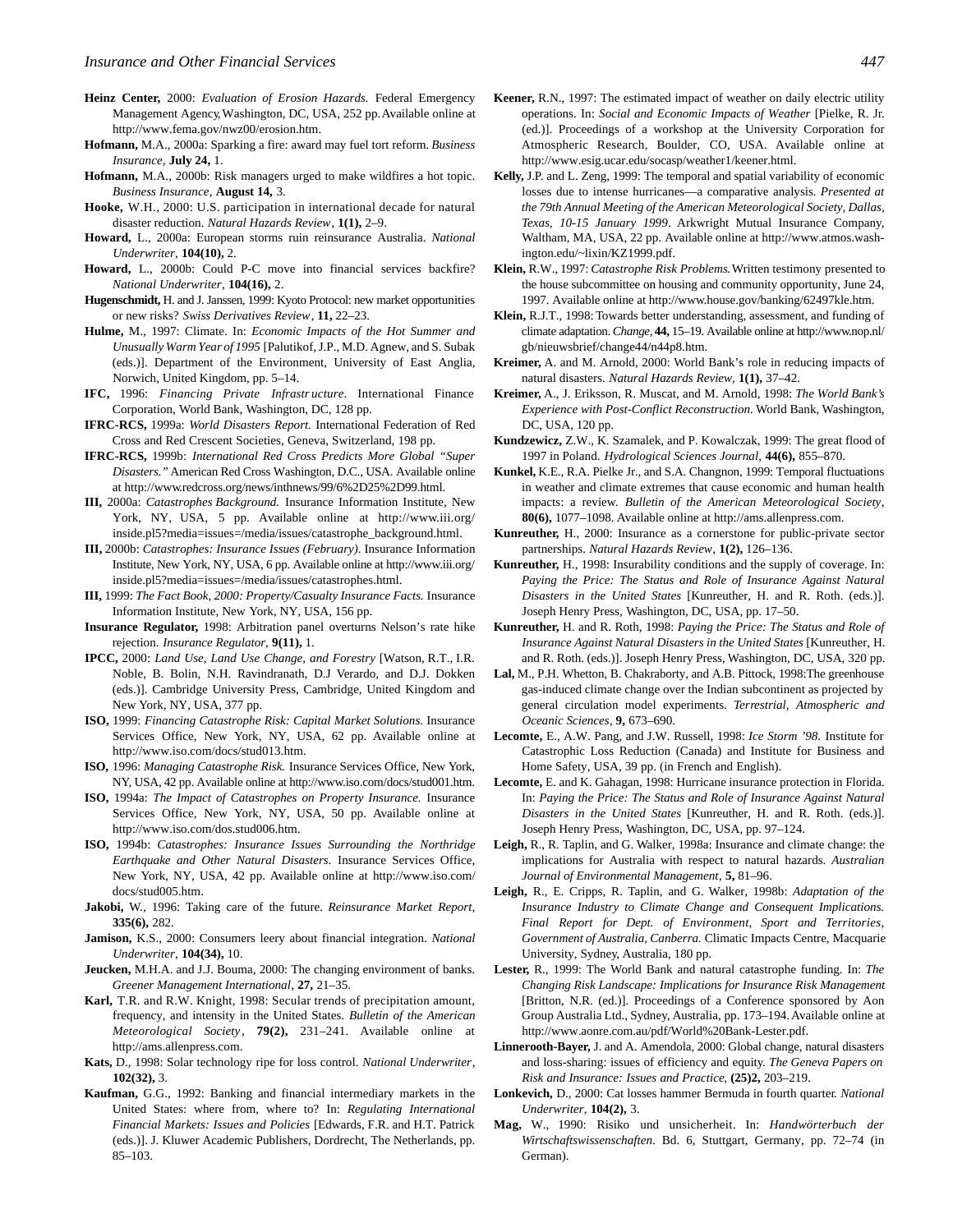- **Mahoney,** D.L., 1999: Meeting the challenges of the changing landscape of risk: implications for insurance. In: *The Changing Risk Landscape: Implications for Insurance Risk Management* [Britton, N.R. (ed.)]. Proceedings of a Conference sponsored by Aon Group Australia Ltd., Sydney, Australia, pp. 195–217. Available online at http://www.aonre.com.au/ pdf/Implications-Mahoney.pdf.
- **Marcon,** F., 1999: Shoring up cat risk: insurers can use capital, reinsurance and catastrophe options to reduce the cost of financing their catastrophe risks. *Best's Review—Property/Casualty Edition*, **February,** 60–68.
- **Matin,** M.A., 1998: Some lessons to be learnt from 1998 flood. *The Daily Star*, **September 1,** Dhaka, Bangladesh.
- **Matthews,** P.B., M.P. Sheffield, J.E. Andre, J.H. Lafayette, J.M. Roethen, and E. Dobkin, 1999: Insolvency: will historic trends return? *Best's Review— Property/Casualty Edition*, March, 59. Available online at http://www.bestreview.com/pc/1999–03/trends.html.
- **Meehl,** G.A., T. Karl, D.R. Easterling, S. Changnon, R. Pielke Jr., D. Changnon, J. Evans, P.Y. Groisman, T.R. Knutson, K.E. Kunkel, L.O. Mearns, C. Parmesan, R. Pulwarty,T. Root, R.T. Sylves, P. Whetton, and F. Zwiers, 2000a: An introduction to trends in extreme weather and climate events: observations, socioeconomic impacts, terrestrial ecological impacts and model projections. *Bulletin of the American Meteorological Society*, **81(3),** 413–416. Available online at http://ams.allenpress.com.
- **Meehl,** G.A., F. Zwiers, J. Evans, T. Knutson, L. Mearns, and P. Whetton, 2000b: Trends in extreme weather and climate events: issues related to modeling extremes in projections of future climate change. *Bulletin of the American Meteorological Society*, **81(3),** 427–436. Available online at http://ams.allenpress.com.
- **Miller,** A, G. Sethi, and G.H. Wolff. 2000: *What's Fair? Consumers and Climate Change.* Redefining Progress, San Francisco, CA, USA, 67 pp. http://www.rprogress.org/pubs/pdf/wf\_consumers.pdf.
- **Mills,** E., 1999: The insurance and risk management industries: new players in the delivery of energy-efficient products and services. In: *Proceedings of the ECEEE 1999 Summer Study, European Council for an Energy-Efficient Economy, May 31–June 4 1999, Mandelieu, France, and for the United Nations Environment Programme's 4th International Conference of the Insurance Industry Initiative, Natural Capital at Risk: Sharing Practical Experiences from the Insurance and Investment Industries, July 10–11 1999, Oslo, Norway*. European Council for an Energy-Efficient Economy, Copenhagen, Denmark, pp. 2–12.
- **Mills,** E., 1996: Energy efficiency: no-regrets climate change insurance for the insurance industry. *Journal of the Society of Insurance Research*, 9(3), 21-58. Available online at http://eande.lbl.gov/CBS/Insurance/ClimateInsurance.html.
- Mills, E. and I. Knoepfel, 1997: Energy-efficiency options for insurance lossprevention. In: Proceedings of the 1997 ECEEE Summer Study, European *Council for an Energy-Efficient Economy, Copenhagen, Denmark*. Lawrence Berkeley National Laboratory Report No. 40426, Center for Building Science, Environmental Energy Technologies Division, Lawrence Berkeley National Laboratory, Berkeley, California, USA, 23 pp. Available online at http://eande.lbl.gov/CBS/PUBS/no-regrets.html.
- Mills, E. and A. Rosenfeld, 1996: Consumer non-energy benefits as a motivation for making energy-efficiency improvements. *Energy—The International Journal*, **21(7/8),** 707–720.
- Mills, E., E. Lecomte, and A. Peara., 2001: U.S. Insurance Industry Perspectives on Climate Change. Lawrence Berkeley National Laboratory Technical Report No. LBNL-45185, Berkeley, California, USA.
- **Mittler,** E., 1992: *A Fiscal Responsibility Analysis of a National Earthquake Insurance Program*. National Committee on Property Insurance, Boston, MA, USA, 54 pp.
- **Mooney,** S., 1998: Insurers should be the experts, not activists, in climate change debate. *National Underwriter—Property & Casualty/Risk & Benefits Management*, **102(23),** 43–44.
- **Mooney,** S., 1999: Should we worry about loss reserve drop? *National Underwriter*, **103(13),** 15.
- **Mooney,** S., 2000: Reinsurance not driving the cycle this time. *National Underwriter*, **104(9),** 19.
- **Munich Re,** 2000: *Topics—Annual Review of Natural Disasters 1999* (supplementary data and analyses provided by Munich Reinsurance Group/Geoscience Research Group, MRNatCatSERVICE). Munich Reinsurance Group, Munich, Germany, 46 pp.
- **Munich Re,** 1999a: *Topics—Annual Review of Natural Catastrophes 1998.* Munich Reinsurance Group, Geoscience Research Group, Munich, Germany, 20 pp.
- **Munich Re,** 1999b: *Topics 2000—Natural Catastrophes, The Current Position* (published statistics updated by Munich Re to reflect adjustments for 1999 year-end loss accounting)*.* Munich Reinsurance Group, Geoscience Research Group, Munich, Germany, 126 pp.
- **NCIGF,** 1999: *1998 Assessment Information by Guaranty Fund*. National Conference of Insurance Guaranty Funds, Indianapolis, IN, USA, 41 pp. Available online at http://www.ncigf.org/assesshist/ashistory.htm.
- **Netherlands National Committee on Water Management,** 2000: *Water Management for the 21st Century. Advice of the Water Management Commission.* Department of Traffic and Water-Management, The Hague, The Netherlands, 126 pp. (in Dutch).
- **NHTSA,** 1999: *Traffic Safety Facts 1998*. National Highway Traffic Safety Administration, U.S. Department of Transportation, 226 pp. Available online at http://www.nhtsa.dot.gov/people/ncsa/tsf-1998.pdf.
- Nicholls, M., 2000: The bankers are coming. *Environmental Finance*, September, 14-15. Available online at http://environmentalfinance.webserver.org/envfin/featsept.htm.
- **Nicholson,** S.E., B. Some, and B. Kone, 2000: An analysis of recent rainfall conditions in West Africa, including the rainy seasons of the 1997 El Niño and the 1998 La Niña years. *Journal of Climate*, **13,** 2628–2640.
- **Nuttall,** N., 1998: Climate disaster map pinpoints "no-go" areas for insurers. *Times of London*, **November9,** 12. Available online at http://www.timesarchive.co.uk/news/pages/tim/1998/11/09/timfgname02002.html.
- **Nutter,** F.W., 2000: U.S. reinsurers deserve level playing field. *National Underwriter*, **104(30),** 20.
- **Nutter,** F.W., 1996: Insurance and the natural sciences: partners in the public interest. *Journal of Society of Insurance Research*, **9(6),** 15–19.
- **PCS,** 2000: *Catastrophe Loss Database*. Property Claim Services, Insurance Service Office, Rahwy, NJ, USA, 27 pp.
- **Peara,** A.T., 1999: Climate change: risks and opportunities for U.S. property/ casualty, life and health insurance companies. Diss. University of Oregon, Eugene, OR, USA, 167 pp.
- **Peara,** A. and E. Mills, 1999: Climate for change: an actual perspective on global warming and its potential impact on insurers. *Contingencies: Journal of the American Academy of Actuaries* (Lawrence Berkeley National Laboratory Report No. 42580), **10(6),** 16–23.
- **Pielke,** R.A. Jr., 1998: Catastrophe models: boon or bane? *Weather Zine*, **14,** 1–2. Available online at http://www.esig.ucar.edu/socasp/zine/14.html.
- **Pielke,** R.A. Jr., 1997: Trends in hurricane impacts in the United States. In: *Proceedings of Workshop on the Social and Economic Impacts of Weather* [Pielke, R. Jr. (ed.)]. University Corporation for Atmospheric Research, Boulder, CO, USA, 4 pp. Available online at http://www.esig.ucar.edu/ socasp/weather1/pielke.html.
- **Pielke,** R.A. Jr. and M.W. Downton, 2000: Precipitation and damaging floods: trends in the United States, 1932-1997. *Journal of Climate*, 13(20), 3625-3637. Available online at http://www.esig.ucar.edu/trends/index.html.
- **Pielke,** R.A. Jr. and C.W. Landsea, 1998: Normalized hurricane damages in the United States, 1925–1995. *Weather and Forecasting*, **13(3),** 621–631.
- **Pielke,** R.A. Jr., C.W. Landsea, R. Musulin, and M.W. Downton, 1999: A methodology for the evaluation of catastrophe models. *Journal of Insurance Regulation*, **18,** 177–194.
- **Price,** C. and D. Rind, 1994: The impact of a  $2xCO_2$  climate on lightningcaused fires. *Journal of Climate*, **7(10),** 1484–1494.
- **Pullen,** R., 1999a: Catastrophe bailout proposed. *Best's Review—Property/ Casualty Edition*, **September,** 12.
- **Pullen,** R., 1999b: Saving up for a Stormy Day. *Best's Review—Property/ Casualty Edition*, **April,** 14.
- Punter, A., 1999: *Alternative Risk Financing: Changing the Face of Insurance*. Jim Bannister Developments Ltd., in association with Aon Group and Zurich International, London, United Kingdom, 2nd. ed., 92 pp.
- **Radevsky,** R., 1999: *Subsidence, a Global Perspective.* Association of British Insurers, London, United Kingdom, 44 pp. Summary available online at http://www.abi.org.uk/Books/Report1.pdf.
- **Reeve,** N. and R. Toumi, 1999: Lightning activity as an indicator of climate change*. Quarterly Journal of the Royal Meteorological Society*, **124,** 893–903.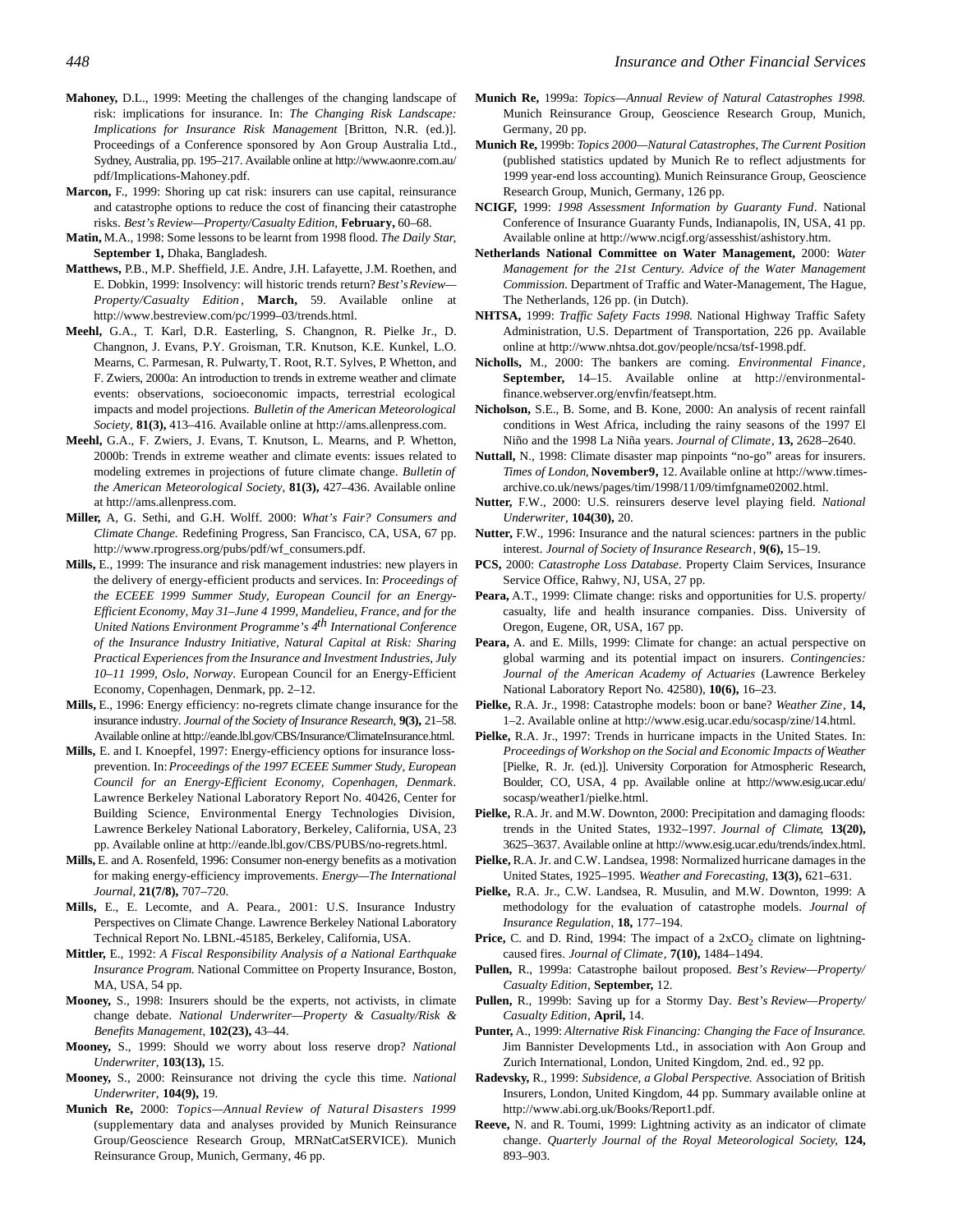- **Rosenzweig,** C., A. Iglesias, X.B. Yang, P.R. Epstein, and E. Chivian, 2000: *Climate Change and U.S. Agriculture: The Impacts of Warming and Extreme Weather Events on Productivity, Plant Diseases, and Pests.* Center for Health and the Global Environment, Harvard Medical School, Boston, MA, USA, 47 pp. Available online at http://www.med.harvard.edu/ chge/reports/climate\_change\_us\_ag.pdf.
- **Ross,** A., 2000: *Reflections on the Future: Climate Change and its Impacts on the Insurance Industry*. Paper No. 8, Institute for Catastrophic Loss Reduction (ICLR), Toronto, ON, Canada, 9 pp.
- **Ryland,** H.G., 2000: A piece of the puzzle: insurance industry perspective on mitigation. *Natural Hazards Review*, **1(1),** 43–49.
- **Salt,** J., 2000: Why the insurers should wake up. *Environmental Finance*, **September,** 24–25.
- **Sarewitz,** D., R.A. Pielke Jr., and R. Byerly (eds.), 2000: *Prediction: Science, Decision Making and the Future of Nature.* Island Press, Washington, DC, USA, 400 pp.
- **Schanzenbächer,** B., 1997: Impacts of Environmental Issues on the Financial Services Sector. In: *Proceedings of the Washington SkyShip Conference on Banks and Environment, Manila, Philippines, 22 November 1997*. Asian Institute of Technology (AIT), Manila, Phillipines, pp. 11–16.
- **Scott,** M.J., 1996: Human settlements in a changing climate: impacts and adaptation. In: *Climate Change 1995: Impacts, Adaptations, and Mitigation of Climate Change: Scientific-Technical Analysis. Contribution of Working Group II to the Second Assessment Report of the Intergovernnmental Panel on Climate Change* [Watson, R.T., M.C. Zinyowera, and R.H. Moss (eds.)]. Cambridge University Press, Cambridge, United Kingdom and New York, NY, USA, pp. 401–426.
- **Solis,** G., H.C. Hightower, and J. Kawaguchi, 1997: *Guidelines on Cultural Diversity and Disaster Management.* Prepared by The Disaster Preparedness Resources Centre, University of British Columbia, for Emergency Preparedness Canada, within the Canadian Framework for the International Decade for Natural Disaster Reduction, Ottawa, ON, Canada, 26 pp. Available online at http://www.epc-pcc.gc.ca/research/ scie\_tech/guid\_cult.html.
- **Stauffer,** R.F., 1995: *Nature's Power on Demand: Renewable Energy Systems as Emergency Power Sources.* U.S. Department of Energy, Washington, DC, USA, 19 pp. Available online at http://www.sustainable.doe.gov/ freshstart/articles/enrgsyst.htm.
- **Stipp,** D., 1997: A new way to bet on disasters. *Fortune*, **136(5),** 124–132. Available online at http://www.fortune.com/fortune/1997/970908/hur.html.
- Storebrand, 2000: *Environmental Status 1998-2000*. Storebrand, Oslo, Norway, 24 pp. Available online at http://www.storebrand.com/storebrand/com/publications.nsf/81d62b95df443a23c1256839006736e3/48fb 9a407f4b712cc12569bd002b0318/\$FILE/Environmetal\_report.pdf.
- **Sudo, K., H. Kameda, and Y. Ogawa, 2000: Recent history of Japan's disaster** mitigation and the impact of IDNDR. *Natural Hazards Review*, 1(1), 10-17.
- **Swiss Re,** 2000a: *Solvency of Non-Life Insurers: Balancing Security and P rofitability Expectations*. Sigma Report 1, Swiss Reinsurance Company, Zurich, Switzerland, 36 pp. Available online at http://www.swissre.com/ e/publications/publications/sigma1/sigma010300.html.
- **Swiss Re,** 2000b: *Natural catastrophes and manmade disasters in 1999.* Sigma Report 2, Swiss Reinsurance Company, Zurich, Switzerland, 32 pp. Available online at http://www.swissre.com/e/publications/publications/ sigma1/sigma060300.html.
- **Swiss Re,** 1999a: *Natural Catastrophes and Man-Made Disasters 1998.* Sigma Report 1, Swiss Reinsurance Company, Zurich, Switzerland, 36 pp. Available online at http://www.swissre.com/e/publications/publications/ sigma1/sigma9901.html.
- **Swiss Re,**1999b: *Alternative Risk Transfer for Corporations: APassing Fashion or Risk Management for the 21st Century?* Sigma Report 2, Swiss Reinsurance Company, Zurich, Switzerland, 39 pp. Available online at http://www.swissre.com/e/publications/publications/sigma1/sigma9902.html.
- **Swiss Re,** 1999c: *World Insurance in 1998.* Sigma Report 7, Swiss Reinsurance Company, Zurich, Switzerland, 28 pp. Available online at http://www.swissre.com/e/publications/publications/sigma1/sigma9907.html.
- **Swiss Re,** 1998a: *Climate Research Does Not Remove Uncertainty: Coping with the Risks of Climate Change.* Swiss Reinsurance Company, Zurich, Switzerland, 8 pp. Available online at http://www.swissre.com/e/publications/ publications/flyers1/archive6/climate.html.
- **Swiss Re,** 1998b: *The Global Reinsurance Market in the Midst of Consolidation.* Sigma Report 9, Swiss Reinsurance Company, Zurich, Switzerland, 35 pp. Available online at http://www.swissre.com/e/publications/ publications/sigma1/sigma\_09.html.
- **Swiss Re,** 1997: *Too Little Reinsurance of Natural Disasters in Many Markets.* Sigma Report 7, Swiss Reinsurance Company, Zurich, Switzerland, 20 pp. Available online at http://www.swissre.com/e/publications/publications/ sigma1/sigma\_071.Paras.0014.File.pdf.
- **Swiss Re,** 1996: *Rethinking Risk Financing.* Swiss Reinsurance Company, Zurich, Switzerland, 26 pp. Available online at http://www.swissre.com/ e/publications/publications/integrated1/rethinking.html.
- **Swiss Re,** 1994: *Climate Change—Element of Risk.* Swiss Reinsurance Company, Zurich, Switzerland, 8 pp.
- **Swiss Re,** 1992: *Fire of the Future*. Swiss Reinsurance Company, Zurich, Switzerland, 28 pp.
- **Thompson,** H., 1996: The financial sector. In: *Review of the Potential Effects of Climate Change in the UK—Second Report of the Climate Change Impacts Review Group.* Department of the Environment, Her Majesty's Stationery Office, London, United Kingdom, pp. 179–187.
- **Tol,** R.S.J., 1998: Climate change and insurance: a critical appraisal. *Energy Policy*, **26(3),** 257–262.
- Torn, M., E. Mills, and J. Fried, 1998: Will climate change spark more wildfire damages? *Contingencies: Journal of the American Academy of Actuaries*, **11(4),** 34–43. Available online at http://eande.lbl.gov/CBS/ EMills/wild.html.
- **UNEP,** 2000: *List of Signatories to the UNEP Financial Services Statements*. United Nations Environment Program, Geneva, Switzerland, 1 p. Available online at http://www.unep.ch/etu/finserv/insura/Signatoriesby-Association.htm.
- **UNEP,** 1999: *The Kyoto Protocol and Beyond: Potential Implications for the Insurance Industry*. United Nations Environment Program Insurance Industry Initiative for the Environment, Geneva, Switzerland, 42 pp. Available online at http://www.unep.ch/etu/finserv/insura/KYOTO-HPT-FINAL1.html.
- **UNEP,** 1996: Insurance Industry Position Paper on Climate Change. United Nations Environment Program, Environmental and Trade, Geneva, Switzerland, 2 pp. Available online at http://www.unep.ch/etu/finserv/ insura/position.htm.
- **UNEP,** 1995: *Statement of Environmental Commitment by the Insurance Industry*. United Nations Environment Program, Environment and Trade, Geneva, Switzerland, 2 pp. Available online at http://www.unep.ch/etu/ finserv/insura/statemen.htm.
- **UNFCCC,** 1999: *Development and Transfer of Technologies, Submissions from Parties: Part 1*. United Nations Framework Convention on Climate Change, Subsidiary Body for Scientific and Technological Advice (SBSTA), Bonn, Germany, 119 pp. Available online at http://www.unfccc.int/ resource/docs/1999/sbsta/misc05.pdf.
- **UNFCCC,** 1997: *Kyoto Protocol*. United Nations Framework Convention on Climate Change, Bonn, Germany, 23 pp. Available online at http://www.unfccc.de/resource/docs/cop3/l07a01.pdf.
- **UNFCCC,** 1992: *United Nations Framework Convention on Climate Change*. United Nations, New York, NY, USA, 32 pp. Available online at http://www.unfccc.int/resource/docs/convkp/conveng.pdf.
- **United Nations,** 2000: *Reliefweb*. United Nations, Geneva, Switzerland. Available online at http://www.reliefweb.int/fts/index.html.
- **United Nations,** 1994: *Disasters Around the World*—A *Global and Regional* View. IDNDR Information Paper No. 4, United Nations World Conference on Natural Disaster Reduction, 23-27 May 1994, Yokohama, Japan, 87 pp.
- Unnewehr, D., 1999: Property-Casualty Insurance and the Climate Change Debate: *ARisk Assessment.* American Insurance Association, Washington, DC, USA, 9 pp. Available online at http://www.aiadc.org/media/april/041999ppr.htm.
- **Van Schoubroeck, C., 1997: Legislation and practice concerning natural** disasters and insurance in a number of European countries. The Geneva *Papers on Risk and Insurance* , **22(8),** 238–267.
- **Vellinga,** P. and R.S.J. Tol, 1993: Climate change: extreme events and society's response. *Journal of Reinsurance*, **1(2),** 59–72.
- **Vine,** E., E. Mills, and A. Chen, 2000: Energy-Efficient and Renewable Energy Options for Risk Management & Insurance Loss Reduction. *Energy*, **25,** 131–147.